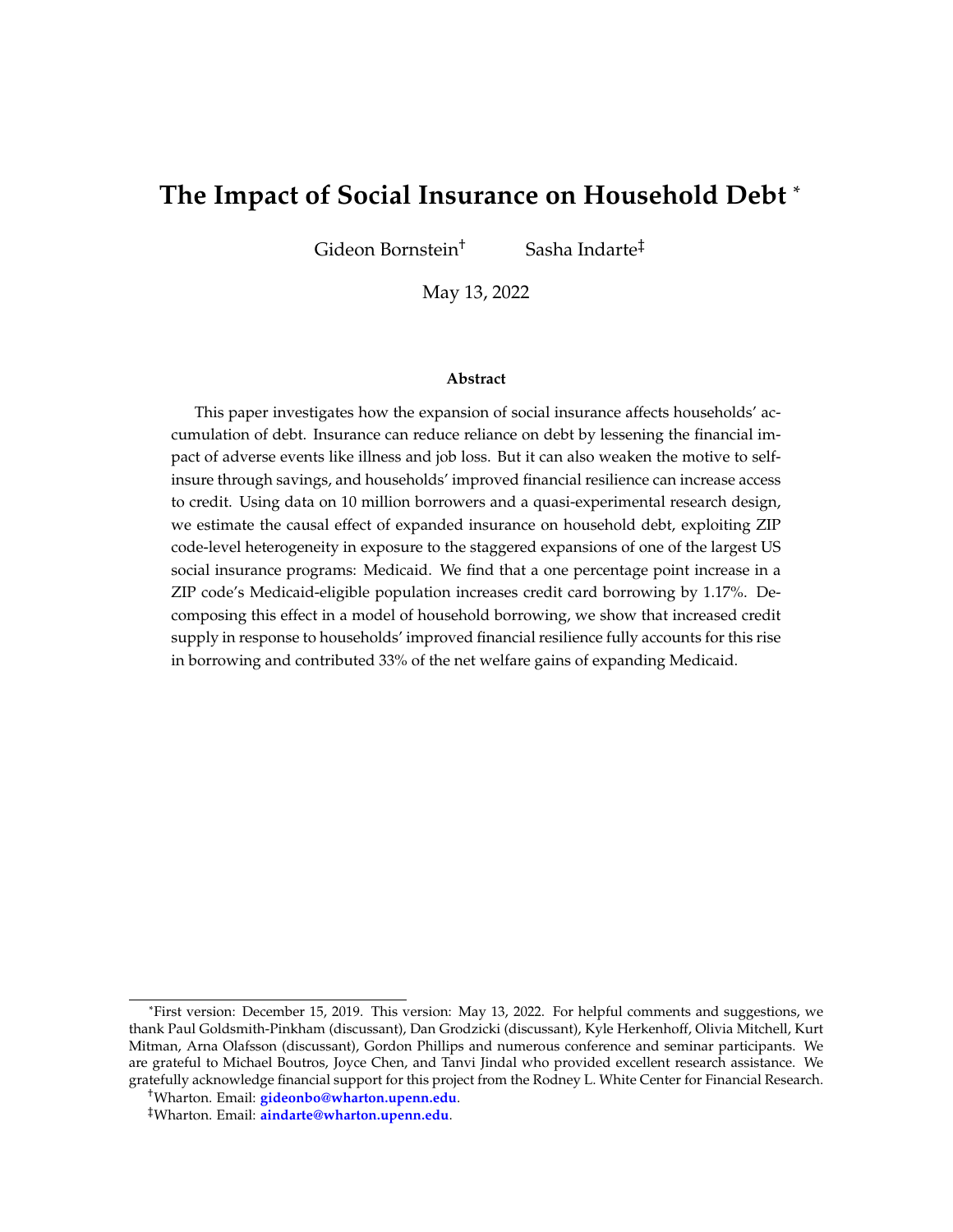## **1 Introduction**

In 2016, credit card debt became the most widely held form of household debt in the US, surpassing mortgages on primary residences (held by 43.9% versus 4[1](#page-1-0).9% of households).<sup>1</sup> By the end of 2019, total credit card debt reached \$927 billion. Despite its scale and ubiquity, *access* to credit cards varies significantly with household income.<sup>[2](#page-1-1)</sup> The usage of credit card debt has an inverted U-shaped relationship with income: rising with income for households with below median income and decreasing for households with above median income (see Figure [1\)](#page-2-0). Among households below the federal poverty line, more than two thirds do not own a credit card.<sup>[3](#page-1-2)</sup> A key reason credit card lenders limit unsecured credit to low-income households is that they are more likely to default when faced with adverse financial shocks such as job loss or illness. In turn, the welfare costs to households of a lack of insurance against such shocks may be compounded as it limits their ability to smooth consumption using unsecured credit.

This paper investigates how changes in social insurance impact households' use of unsecured debt. Social insurance provides households a safety net against adverse financial shocks. In doing so, insurance enhances households' *financial resilience* – the ability of households to cope with adverse financial shocks. Insured households are less likely to default on their debt, $4$  incentivizing lenders to provide greater access to credit. With better access to credit, insured households can use debt to better stabilize their consumption in the face of adverse events, even events that are not directly targeted by the insurance program.

The hypothesis that social insurance leads to a higher level of household debt may seem counterintuitive. When insurance reduces out-of-pocket health expenditures, households face less pressure to rely on debt to cover these expenses. Consistent with this, prior research finds that expanding Medicaid eligibility reduces medical debt, delinquency, and pay-day loan borrowing.<sup>[5](#page-1-4)</sup> But the impact of expanded health insurance on credit card debt usage and access is less well understood. Households not currently facing health expenses may also change their borrowing in response to insurance as a result of improved financial resilience.

The main contribution of this paper is to estimate the equilibrium effects of expanding social insurance on household debt and welfare and quantify the channels shaping these responses. We focus on expansions of Medicaid, a program that currently provides health insurance to nearly 20% of the US population. First, using a quasi-experimental research design, we estimate that expanding Medicaid *increased* household credit card usage and reduced household default. Next, we build and estimate a structural heterogeneous-agent model with

<span id="page-1-1"></span><span id="page-1-0"></span><sup>&</sup>lt;sup>1</sup>These figures come from the 2016 Survey of Consumer Finances (SCF), as reported in [Bricker et al.](#page-29-0) [\(2017\)](#page-29-0).

<sup>&</sup>lt;sup>2</sup>The \$927 billion figure comes from the Federal Reserve Bank of New York's Quarterly Report on Household Credit, using data from their 2019 Q4 Consumer Credit Panel.

<span id="page-1-2"></span><sup>&</sup>lt;sup>3</sup>Authors' calculations using survey data from the Survey of Income and Program Participation (SIPP) and the Panel Study of Income Dynamics (PSID).

<span id="page-1-4"></span><span id="page-1-3"></span><sup>4</sup>See, for example, [Gross and Notowidigdo](#page-30-0) [\(2011\)](#page-30-0); [Gallagher, Gopalan and Grinstein-Weiss](#page-30-1) [\(2019b\)](#page-30-1).

<sup>5</sup>See [Allen, Swanson, Wang and Gross](#page-29-1) [\(2017\)](#page-29-1); [Hu, Kaestner, Mazumder, Miller and Wong](#page-30-2) [\(2018\)](#page-30-2); [Miller, Hu,](#page-31-0) [Kaestner, Mazumder and Wong](#page-31-0) [\(2018\)](#page-31-0).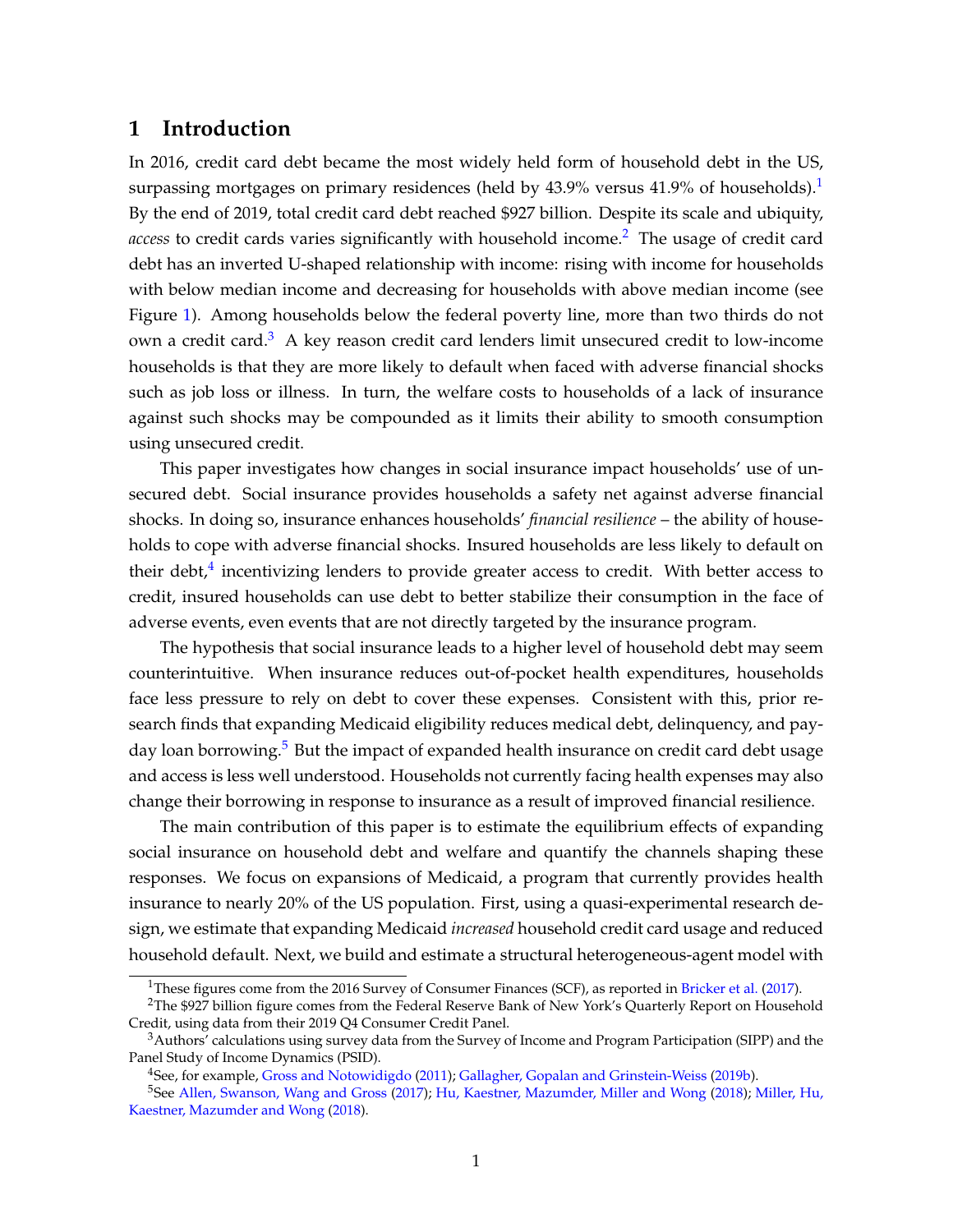credit card debt. The model allows us to decompose the impact of expanded health insurance coverage on debt into credit demand and credit supply channels. We find that credit supply fully accounts for the increase in credit card debt. Additionally, 33% of the welfare gains from expanding Medicaid come from an increase in credit supply. Our findings indicate that social insurance can improve households' financial resilience, and that overlooking credit market responses to social policies can overlook important welfare benefits.

<span id="page-2-0"></span>

**Figure 1:** Share of Households with Credit Card Debt (2017)

*Notes:* This figure plots a binscatter of the share of households with a non-zero amount of credit card debt. Data come from the 2017 PSID.

Our empirical analysis combines credit bureau data on 10 million US borrowers over 2010-2021 in a continuous difference-in-difference analysis to estimate the causal effect of increased Medicaid eligibility on a variety of credit outcomes. Our empirical strategy exploits granular variation in the *size* of eligibility changes induced by states' staggered expansions of Medicaid under the Affordable Care Act (ACA). This variation arises from two forms of heterogeneity. The first source of heterogeneity are states' pre-expansion Medicaid policies. Expanding Medicaid under the ACA required states to implement a common set of eligibility requirements. As a result, ZIP codes with even the same distribution of income saw larger increases in eligibility if their state previously had stricter requirements. The second source of variation comes from within-ZIP variation in the distribution of income among low-income households. Specifically, ZIP codes had larger increases in eligibility when more low-income households were clustered between the pre and post-expansion income eligibility thresholds.

Our difference-in-difference estimator compares credit outcomes before and after expanding across ZIP codes with higher versus lower changes in eligibility. The within-state variation in the impact of expansions makes it possible to use state-time fixed effects in our analysis, which help account for other unobserved state-level policy changes that may have coin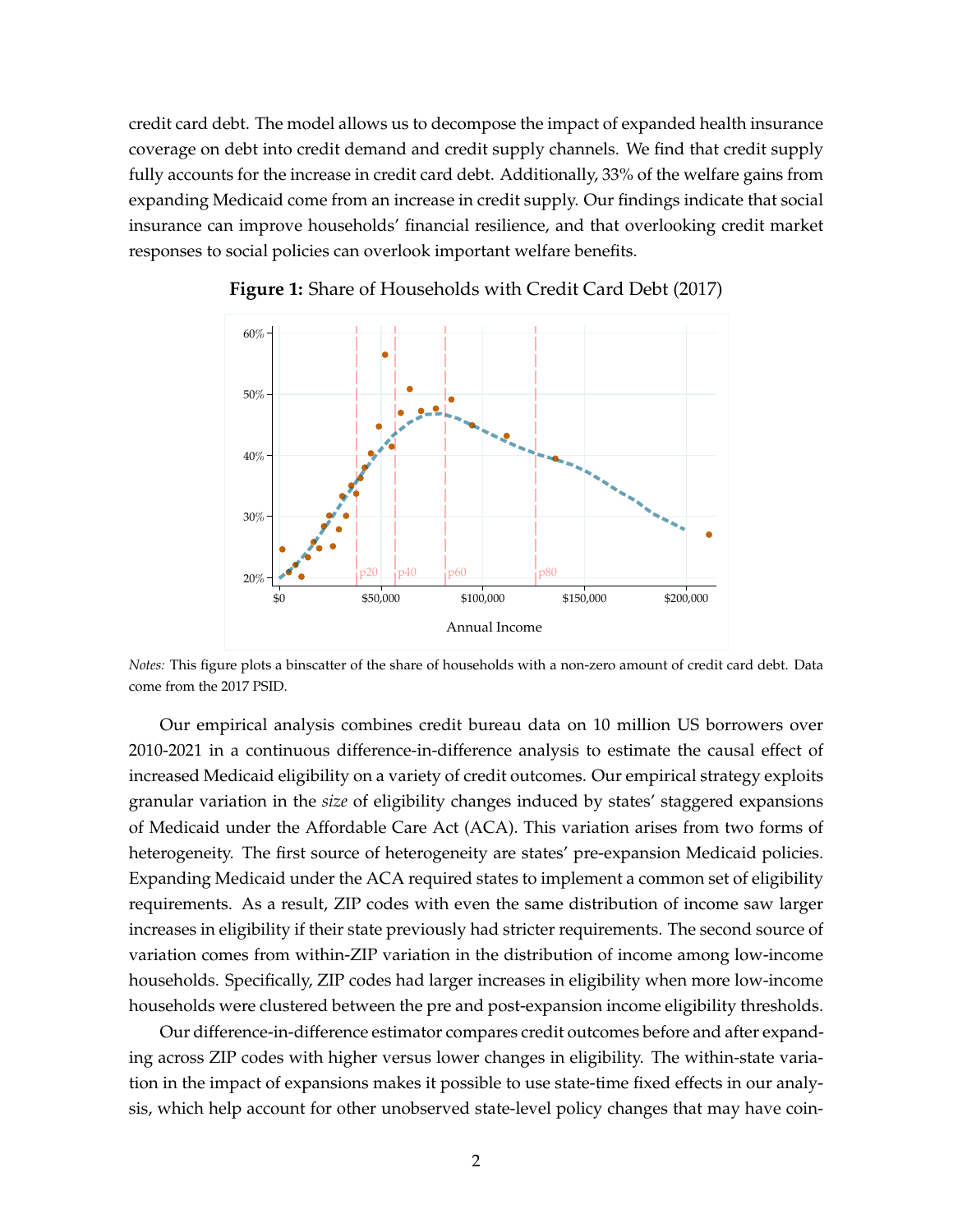cided with expansions and also impacted credit outcomes. Identification requires that, absent expanding, credit outcomes would have evolved in parallel across ZIP codes with higher versus lower exposure. We assume that the change in eligibility is not correlated with other shocks *coinciding* with the expansion.

We find that increased Medicaid eligibility increases credit card borrowing. A one percentage point increase in eligibility leads to a 0.33 percentage point increase in the share of households with at least one credit card. The same shock increases credit card balances by 1.17 percentage points. We also document evidence consistent with credit supply playing an important role in shaping the equilibrium increase in credit card usage. Namely, we find that the ratio of credit card balances to credit limits decreases and the number of new credit cards granted per inquiry also rises. On the demand side, we find that credit card inquiries rise as well.

To investigate the role of improved financial resilience in contributing the this increase in credit card debt, we also examine default outcomes. We find that a one percentage point increase in eligibility reduces the share of households with debts 30 and 90 days past due by 0.09 and 0.10 percentage points (respectively). The same shock also reduces non-medical debt in collections by 0.43 percentage points. This reduction in default appears to translate into improved credit scores, which rise by 1.15 points in response to the same shock. Overall, we find that increased Medicaid eligibility has economically significant impacts on credit card borrowing. Expanded social insurance appears to crowd *in* rather than crowd out credit card debt.

We then construct a heterogeneous-agent model in which households have access to credit card debt. Households face idiosyncratic income shocks as well as idiosyncratic expenditure shocks. They can save using a risk-free asset or borrow via credit card debt, which they can decide not to repay. Households incur debt both by choosing credit card borrowing and as a result of experiencing expenditure shocks that they are unwilling or unable to cover on impact. The interest rate paid on credit card debt is endogenous and depends on the probability households do not pay their owed debt.

The treatment of credit card debt in our model is a hybrid of one-period and long-term debt used in the literature on consumer bankruptcy and sovereign debt. When households are in a non-delinquent state, they must roll over their debt that period. That is, credit card debt must be repaid in full to avoid delinquency. However, households have the option not to repay their debt and enter a delinquent state. In that state, they cannot take on more debt before paying their current debt in full.<sup>[6](#page-3-0)</sup> After a stochastic amount of time, households in a delinquent state get a haircut on their debt. Since financial intermediaries who hold claims to delinquent debt are not repaid immediately, the pricing of debt has a long-term component to it.

<span id="page-3-0"></span> $6$ While households cannot choose to take on more debt in the delinquent state, uninsured expenditure shocks add to the households' total debt.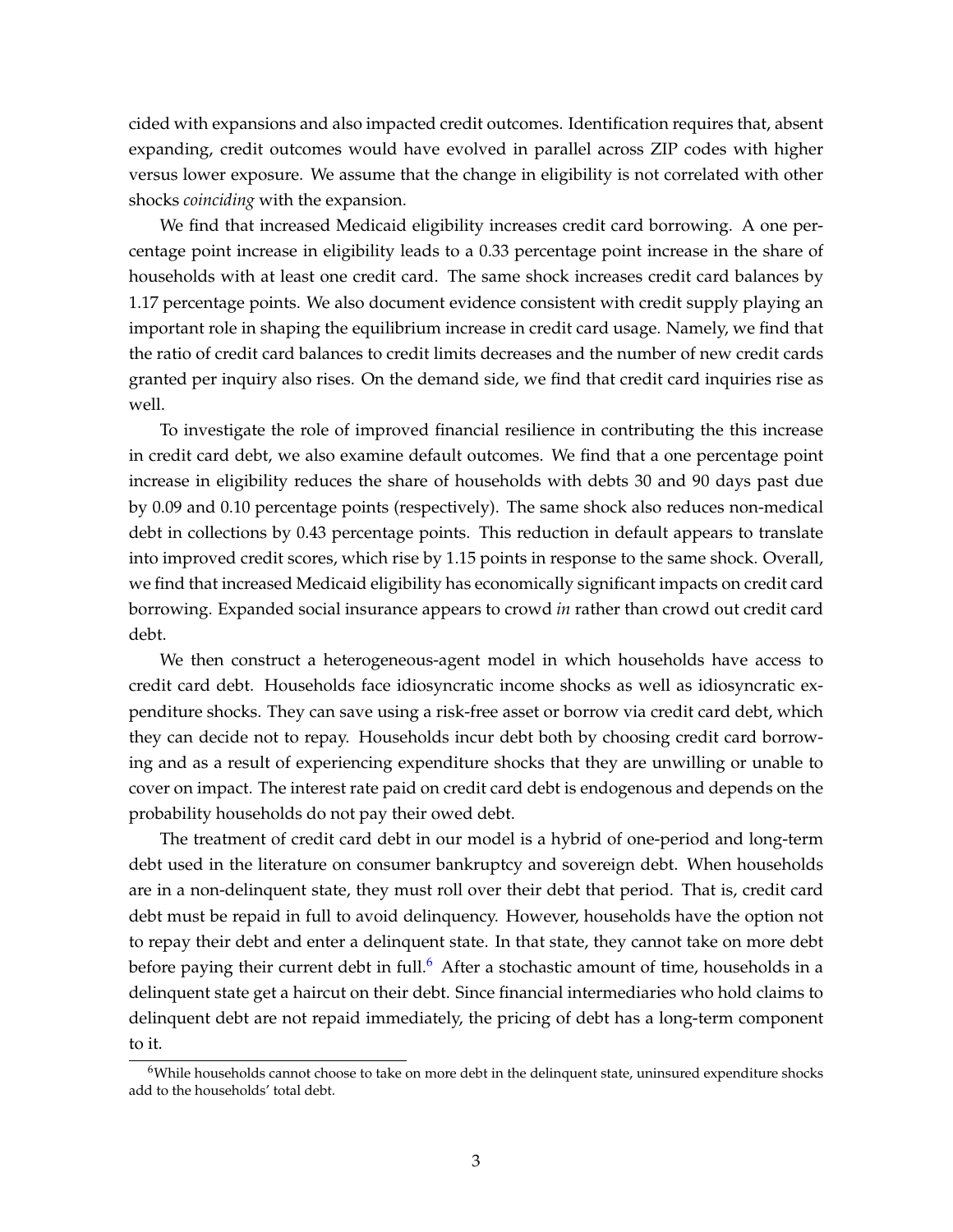The delinquency option on debt allows us to capture a key aspect of the data. The relationship between having credit card debt with respect to income follows an inverse U-shape, as displayed in Figure [1.](#page-2-0) Less than 25% of households with less than \$25,000 annual income have any credit card debt. This share goes up to 50% for households with an annual income of \$70,000, and declines as household income goes up. If debt was always repaid in full, as in a standard [Aiyagari](#page-29-2) [\(1994\)](#page-29-2) economy, households with the lowest income level would be the ones with the most debt. The delinquency option, together with the endogenous credit supply, restricts low-income households' access to credit.

Capturing the inverse U-shape relationship between income and credit card debt is important for studying policies that target households with certain income, such as Medicaid. This is because such social insurance policies can give low-income households better access to credit. We introduce Medicaid into the model as a policy that covers a fraction of households' expenditures shocks for households below a certain income threshold.

Health insurance policies affect the aggregate level of credit card debt through three channels. First, the direct effect of more generous health insurance is increasing households' disposable income. Households can achieve the same consumption levels while borrowing less. Therefore, the direct effect of health insurance is a reduction in debt levels.

The second channel is through credit demand. Health insurance affects the demand for credit by households even if credit terms remain unchanged. The reduction in medical expenditures household face reduce their precautionary savings motive, and as a result, increases their borrowing. On the other hand, households are more likely to repay their debt in the future. This results in a higher marginal cost of borrowing, which induces them to reduce borrowing. So the effect of the credit demand channel is theoretically ambiguous.

The third channel is the credit supply channel. The reduction in delinquency rates leads to lower interest rate spreads in equilibrium. Lower interest rates induce households to take on more credit, leading to an increase in the aggregate level of credit card debt.

Consistent with our empirical findings, our model predicts that the expansion of Medicaid leads to an overall increase of 1.6% in credit card debt. The model allows us to decompose this impact into the different channels. We find that both the direct channel and the credit demand channel reduce the aggregate level of credit card debt. These two channels result in a reduction of 2.2%. The overall increase in credit card debt is solely due to the credit supply channel, which results in an aggregate credit card debt rise of 3.9%.

We use our model to study the welfare benefits associated with the expansion of Medicaid. We find that the policy is equivalent to a permanent increase in consumption of 9 basis points. 33% of the welfare gains are due to the reduction in interest rate spreads households face on their debt. This result suggests policy makers should take into account the effect social insurance has on credit supply. Disregarding the credit supply channel would substantially underestimate the welfare gains social insurance programs have.

This paper contributes to four strands of literature by bringing a new macroeconomic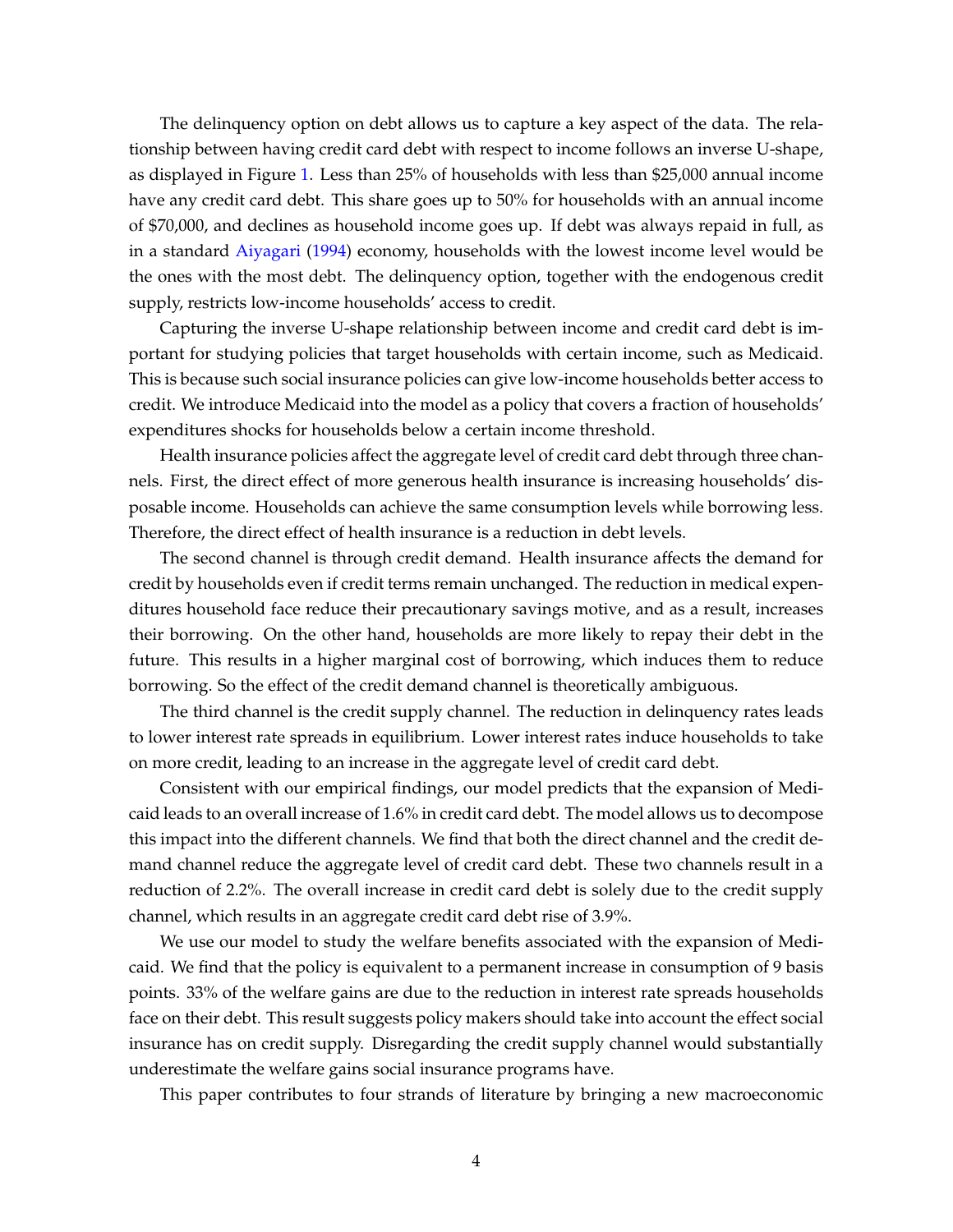perspective to the effects of social insurance. First, prior empirical microeconomic research finds that expanding Medicaid eligibility reduced medical debt and borrowing for households experiencing costly health events. We build on this literature by focusing on a broader population, including people not currently experiencing an adverse shock, and by studying general equilibrium credit market consequences.

First, we build on prior empirical microeconomic research by focusing on the impact of Medicaid on credit card borrowing. This literature finds that expanding Medicaid reduces medical debt, missed debt and bill payments, reliance on expensive alternative credit sources such as payday loans, and debt in collections [\(Allen, Swanson, Wang and Gross,](#page-29-1) [2017;](#page-29-1) [Hu,](#page-30-2) [Kaestner, Mazumder, Miller and Wong,](#page-30-2) [2018;](#page-30-2) [Miller, Hu, Kaestner, Mazumder and Wong,](#page-31-0) [2018;](#page-31-0) [Gallagher, Gopalan and Grinstein-Weiss,](#page-30-1) [2019b;](#page-30-1) [Goldsmith-Pinkham, Pinkovskiy and](#page-30-3) [Wallace,](#page-30-3) [2020b\)](#page-30-3). Reduced debt and delinquency improved FICO scores after expansions, leading to lower interest rates on credit card offers [\(Brevoort, Grodzicki and Hackmann,](#page-29-3) [2017\)](#page-29-3) and increased mortgage application approval rates [\(Célérier and Matray,](#page-29-4) [2017\)](#page-29-4). Our focus on borrowing complements the related analysis of [Gallagher, Gopalan and Grinstein-Weiss](#page-30-4) [\(2019a\)](#page-30-4) on saving. The authors find health insurance access increases saving among households not experiencing financial hardship, while reducing it among those experiencing hardship. More (or less) saving implies does not generally imply higher (or lower) gross or net borrowing.[7](#page-5-0) Together, our findings are informative about the joint dynamics of borrowing and saving. Additionally, the model incorporates these various channels, decomposes their importance, and provides a new look at the general equilibrium impact on the amount and distribution of household debt and welfare.

Second, we add to a large macroeconomic literature on heterogeneous agent models with uninsurable risk [\(Bewley,](#page-29-5) [1986;](#page-29-5) [Aiyagari,](#page-29-2) [1994;](#page-29-2) [Huggett,](#page-30-5) [1993\)](#page-30-5). This literature highlights how precautionary savings play a key role in shaping the macroeconomy. Our work studies how insurance provision can reduce the precautionary savings motive and traces the macroeconomic implications. We take a partial equilibrium approach, i.e., the risk-free rate in the economy is taken as given. So our approach is similar to the work of Imrohoroğlu [\(1989\)](#page-30-6), [Zeldes](#page-31-1) [\(1989\)](#page-31-1), and [Deaton](#page-30-7) [\(1991\)](#page-30-7). [Hubbard, Skinner and Zeldes](#page-30-8) [\(1995\)](#page-30-8) who also study how social insurance affects precautionary savings motive. We build on this work by taking into account the impact social insurance has on the endogenous debt pricing schedule.

Third, our model builds on the macroeconomic literature on consumer bankruptcy and default (e.g., [Chatterjee, Corbae, Nakajima and Ríos-Rull,](#page-29-6) [2007;](#page-29-6) [Livshits, MacGee and Tertilt,](#page-31-2) [2007;](#page-31-2) [Mitman,](#page-31-3) [2016\)](#page-31-3). This literature focuses on the drivers of default, in particular the role of bankruptcy policy. We study a policy that does not directly target bankruptcy or default: public health insurance. This policy can reduce default and increase both credit access and

<span id="page-5-0"></span> $^{7}$ In contrast to standard models of consumption and saving, household borrowing presents a "credit card puzzle" in that households tend to hold both high-interest credit card debt and low-interest savings simultaneously [Gross and Souleles](#page-30-9) [\(2002\)](#page-30-9). This behavior is consistent with a motive to maintain a liquidity buffer in the presence of incomplete markets [\(Telyukova,](#page-31-4) [2013;](#page-31-4) [Druedahl and Jørgensen,](#page-30-10) [2018\)](#page-30-10).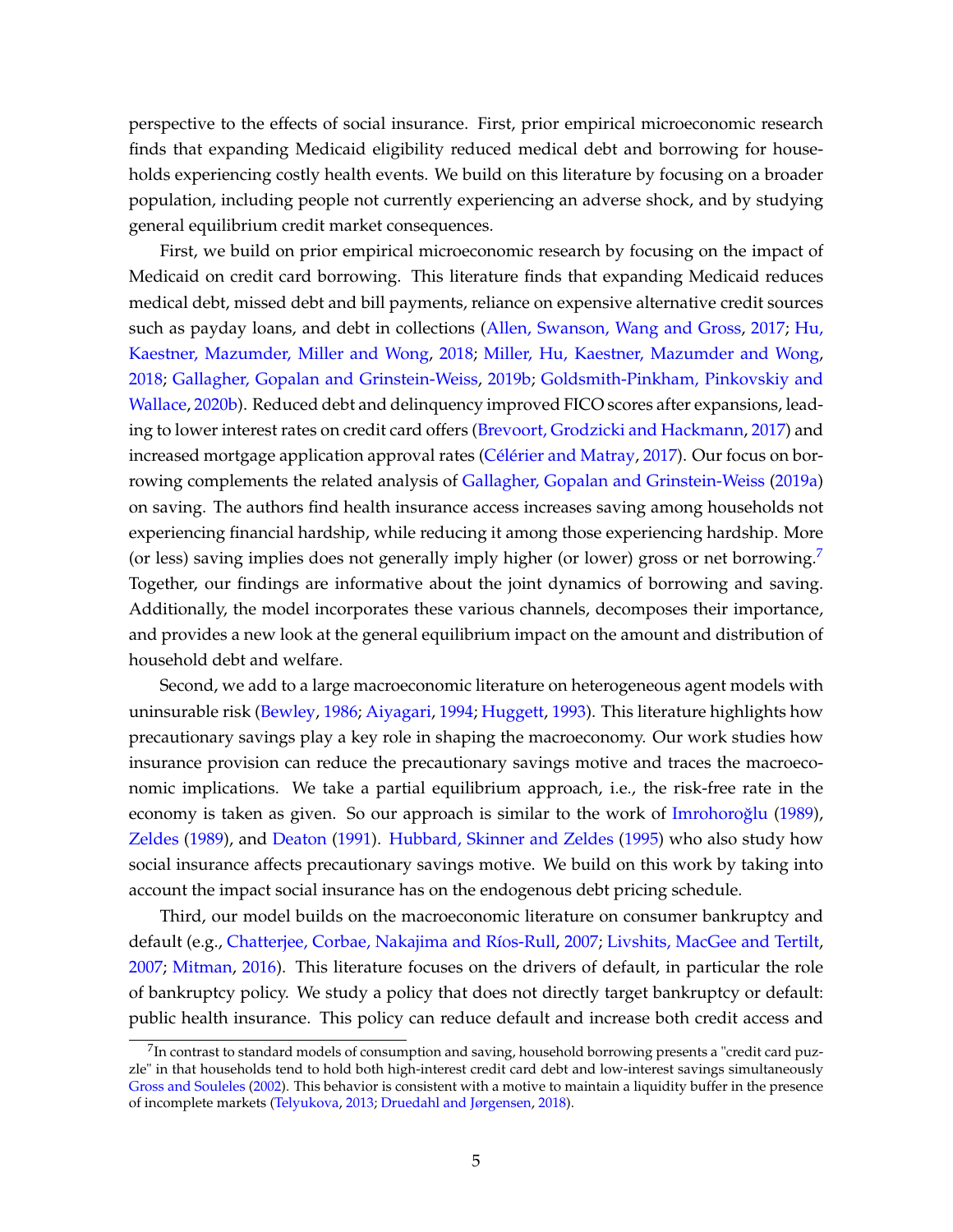borrowing.

Finally, our work is related to a recent literature that investigates the relationship between household debt and the macroeconomy. This literature finds that increases in household debt can portend macroeconomic downturns and financial crises [\(Jordà, Schularick and Taylor,](#page-31-5) [2015,](#page-31-5) [2016;](#page-31-6) [Mian, Sufi and Verner,](#page-31-7) [2017;](#page-31-7) [Gomes, Grotteria and Wachter,](#page-30-11) [2019;](#page-30-11) [Mian, Sufi and](#page-31-8) [Verner,](#page-31-8) [2020\)](#page-31-8). By focusing on *how* institutional features such as social insurance affect borrowing across households, this paper sheds new light on the relationship between household debt and the macroeconomy. In particular, a high *level* of household debt can indicate that households are well-insured and financially resilient.

This paper is organized as follows. Section [2](#page-6-0) presents background on the Medicaid expansions and the empirical analysis of the impact of expansions on credit card debt. Next, Section 3 presents the model. Section 4 analyzes policy counterfactuals on debt (its distribution and aggregate level) as well as welfare. We decomposes the effect of expanding health insurance on borrowing into its direct impact on debt for households experiencing adverse shocks and its general equilibrium impacts through credit demand and supply. Section [5](#page-28-0) concludes.

# <span id="page-6-0"></span>**2 The Effect of Social Insurance on Household Debt: Evidence from Medicaid Expansions**

At the macro-level, cross-country comparisons indicate the generosity of social insurance is *positively* related to household debt. Figure [2](#page-7-0) plots the ratio of household debt to GDP versus the share of total health expenses paid by the government, a proxy for social insurance provision, across countries. Countries with more generous insurance have significantly higher levels of household debt. On the top right corner are the Scandinavian countries, which have both a high provision of social insurance and high levels of household debt. Through the lens of our hypothesis, one reason Scandinavian households take on higher levels of debt is because they are more financially resilient—they are better insured against adverse events.

This section estimates the effect of expanded social insurance on household debt. We study one of the largest changes to the US social safety net in recent decades: the expansion of Medicaid under the Affordable Care Act (ACA). Our empirical strategy exploits both the staggered nature of the Medicaid expansions across states and within-state granular heterogeneity in the impact of the expansions. Examining a variety of credit outcomes, we find a positive relationship between credit card debt and Medicaid eligibility, as well as supporting evidence consistent with credit supply playing an important role in shaping the equilibrium response.

### **2.1 Institutional Background: Medicaid**

Medicaid is a joint state and federal program that offers low-income households free or lowcost health insurance. In 2019, 64.7 million individuals received health insurance through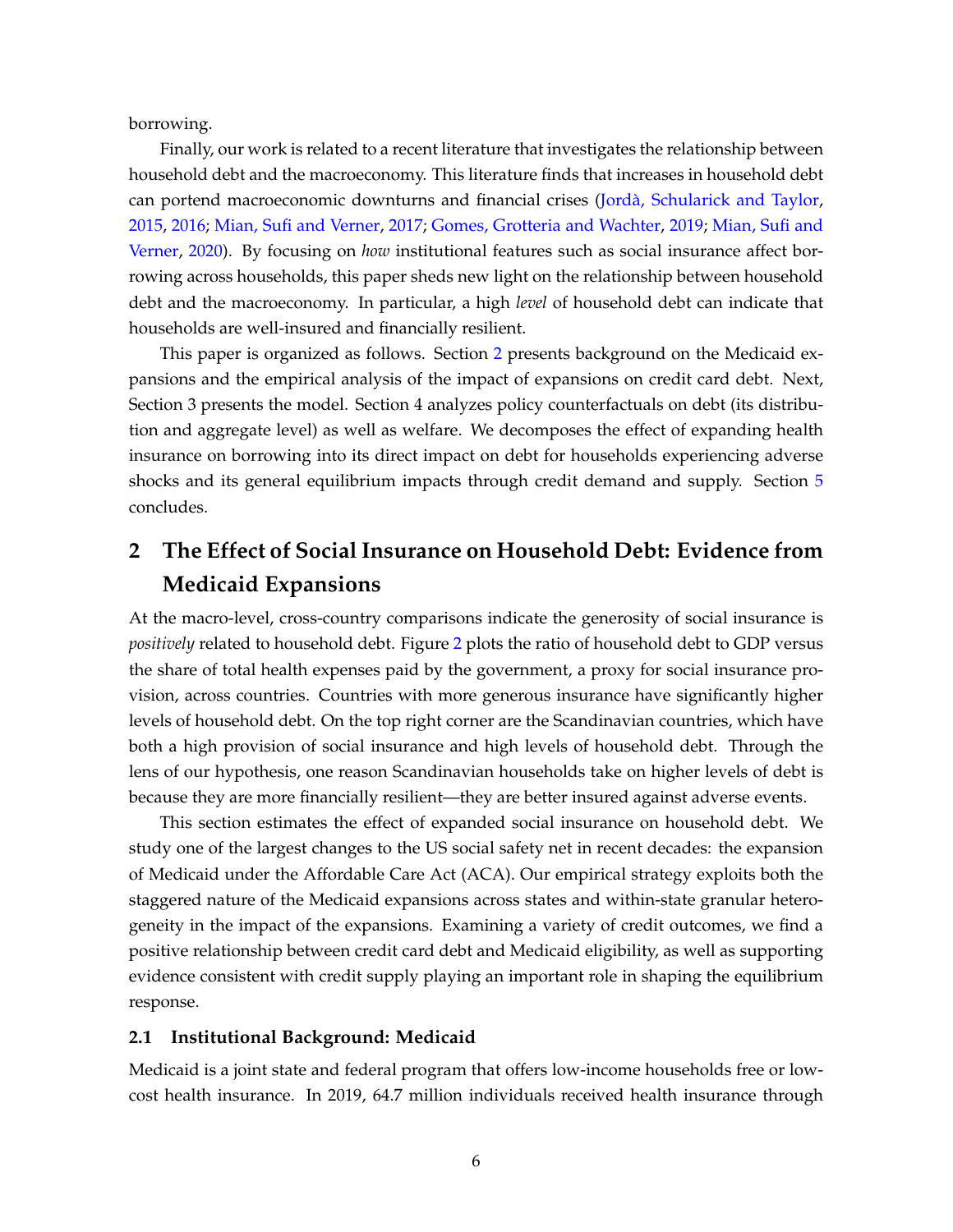<span id="page-7-0"></span>



*Notes:* Data come from the IMF Global Debt and WHO Global Health Observatory data repository.

Medicaid, nearly 20% of the US population. Medicaid spending totaled \$597.4 billion in 2018, comprising 16% of aggregate health expenditures. To qualify for Medicaid, a household must have income below a specified threshold.<sup>[8](#page-7-1)</sup>

The ACA expanded Medicaid in participating states by requiring states to set the income eligibility threshold to at least 138% of the federal poverty level (FPL) for *all* adults. Participating states receive federal funds to support the costs of the Medicaid expansion. Prior to the ACA, only a handful states offered Medicaid to adults aged 64 or under without dependents. The eligible population expanded significantly in adopting states; on average the uninsured population fell by over 50% in expansion states within five years of adoption (see Figure [3\)](#page-8-0).

Participating in the expansion is optional, and the timing of adoption varied significantly across time (see Figure [4\)](#page-8-1). 2014 was the most common year of adoption, but some states opted to expand as early as 2010. As of 2019, 34 states have expanded Medicaid eligibility under the ACA, with Idaho, Nebraska, and Utah set to expand in 2020. The staggered adoption of Medicaid expansions creates quasi-experimental variation in access to health insurance. The staggered nature makes it possible to compare states within the same time period that differ in whether or not they expanded Medicaid eligibility.

The ACA was primarily financed by cuts to government spending on healthcare (mainly

<span id="page-7-1"></span><sup>&</sup>lt;sup>8</sup>Several states also use an asset-based means test in addition to the income threshold to determine eligibility. For a state to expand Medicaid under the ACA, they were required to remove any asset-based means tests.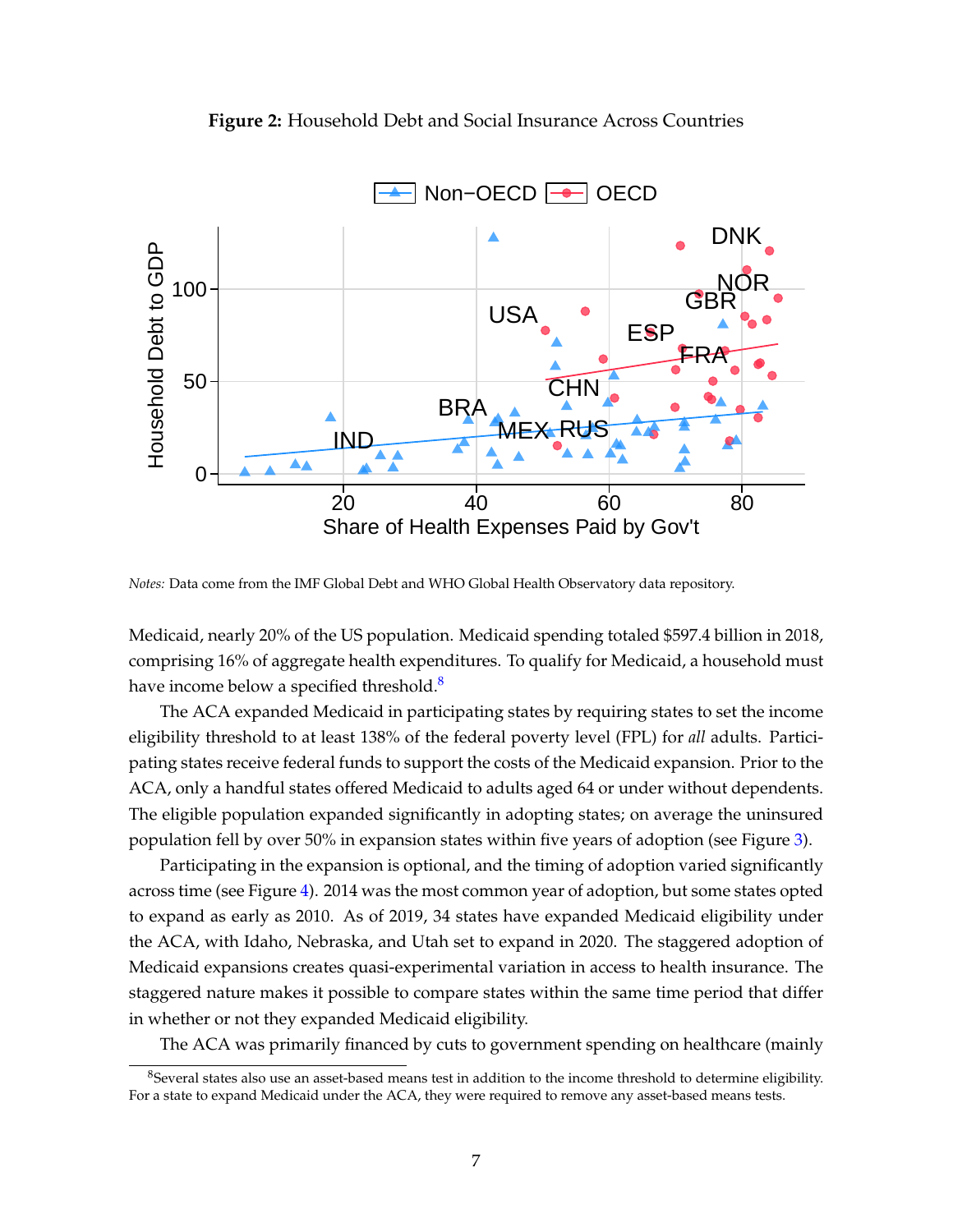<span id="page-8-0"></span>

**Figure 3:** Uninsured Rate Pre vs. Post Expansion

<span id="page-8-1"></span>*Notes:* This graph plots the average uninsured population for states that eventually expanded Medicaid. Each point is an average across states for a given number of years relative to the expansion. The shaded area is a 95% confidence interval.





*Notes:* Dates come from the Kaufman Family Foundation.

related to Medicare), taxes on insurers, and taxes on individuals. Congressional Budget Office (CBO) estimates projected the ACA to *reduce* budget deficits overall during 2013—2022 by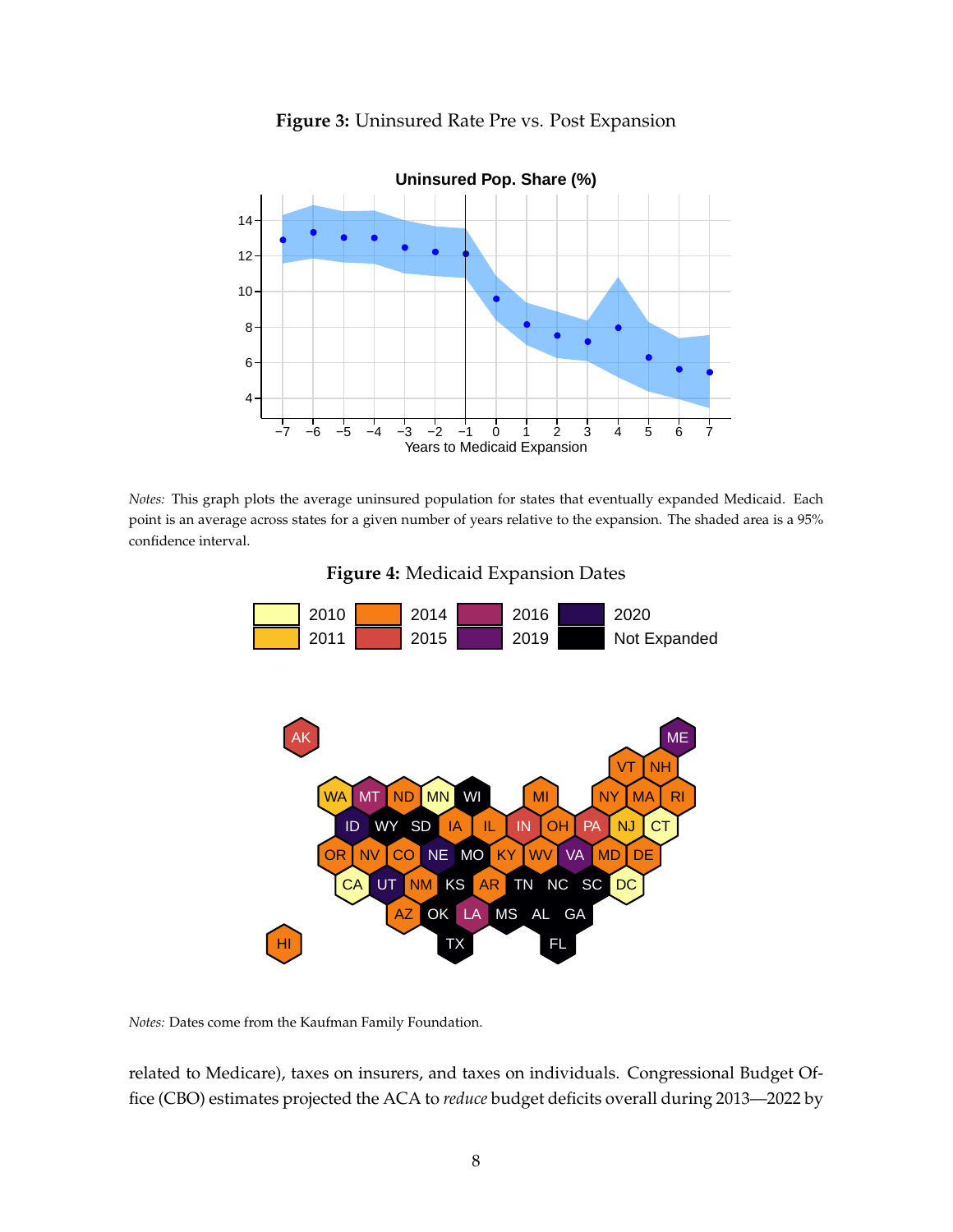\$109 billion dollars [\(Congrssional Budget Office,](#page-29-7) [2012\)](#page-29-7). The ACA's projected costs to the Federal Government of expanding Medicaid, the Children's Health Insurance Program (CHIP), Health Insurance Exchanges, and other non-coverage provisions totaled \$1,455 billion (approximately 0.6% of 2020's GDP per year). Healthcare-related government spending cuts were projected to save \$741 billion over this same time period, accounting for 50.9% of the total cost. The primary source of these cuts were reductions in payment rates for hospital services rendered to Medicare and Medicare Advantage patients and reductions in Disproportionate Share Hospital (DSH) payments. DSH payments help compensate hospitals for the cost of uncompensated care (i.e., missing or partial payments owed by patients).

## **2.2 Data**

This section describes the two main datasets used in our reduced-form analysis. The first is credit bureau data. The second dataset records Medicaid eligibility at the ZIP-level. Throughout, we deflate nominal variables to real 2020 dollars.

**Experian Data:** To study credit outcomes, we use credit bureau data from Experian for a random sample of ten million US residents. Our Experian sample is an annual panel spanning 2010 to 2021 and contains over 90 million borrower-level observations. A subset of outcomes are measured at a quarterly frequency over 2010–2020. Our sample is geographically representative in the sense that individuals are sampled from ZIP codes in proportion to the their ZIP code's population share. In our empirical analysis, we aggregate the borrower-level data to the ZIP code-level (dropping ZIP codes with fewer than 150 borrowers reporting data). After this restriction, we have 13,019 unique ZIP codes over twelve years.

**Experian Summary Statistics:** Table [1](#page-10-0) presents summary statistics for our main credit outcomes of interest in the ZIP-level sample. We consider both extensive and intensive measures of credit card usage. On average, 84% of borrowers in a ZIP have at least one credit card and 22% obtained a new credit card in the past year. Average borrower-level credit card balances are \$4,239.

We also consider measures that may better reflect either credit supply or demand. Our credit card supply measures are (1) utilization rates (the ratio of balances to credit limits); (2) credit limits; and (3) the ratio of new credit cards to credit card inquiries over the past year. Average utilization is 32% and average limits are \$17,591. Limits exhibit substantial variance across ZIP codes; its standard deviation is \$8,564. The ratio of new credit cards to inquiries reflects the success rate of borrower requests for credit cards. The average ratio is 0.52, indicating that typically two 2 inquiries are necessary to obtain one credit card. Our demand measure is the number of credit card inquiries per year, which average 0.44 per borrower.

For default, we examine both measures of delinquency and whether borrowers have debt in collections. On average, 10% and 7% of borrowers have some debt that is 30 and 90 or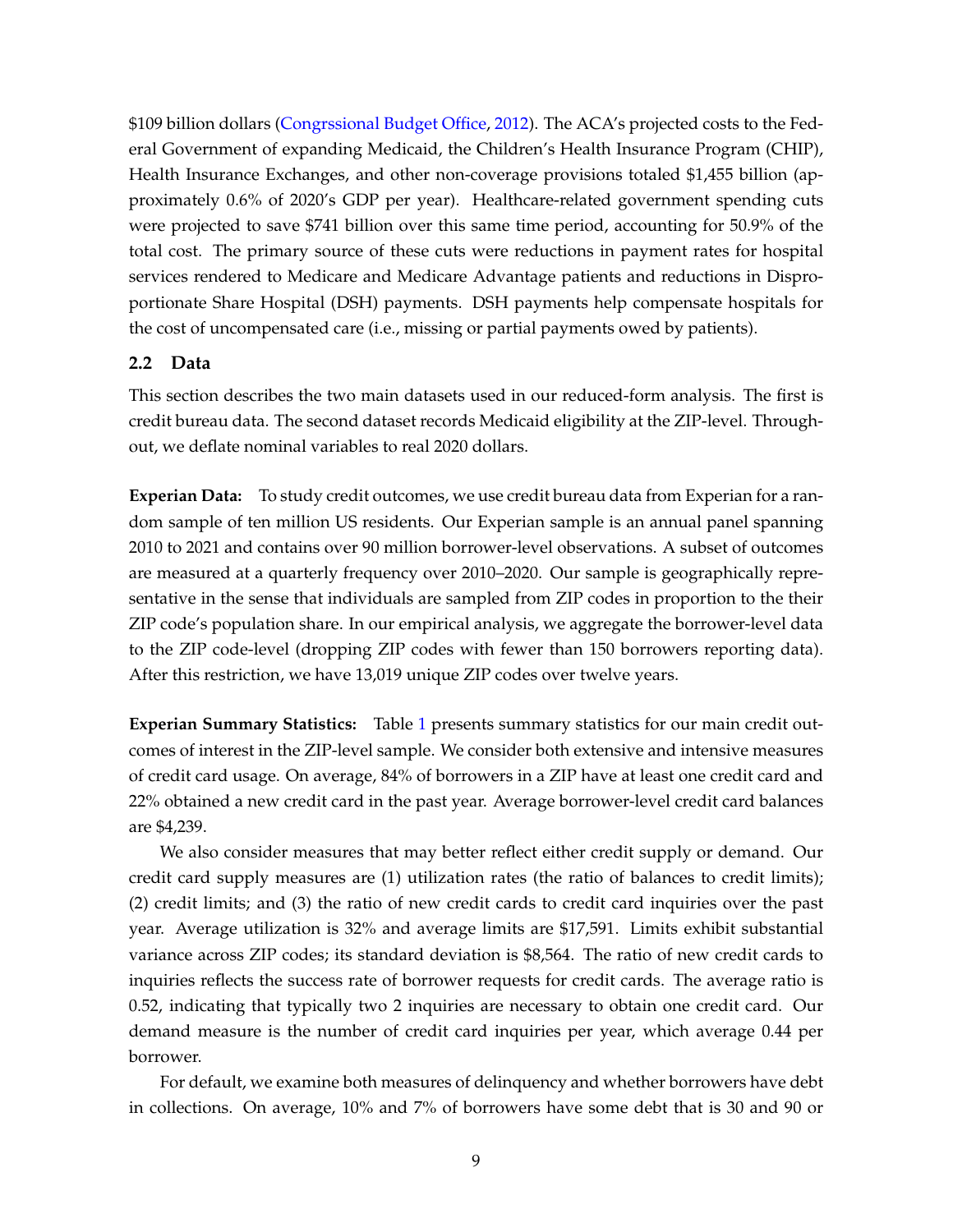<span id="page-10-0"></span>

|                              | Mean     | <b>SD</b> | 25th %   | 50th %   | 75th %   | N      |
|------------------------------|----------|-----------|----------|----------|----------|--------|
| 1[Has CC] $(\% )$            | 84.29    | 8.82      | 79.02    | 85.8     | 91.08    | 106621 |
| 1[New CC] $\left(\% \right)$ | 21.84    | 4.76      | 18.61    | 21.98    | 25.06    | 106621 |
| CC Bal.                      | 4239.24  | 1739.1    | 2998.79  | 3921.51  | 5146.71  | 352561 |
| CC Rev. Bal.                 | 3627.83  | 1442.68   | 2609     | 3381.93  | 4385.51  | 352561 |
| 1[Revolver] $(\%)$           | 60.01    | 11.55     | 52.01    | 60.2     | 68.61    | 352561 |
| CC Util. $(\% )$             | 31.89    | 12.25     | 22.4     | 30.74    | 40.14    | 106621 |
| CC Lim.                      | 17591.68 | 8564.41   | 11377.12 | 15612.22 | 22094.91 | 106621 |
| New CC to Inq.               | 0.52     | 0.12      | 0.43     | 0.52     | 0.6      | 106621 |
| $CC$ Inq. $(\#)$             | 0.44     | 0.14      | 0.34     | 0.43     | 0.53     | 106621 |
| 30+ Deling. (%)              | 10.33    | 4.02      | 7.44     | 10.03    | 12.77    | 106621 |
| 90+ Delinq. (%)              | 7.32     | 3.26      | 4.97     | 7        | 9.24     | 106621 |
| $1$ [Any Col.]               | 23.73    | 11.84     | 14.62    | 22.04    | 31.03    | 106621 |
| Col. Bal.                    | 664.84   | 433.46    | 353.54   | 568.17   | 873.63   | 106621 |
| Vantage Score                | 681.37   | 36.7      | 656.89   | 682.18   | 707.5    | 106621 |

**Table 1:** Summary Statistics for ZIP-Level Credit Outcomes

*Notes:* This table reports ZIP-level summary statistics for the main credit outcomes of interest from the Experian data. All variables are reported annually (June of each year) except for credit card balances (total and revolving) and percent of people that have revolving balances ("revolvers"). The latter are reported quarterly. We calculate revolving (i.e., unpaid) balances by subtracting credit card payments from total credit card balances. Nominal variables are CPI-adjusted to be in terms of 2020 dollars. Throughout, "CC" denotes "credit card". The "Has CC" variable indicates the fraction of borrowers with at least one credit card while the "New CC" variable captures people that obtained at least one new credit card in the past year. Balances, limits, and utilization are calculated across all credit cards. Utilization and limit calculations include households with zero credit cards. The "inquiries" variables reflect total activity in the past year. The delinquency variables reflect if borrowers had any debt 30+ or 90+ days past due (excluding collections). The collections variables indicate the fraction of households with some debt in collections (non-medical and medical debt are tabulated separately). Our credit score measure is the Vantage Score.

more days past due (respectively). These measures of delinquency exclude debt in collections, which is even more common. On average 23% of borrowers have at least some debt in collections.

**Medicaid Eligibility and Enrollment Data:** We combine several data sources to estimate Medicaid eligibility at the ZIP-level. Adult household members are eligible for Medicaid if their income falls below a threshold, where the income threshold depends on household size and the number of dependents. Directly calculating eligibility requires individual-level data containing ZIP codes, income, and household composition. Because such data is difficult to access, we instead estimate the eligible population share. Our estimation approach first estimates the income distribution for each ZIP-year using data from the IRS Statistics of Income (SOI). Next, relying on the law of iterated expectations and Bayes' rule, we use the joint distribution of income and household size from the YEAR American Community Survey (ACS) to estimate the share of households with income below their corresponding Medicaid threshold. For details on our procedure see Appendix [B.](#page-32-0) We use IRS SOI data from 2009–2019 in our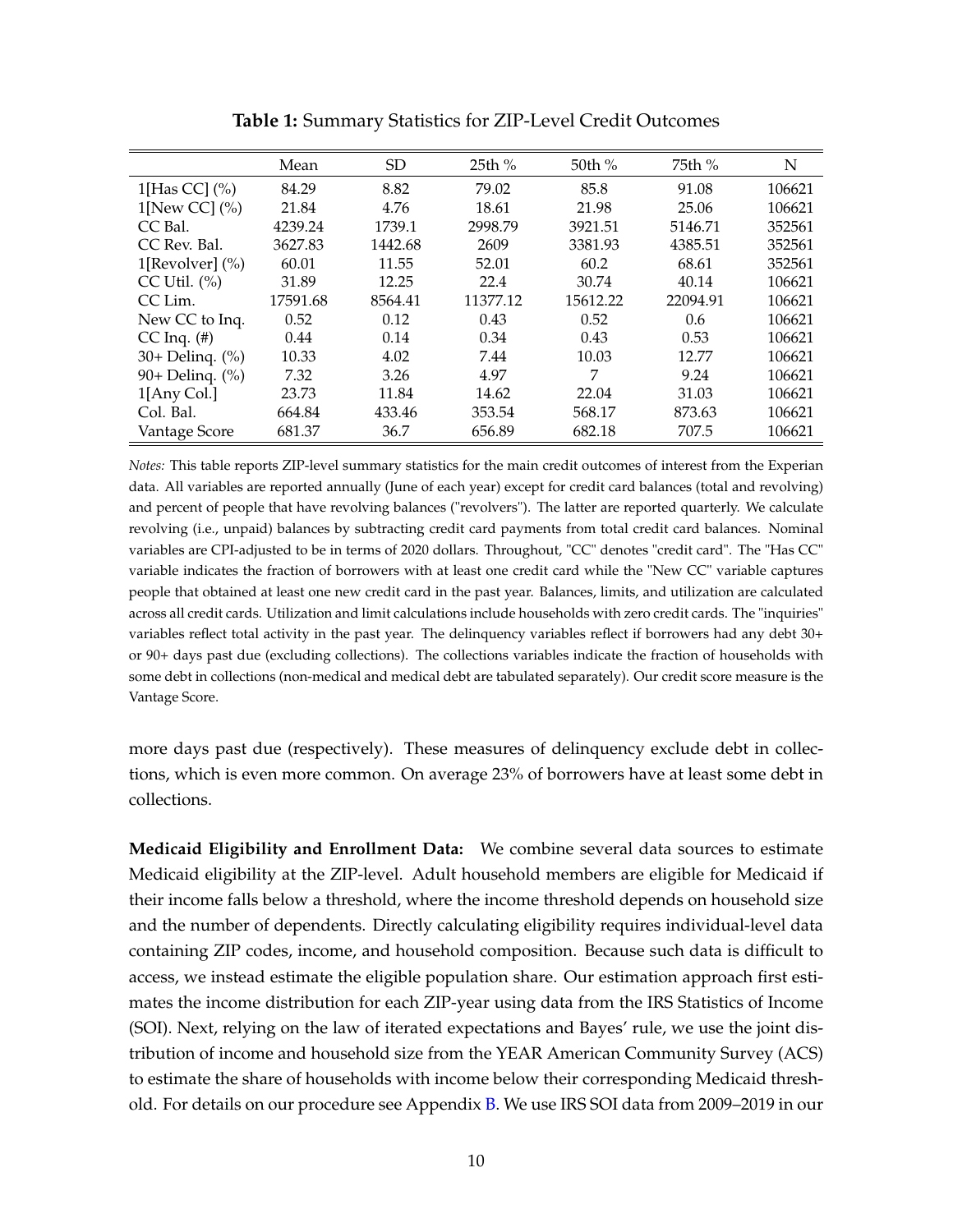calculations. We obtain annual ZIP-level data on Medicaid enrollment from the ACS.

<span id="page-11-0"></span>**Eligibility Summary Statistics:** Table [2](#page-11-0) reports summary statistics for our eligibility and enrollment data.

|                | Mean  | SD    | 25th % | 50th $%$ | 75th % |         |
|----------------|-------|-------|--------|----------|--------|---------|
| Elig. $(\%)$   | 17.51 | 12.06 | 6.41   | 12.46    | 27.82  | 106,621 |
| $\Delta$ Elig. | 11.56 | 11.78 | 0.00   | 8.00     | 22.18  | 7,845   |
| Avg. HH Inc.   | 78.82 | 61.30 | 50.74  | 62.45    | 84.51  | 106,621 |

**Table 2:** Summary Statistics for ZIP-Level Eligibility and Income Data

*Notes:* This table reports ZIP-level summary statistics for the eligibility measures and income. Eligibility is calculated as described in the text, with additional details provided in Appendix [B.](#page-32-0) The first row reports average eligibility across all ZIP codes and years. The second row reports the average change in eligibility in the first year of expansion (this excludes ZIP codes in states that did not expand). Average household income is the average adjusted gross income (AGI) reported in the ZIP code. Nominal variables are CPI-adjusted to be in terms of 2020 dollars.

## **2.3 Empirical Strategy: Continuous Difference-in-Difference**

Our analysis quantifies the impact of changes in Medicaid eligibility on credit outcomes. Identifying the causal effect of eligibility is challenging for two reasons. The first is that eligibility depends on income, which is likely correlated with omitted variables. The second is that state-level expansions, especially the more recent ones, coincided with other political changes such as a the election of a Democratic governor. Such events may have accompanied other policy changes that also impact credit outcomes.

To overcome these identification challenges, we exploit quasi-experimental variation in the *size* of Medicaid expansions in a difference-in-difference (DID) analysis. We rely on two main sources of variation. First, we exploit cross-state variation arising from states' *preexisting* Medicaid eligibility rules. Expanding under the ACA required states to raise the income eligibility limit to a common threshold of 138% of the federal poverty level for all adults aged 64 or less. States with previously stricter eligibility rules, such as lower income thresholds or rules precluding adults without dependents from eligibility, tended to experience larger changes in eligibility when expanding. Second, we exploit within-state variation due to differences in the *distribution* of income among low-income households. Specifically, ZIP codes where more households had income lie between the pre and post-expansion income eligibility thresholds experienced a larger increase in eligibility.

Formally, our empirical strategy is a continuous difference-in-difference (DID) analysis. The DID compares ZIP codes with larger versus smaller changes in eligibility induced by expanding Medicaid under the ACA. We estimate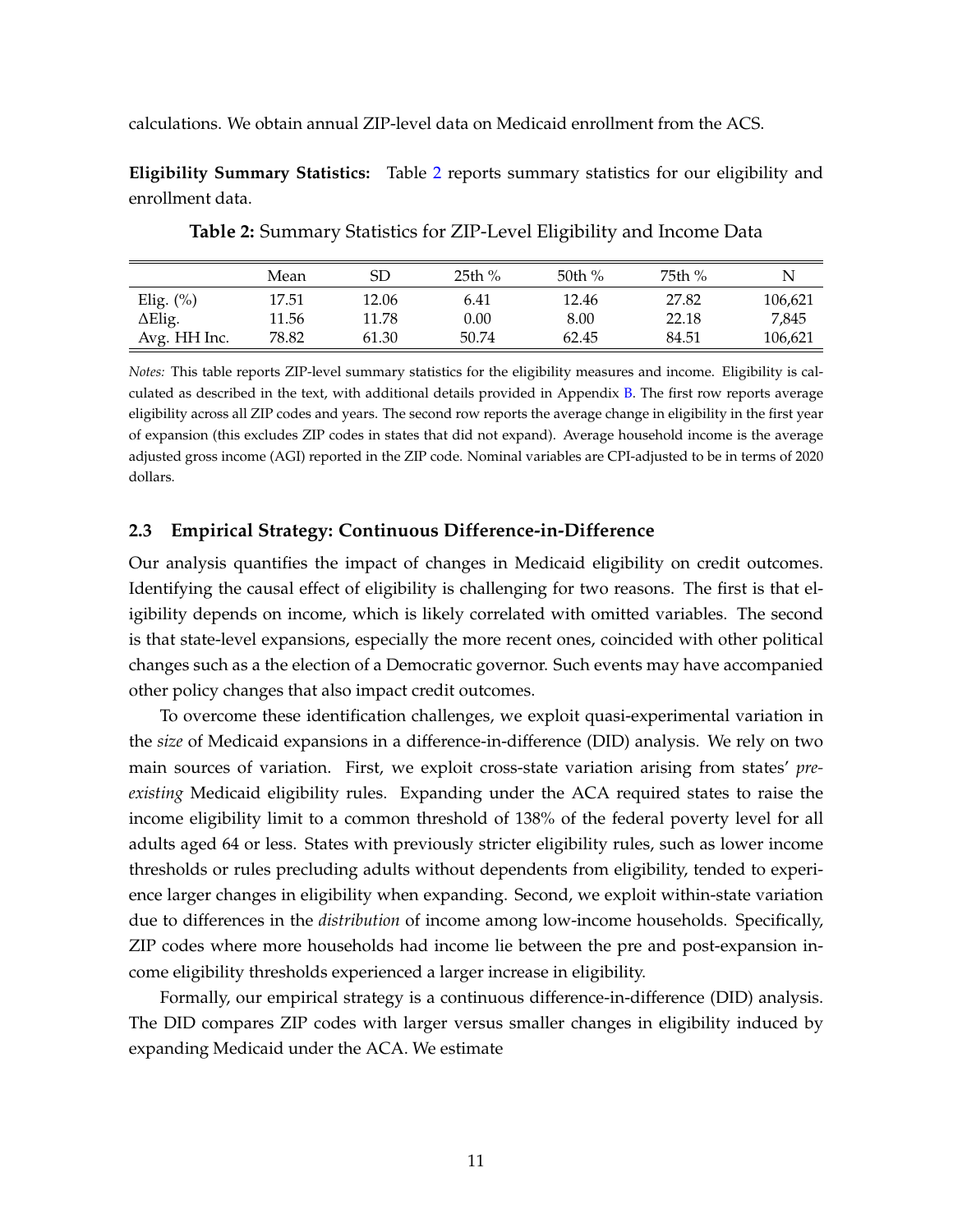

## **Figure 5:** ZIP-Level Credit Access and Income Facts

*Notes:* This figures plots average income against credit outcomes, with all variables measured as the average within a ZIP code for a given year.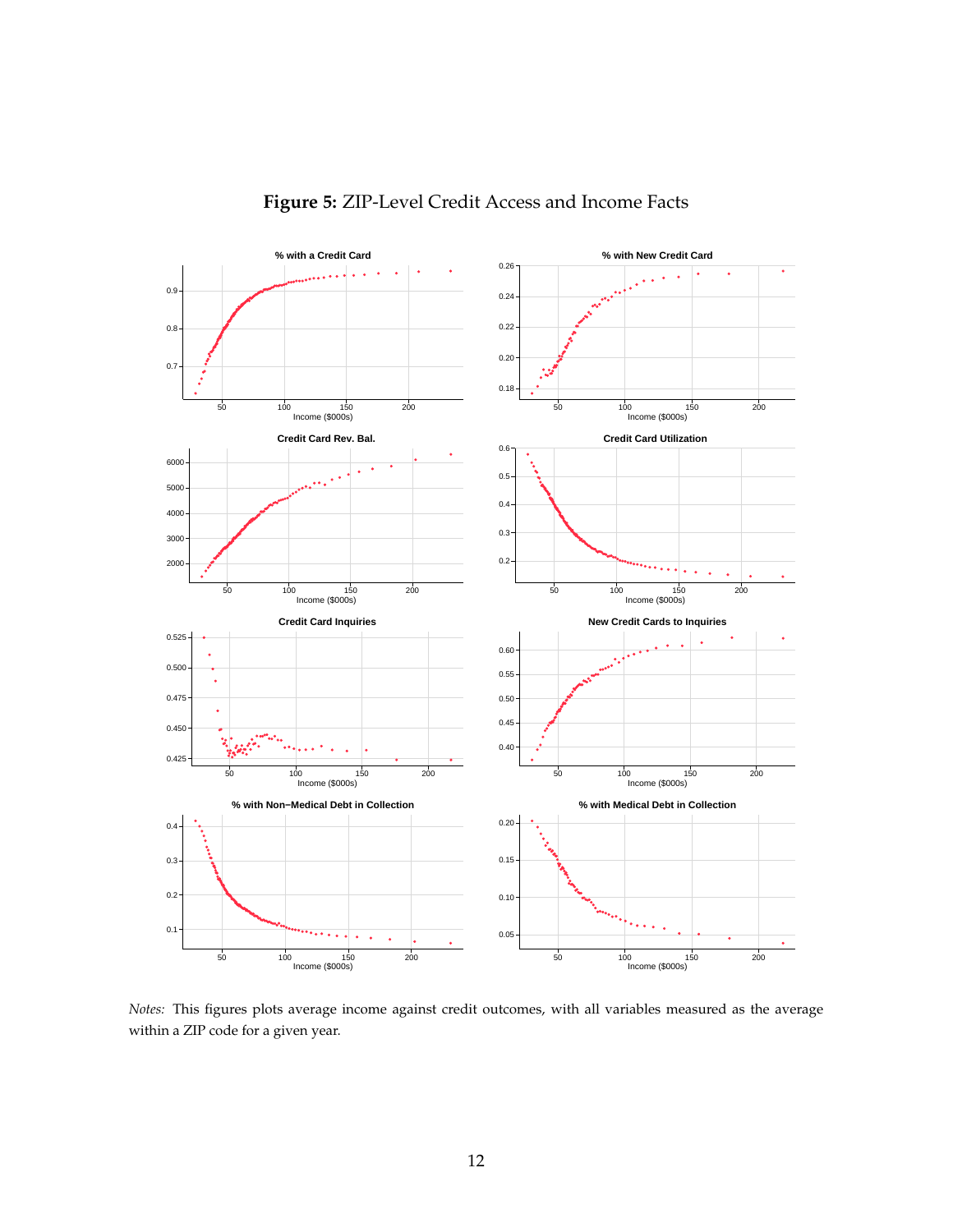<span id="page-13-1"></span>
$$
Y_{zcst} = \alpha_1 \text{Post}_{st} + \alpha_2 \Delta \text{Elig}_{zs} + \beta \left( \text{Post}_{st} \times \Delta \text{Elig}_{zs} \right) + \phi_{ct} + \gamma X_{zcst} + \varepsilon_{zcst}.
$$
 (1)

Above, *Yzcst* is an average credit outcome in ZIP code *z* (located in county *c* of state *s*) in year *t*. Post*st* equals one if state *s* has expanded Medicaid as of year *t*. We capture the intensity of treatment with a continuous variable, ∆Elig*zs*, which corresponds to the change in the Medicaid-eligible share of the population in ZIP *z* over the first year of state *s*'s expansion (relative to the year before its expansion). All specifications include county-year fixed effects to account for the effects of other observed time-varying county and state-level shocks. We include time-varying controls (*Xzcst*) such as logged ZIP-level income per household. The coefficient of interest is  $\beta$  on the interaction term, which reflects the causal effect of an expansion that induced a one percentage point increase in eligibility.

When does OLS estimation of the above equation identify the causal effect *β*? The key identifying assumption is that household credit outcomes would have evolved in parallel across locations with high versus low changes in eligibility—if Medicaid had not expanded. Phrased differently, we assume that the size of changes in eligibility is uncorrelated with other factors *changing* at the time of the expansion. This assumption would fail if other policies were implemented along with the expansions that also targeted the newly-eligible population. The ZIP-level variation also makes it possible to include state-year fixed effects (we opt for the more granular county-year fixed effects). These fixed effects help account for the impact of other state or county-level policy changes on credit outcomes.

## **2.4 Empirical Results: The Effects of Medicaid Eligibility on Household Debt**

We start by examining the response of credit card debt. Table [3](#page-14-0) reports results from estimating the DID for these outcomes. We first document positive effects of increased eligibility on the extensive margin of credit card access. A one percentage point increase in a ZIP code's Medicaid-eligible population leads to a 0.33 percentage point increase in the fraction of borrowers that has a credit card. The fraction of households that received a new credit card in the last year grows by 0.21 percentage points in response to the same shock. Per newly-eligible household, these correspond to a 33 and 21 percentage point increase (respectively).

In terms of credit card balances, average ZIP-level balances increase one percentage point in response to a one percentage point increase in eligibility. This corresponds to approximately a \$42.39 increase in average balances. Per newly-eligible household, this corresponds to a \$4,239 increase in balances, which is approximately 59% of recent average household-level credit card balances.<sup>[9](#page-13-0)</sup> This effect is large and is consistent with much of the total effect coming from households going from little-to-no credit card usage to newly having access to

<span id="page-13-0"></span> $9$ The 59% figure comes from dividing \$4,239 by \$7,210, where the \$7,210 is average household-level credit card balances as of 2019. We calculate this figure using the aggregate credit card balance data from the Federal Reserve Bank of New York's Consumer Credit panel and household population count data from the American Community Survey.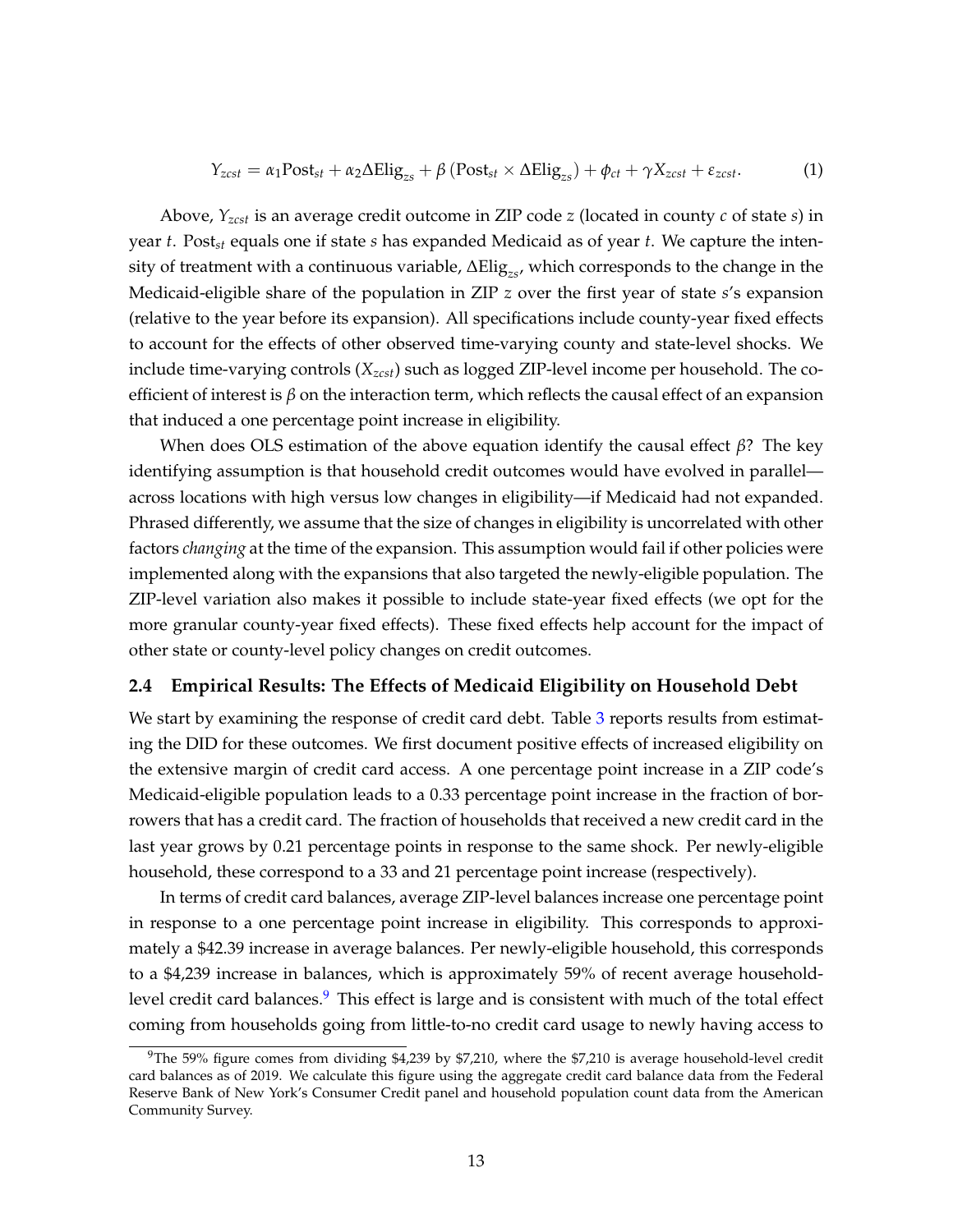<span id="page-14-0"></span>a credit card, and beginning to catch up to more typical levels of credit card balances.

|                                                         | $1$ [Has CC]      | $1$ [New CC] | log(CC Bal.) | log(CC Rev. Bal.) |
|---------------------------------------------------------|-------------------|--------------|--------------|-------------------|
|                                                         | $\left( 1\right)$ | (2)          | (3)          | $\left( 4\right)$ |
| $\Delta$ Elig <sub>zs</sub> $\times$ Post <sub>st</sub> | $0.327***$        | $0.205***$   | $0.999***$   | $0.742***$        |
|                                                         | (0.05)            | (0.04)       | (0.24)       | (0.21)            |
| $\Delta \text{Elig}_{zs}$                               | $-0.493***$       | $-0.242***$  | $-1.337***$  | $-1.108***$       |
|                                                         | (0.08)            | (0.04)       | (0.28)       | (0.25)            |
| $log(AGI_{zcst})$                                       | $0.110***$        | $0.022***$   | $0.629***$   | $0.560***$        |
|                                                         | (0.01)            | (0.00)       | (0.02)       | (0.02)            |
| Obs                                                     | 106,616           | 106,616      | 352,537      | 352,533           |
| R2                                                      | 0.781             | 0.707        | 0.855        | 0.819             |
| Mean                                                    | 84%               | 22%          | \$4,239      | \$3,628           |

**Table 3:** DID Results for Credit Card Debt

*Notes:* This table reports results from estimating the DID in Equation [\(1\)](#page-13-1). Each specification uses county-year fixed effects and controls for logged ZIP-level average adjusted gross income (AGI). Standard errors are clustered by state. Nominal variables are CPI-adjusted to be in terms of 2020 dollars. The dependent variable is labeled above the column number and its mean is reported in the bottom row. Statistical significance: 10%\*, 5%\*\*, and 1%\*\*\*.

We advise some caution in interpretation when scaling the coefficients by the change in the eligible population. One reason is that we estimate the response of credit card usage for up to twelve years before and after expanding. For each household made newly eligible at the time of expansion, more households likely end up eligible in the following years due to adverse events such as job loss. An elasticity with respect to the *total* directly affected population should take these households into account. Additionally, credit demand and supply may also change for borrowers that never become eligible during the period of study. For example, households at risk of adverse events leading them to potentially rely on Medicaid may modify their borrowing knowing that they are more likely to be eligible (even if these adverse events aren't actually realized). And credit supply may respond positively to noneligible households if underwriting models suggest they present a lower risk of default after the expansion. In our structural analysis, our model allows these effects to be present.

To shed further light on the role of supply and demand, we examine proxies for these two forces in Table [4.](#page-15-0) For our supply proxies, we consider ratio of credit card balances to credit limits (utilization), credit limits themselves, and the ratio of new credit cards to credit card inquiries (over the past year). Overall we find evidence consistent with a positive credit supply response to expansion. A one percentage point increase in a ZIP code's eligibility leads to a 0.55 percentage point decrease in utilization, indicating a relaxation of credit constraints. Given the positive effects documented for balances, this suggests that this decline in utilization is due to an increase in credit card limits. Examining limits directly, we estimate a the same 1% eligibility increase leads to a 1.26 percentage point increase in credit card limits (a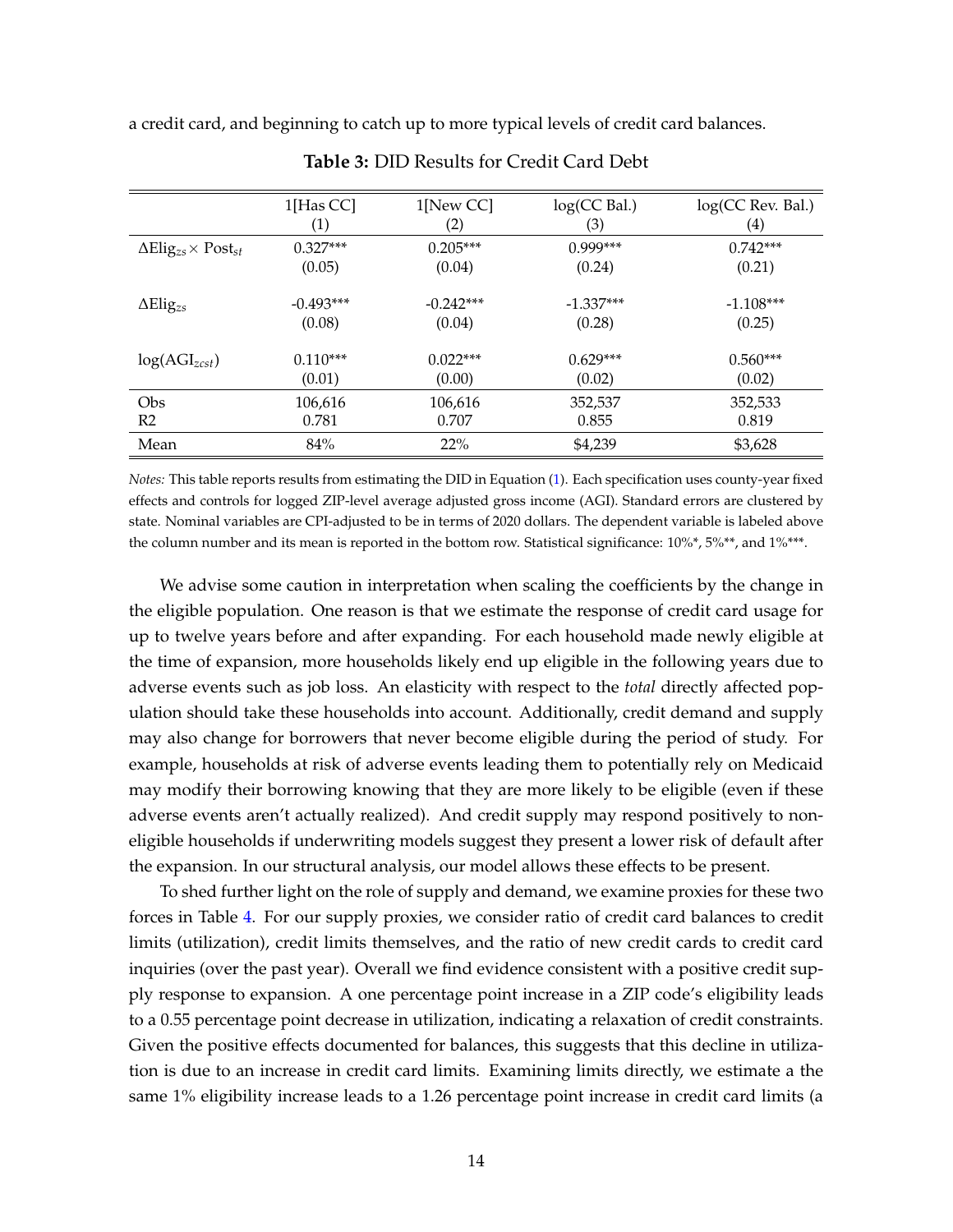<span id="page-15-0"></span>

|                                                         |                  |              | Demand         |                  |
|---------------------------------------------------------|------------------|--------------|----------------|------------------|
|                                                         | CC Util. $(\% )$ | log(CC Lim.) | New CC to Inq. | $CC$ Inq. $(\#)$ |
|                                                         | (1)              | (2)          | (3)            | (4)              |
| $\Delta$ Elig <sub>zs</sub> $\times$ Post <sub>st</sub> | $-0.550***$      | $1.258***$   | $0.292***$     | $0.209***$       |
|                                                         | (0.07)           | (0.21)       | (0.05)         | (0.05)           |
|                                                         |                  |              |                |                  |
| $\Delta$ Elig <sub>zs</sub>                             | $0.739***$       | $-1.703***$  | $-0.423***$    | $-0.143**$       |
|                                                         | (0.09)           | (0.28)       | (0.07)         | (0.07)           |
|                                                         | $-0.161***$      | $0.789***$   | $0.095***$     | $-0.070***$      |
| $log(AGI_{zcst})$                                       |                  |              |                |                  |
|                                                         | (0.01)           | (0.03)       | (0.01)         | (0.01)           |
| Obs                                                     | 106,616          | 106,616      | 106,616        | 106,616          |
| R <sub>2</sub>                                          | 0.824            | 0.860        | 0.717          | 0.866            |
| Mean                                                    | 32%              | \$17,592     | 0.52           | 0.44             |

**Table 4:** DID Results for Credit Card Supply and Demand Proxies

*Notes:* This table reports results from estimating the DID in Equation [\(1\)](#page-13-1). Each specification uses county-year fixed effects and controls for logged ZIP-level average adjusted gross income (AGI). Standard errors are clustered by state. Nominal variables are CPI-adjusted to be in terms of 2020 dollars. The dependent variable is labeled above the column number and its mean is reported in the bottom row. Statistical significance: 10%\*, 5%\*\*, and 1%\*\*\*.

\$222 increase). Lastly, we find that after expanding Medicaid, credit card inquiries are more likely to result in a new credit card. A one percentage point increase in eligibility leads to a 0.30 percentage point increase in the ratio of new credit cards to inquiries.

Our proxy for credit card demand is the number of credit card inquiries per borrower in the past year. We estimate that a one percentage point increase in a ZIP code's eligible population increases inquires by 0.0021 per borrower (approximately 1 new inquiry per 500 individuals). This suggests demand may also be contributing to the equilibrium rise in credit card balances. However, we note that inquiries are an equilibrium outcome that may be influenced by marketing practices of credit card lenders and households' perceptions of lending standards, making them an imperfect proxy for demand. We ultimately rely on our model (in upcoming sections) to definitively separate supply and demand.

Finally, we turn to measures of default and find evidence indicating that increased eligibility improved households' financial resilience in Table [5.](#page-16-0) We find that increased eligibility reduces delinquency. A one percentage point increase in eligibility reduces the likelihood of being 30 and 90 days delinquent by 0.09 and 0.10 percentage points (respectively). Examining more severe measures of default, we also find a reduction in debt in collections. The same 1% increase in eligibility reduces the likelihood of having debt in collections by 0.40 percentage points. The average amount of debt in collections decreases 0.84 percentage points (\$ 5.59) in response to a 1% increase in eligibility.

The improved financial resilience of borrowers appears to translate into higher credit scores. We estimate that a one percentage point increase in eligibility leads to a 1.15 point increase in borrowers' average Vantage Score. This is approximately a 0.17 percentage point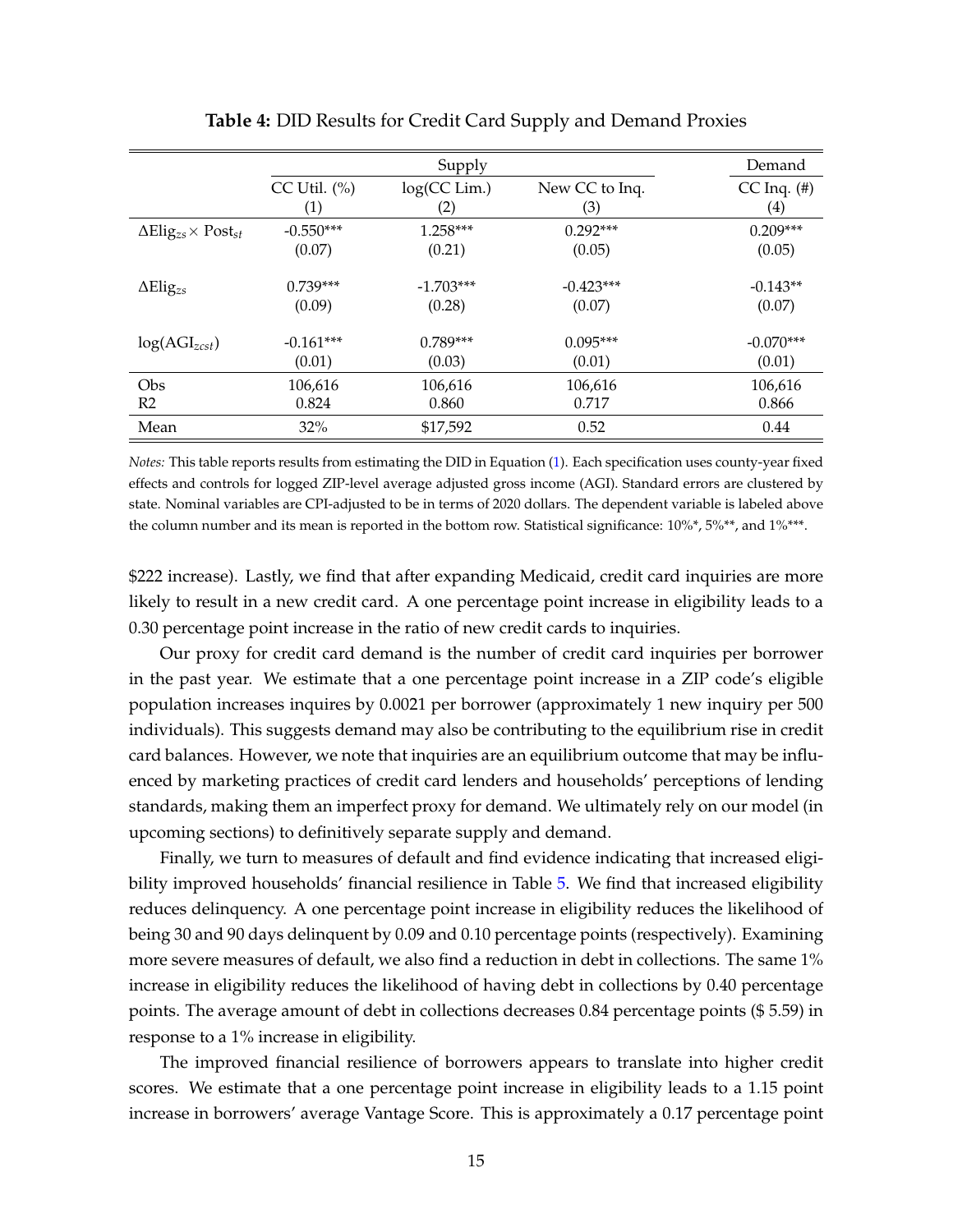<span id="page-16-0"></span>

|                                                         |             | 1[Delinquency] |             | Debt in Collections | Credit Score  |
|---------------------------------------------------------|-------------|----------------|-------------|---------------------|---------------|
|                                                         | $30 +$ Days | $90+$ Days     | 1[Any Col.] | log(Col. Bal.)      | Vantage Score |
|                                                         | (1)         | (2)            | (3)         | $\left( 4\right)$   | (5)           |
| $\Delta$ Elig <sub>zs</sub> $\times$ Post <sub>st</sub> | $-0.093***$ | $-0.098***$    | $-0.404***$ | $-0.837***$         | $1.15***$     |
|                                                         | (0.03)      | (0.03)         | (0.07)      | (0.27)              | (0.15)        |
| $\Delta$ Elig <sub>zs</sub>                             | $0.143***$  | $0.145***$     | $0.579***$  | $2.032***$          | $1.85***$     |
|                                                         | (0.04)      | (0.04)         | (0.09)      | (0.38)              | (0.22)        |
| log(Avg. Inc.)                                          | $-0.055***$ | $-0.044***$    | $-0.160***$ | $-0.775***$         | 58.42***      |
|                                                         | (0.00)      | (0.00)         | (0.01)      | (0.06)              | (2.87)        |
| Obs                                                     | 106,616     | 106,616        | 106,616     | 106,616             | 106,616       |
| R <sub>2</sub>                                          | 0.718       | 0.706          | 0.817       | 0.780               | 0.836         |
| Mean                                                    | 10%         | $7.3\%$        | 23%         | \$665               | 681.37        |

**Table 5:** DID Results for Default and Credit Scores

*Notes:* This table reports results from estimating the DID in Equation [\(1\)](#page-13-1). Note that the delinquency measure here is not restricted to delinquency on credit cards. It will also reflect delinquency on mortgages, student loans, etc. Each specification uses county-year fixed effects and controls for logged ZIP-level average adjusted gross income (AGI). Standard errors are clustered by state. Nominal variables are CPI-adjusted to be in terms of 2020 dollars. The dependent variable is labeled above the column number and its mean is reported in the bottom row. Statistical significance: 10%\*, 5%\*\*, and 1%\*\*\*.

increase relative to the average Vantage Score of 681.

To sum up, we find that expanding Medicaid eligibility increased both the prevalence of credit cards and total credit card balances. We find evidence suggesting both supply and demand contributed to the increase in equilibrium credit card usage. Lastly, we document that default decreased and credit scores improved, which could drive an increase in credit supply in response to expanded Medicaid eligibility.

**Comparison to Prior Evidence on Financial Outcomes.** By testing whether the credit demand and supply channels can dominate in equilibrium, we build on prior work analyzing partial equilibrium effects of expanded health insurance access. The key mechanism underlying these channels is that insurance enhances financial resilience, incentivizing both borrowing and lending. Prior work documents that insurance access significantly reduces default and medical expenses, suggesting that insurance can significantly enhance financial re-silience.<sup>[10](#page-16-1)</sup> In support of the credit supply channel, [Brevoort et al.](#page-29-3) [\(2017\)](#page-29-3) estimates that the reduction in delinquencies induced by the Medicaid expansions led to improvements in credit

<span id="page-16-1"></span> $10$ For example, expanded access to Medicaid and Medicare reduce delinquency and collections (for medical and non-medical debt), unpaid bills, out-of-pocket medical expenses, and bankruptcy filings [\(Gross and Notowidigdo,](#page-30-0) [2011;](#page-30-0) [Finkelstein et al.,](#page-30-12) [2012;](#page-30-12) [Barcellos and Jacobson,](#page-29-8) [2015;](#page-29-8) [Hu et al.,](#page-30-2) [2018;](#page-30-2) [Gallagher et al.,](#page-30-1) [2019b;](#page-30-1) [Goldsmith-](#page-30-13)[Pinkham et al.,](#page-30-13) [2020a\)](#page-30-13).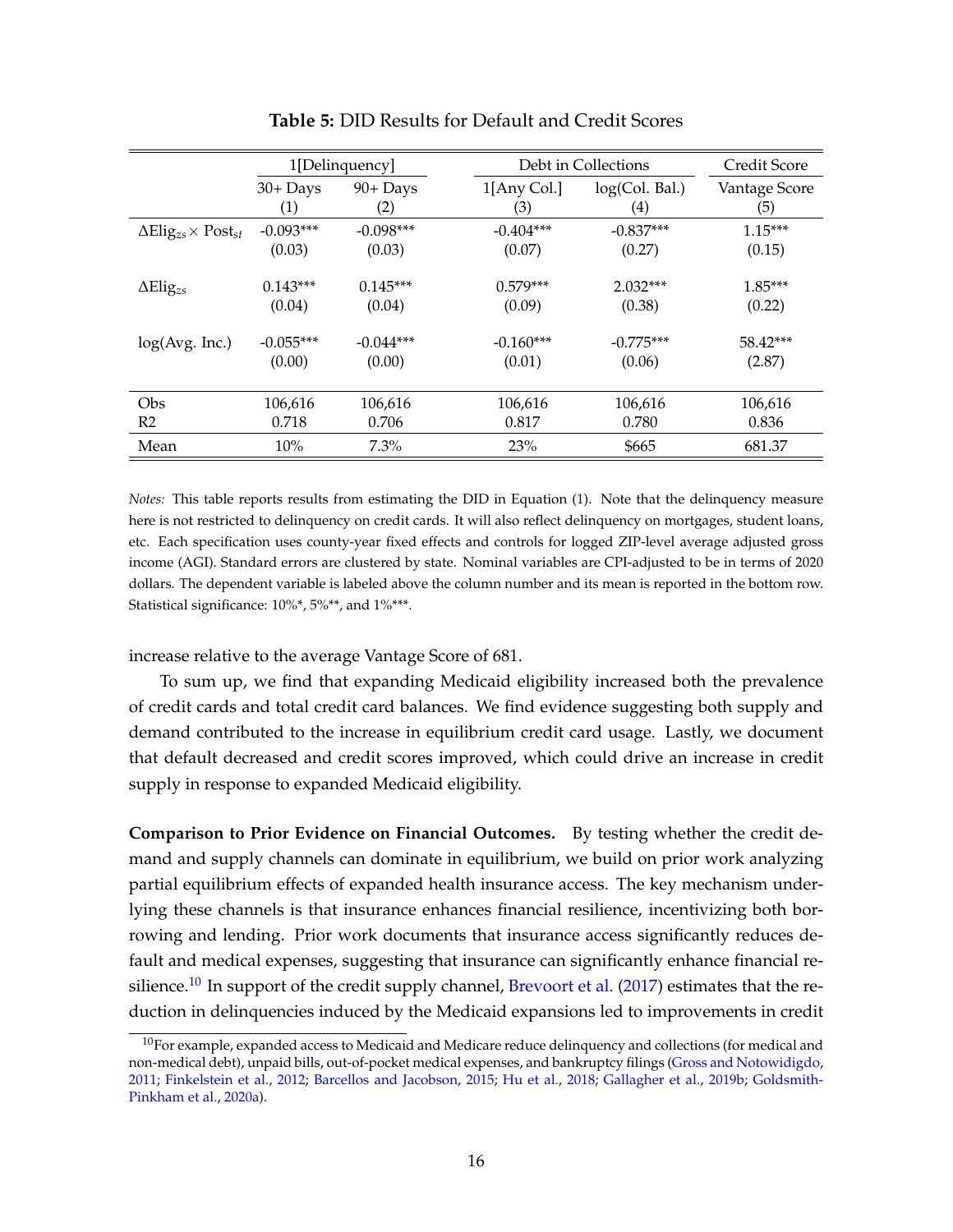card terms worth \$520 million per year.

Analyses of savings behavior suggest that Medicaid eligibility on average can reduce savings, but increase them for households experiencing financial hardship. [Gallagher et al.](#page-30-4) [\(2019a\)](#page-30-4) estimates that newly eligible households on average either reduced or left savings out of tax refunds unchanged. But this masks heterogeneity among those whose precautionary savings motive decrease and those experiencing adverse financial events (e.g., households reporting skipping meals for financial reasons), as the latter group on average increased savings. This suggests the average response to insurance access may differ from the direct effect.

Our analysis builds on this work by focusing on borrowing rather than saving. Many households simultaneously hold both high-interest credit card debt and low-interest savings [\(Gross and Souleles,](#page-30-9) [2002\)](#page-30-9), which presents a "credit card puzzle" for standard models of consumption and saving. This may be driven by a liquidity motive to avoid states of the world in which the household has no liquid savings and no access to additional credit card bor-rowing.<sup>[11](#page-17-0)</sup> It is not obvious if gross borrowing would always rise when households reduce gross savings, as households might reduce borrowing if they were doing so in order to maintain a target level of gross savings. This makes our analysis of borrowing complementary to [Gallagher et al.](#page-30-4) [\(2019a\)](#page-30-4), and together informative about the joint dynamics of borrowing and saving.

## **3 Model**

In this section, we develop an incomplete-markets heterogeneous-agents model with health expenditure shocks, credit delinquency, and health insurance. Households face idiosyncratic income shocks as well as idiosyncratic health expenditure shocks. They can save and borrow using a one-period non-state-contingent asset, and can choose not to repay their debt obligations. After reneging on their debt obligations, their debt enters a delinquent state, and the household is excluded from financial markets and suffers a utility loss. In every period, delinquent debt can stochastically get a haircut, i.e., be reduced by some percent. Households can exit the delinquency state by repaying their debt.

Credit to households is supplied by credit card companies. These companies have access to funds at the risk-free interest rate, which households take as given. The assumption that the risk-free rate is constant, rather than the aggregate net supply of debt, allows us to study how different policies affect the aggregate stock of household debt in the economy. We assume that credit card companies are risk neutral and behave competitively so that the spread they charge on a household's loan is such that their expected profits equal zero.

We use the model to study the effects of different insurance policies on the aggregate stock of debt, wealth inequality, and welfare.

<span id="page-17-0"></span><sup>&</sup>lt;sup>11</sup>For liquidity-based explanations of the credit card puzzle, see [Telyukova](#page-31-4) [\(2013\)](#page-31-4), [Druedahl and Jørgensen](#page-30-10) [\(2018\)](#page-30-10), and [Fulford](#page-30-14) [\(2015\)](#page-30-14).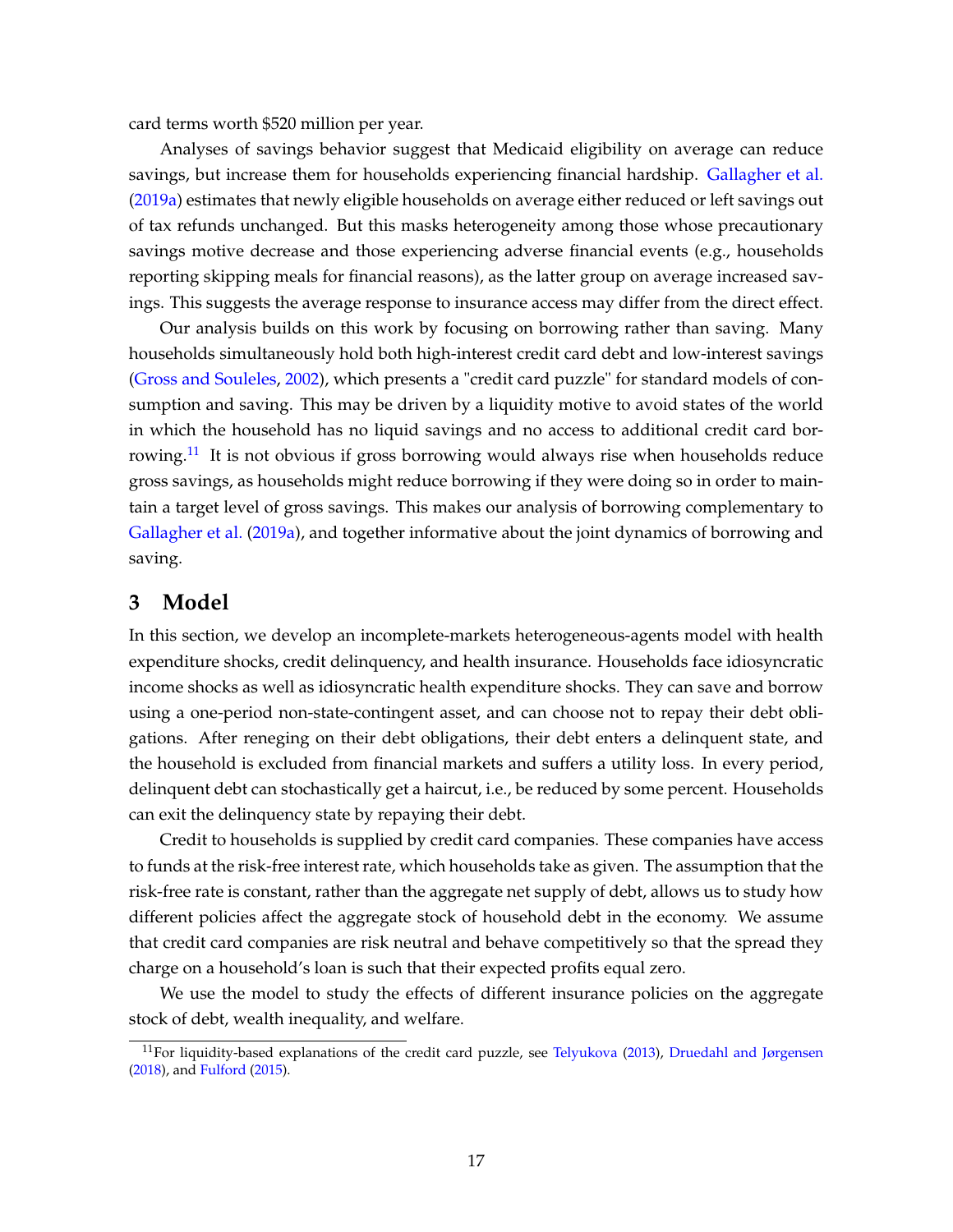#### **3.1 Household problem**

There is a continuum of measure one of households in the economy, denoted by  $i \in (0,1)$ . Household's *i* income at time *t* is denoted by *yit* and evolves according to a compound Poisson process:

$$
\ln y_{it} = \begin{cases} \rho \ln y_{it-1} + \epsilon_{it}^{y} & \text{w.p.} \quad \lambda_y, \\ \rho \ln y_{it-1} & \text{w.p.} \quad 1 - \lambda_y. \end{cases}
$$
 (2)

where  $\lambda_{\nu}$  is the probability that an income shock arrives in a period. If such shock does not arrive, the household's income does not change. Given an income shock, the household income follows an AR(1) process, where  $\rho$  is the degree of persistence and  $\epsilon_{it}^y$  is an idiosyncratic income shock with mean zero and variance  $\sigma_{\epsilon,y}^2$ .

In addition to income risk, households are subject to stochastic medical expenditure shocks, denoted by *mit*. The stochastic expenditure shocks follow a log-normal distribution with mean  $\mu_e$  and variance  $\sigma_e^2$ .

Households medical bills are partially covered by their health insurance. We allow insurance to vary exogenously with the household income. Health insurance covers a share of the medical bill due. We denote the share of medical bills the households have to pay outof-pocket as  $o(y_{it})$ . Note that the out-of-pocket share depends only on the current household income, as we assume insurance varies only with household income.

Each household has access to non-state-contingent one-period debt, denoted by *bit*. A negative value of *bit* represents household savings. In the beginning of each period, the household can choose to repay or renege on its debt obligations. The household's decision to repay debt depends on their total debt, their level of income, and the size of their current medical bill. Households face an interest rate schedule for the amount of borrowing they choose, which we denote by  $r(b', y)$ .<sup>[12](#page-18-0)</sup> The price of debt is denoted by  $q(b', y) = \frac{1}{1 + r(b', y)}$ . We denote the total amount of repayments owed by the household by  $\ddot{b}_{it} = b_{it} + o(y_{it})m_{it}$ . Note that  $\ddot{b}$  is the relevant state variable from the perspective of the household.

At the beginning of each period, a household learns its current income and medical expenditure shock, and then chooses whether to repay its debt or to renege and declare delinquency. It's present discounted value is denoted by  $V(\tilde{b}, y)$ , where  $\{\tilde{b}, y\}$  are its individual state variables. This value function is given by the max between the present discounted value of repaying debt obligations, denoted by  $V^r(\tilde{b}, y)$ , and the value of reneging and declaring delinquency, denoted by  $V^d(\tilde{b}, y)$ :

$$
V(\tilde{b}, y) = \max \left\{ V^r(\tilde{b}, y), V^d(\tilde{b}, y) \right\}.
$$
 (3)

Conditional on the decision to repay its debt obligations, the recursive problem of the

<span id="page-18-0"></span> $12$ The size of medical bill does not appear in the interest rate schedule as it is independent across periods.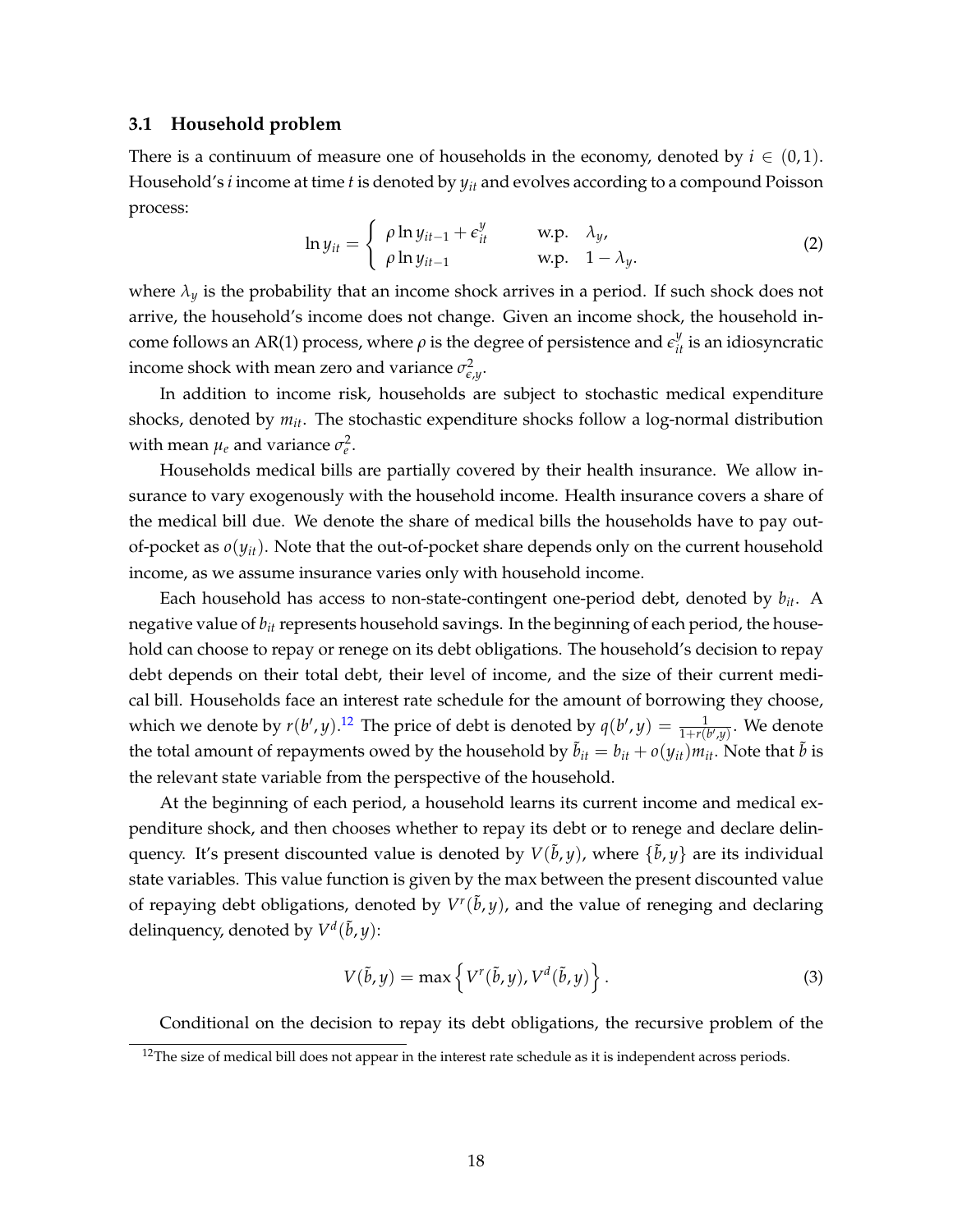household with total debt obligations  $\tilde{b}$  and income *y* is given by

$$
V^{r}(\tilde{b}, y) = \max_{c, b'} u(c) + \beta \mathbb{E} V(b' + o(y')m', y'),
$$
  
s.t. 
$$
c + \tilde{b} \leq y + q(b', y)b',
$$
 (4)

where  $u(\cdot)$  is the utility of the household from consumption, which is assumed to be strictly increasing, concave, and continuously differentiable. The household's discount factor is *β*.

When a household reneges on its debt obligations, the debt moves into a delinquency state. A household with debt in a delinquency state cannot save or borrow, and suffers a utility cost *ξ*. At the end of the period, the household receives a stochastic haircut on its debt obligations. The haircut, denoted by  $\delta$ , is assumed to follow a compound Poisson process. With probability,  $\lambda_\delta$ , the household receives a positive haircut. Conditional on a haircut, the share of debt forgiven follows a Beta distribution with shape parameters  $\alpha_1$  and  $\alpha_2$ . The value of the household in the delinquent state is given by

$$
V^{d}(\tilde{b}, y) = u(y) - \xi + \beta \mathbb{E} V ((1 - \delta)\tilde{b} + o'(y')m', y'). \tag{5}
$$

The timeline in every period is as follows. First, the household learns its current income and medical bill. Then, it decides whether to repay its outstanding debt obligations or not. If it decides to repay its debt obligations, it chooses the level of consumption and borrowing. If it decides to renege on its debt obligations, it consumes its income, suffers a utility loss, and at the end of the period has a chance of drawing a stochastic haircut rate.

We denote the delinquency policy function of a household with total debt obligations  $\bar{b}$ by

$$
d(\tilde{b}, y) = \mathbb{1}\left[V^r(\tilde{b}, y) < V^d(\tilde{b}, y)\right],\tag{6}
$$

where 1 is the indicator function. The function  $d(\tilde{b}, y)$  equals 1 when the household defaults. When indifferent, we assume the household repays its debt obligations.

## **3.2 Credit supply**

Credit to households is supplied by risk-neutral credit card companies. Perfect competition among these companies ensures an expected zero-profits condition holds in equilibrium. We assume credit card companies have unlimited access to funds at the risk-free interest rate, which we denote by  $r^f$ .

Debt in the economy is a hybrid of short-term and long-term debt. Debt is of shortmaturity in nature, as households need to repay their debt obligations in the following period. However, when debt becomes delinquent, credit card companies do not receive payments within that period. Instead, they need to wait until the household decides to repay its debt. Either because it received a haircut, or because its income level changes so that it decides to repay.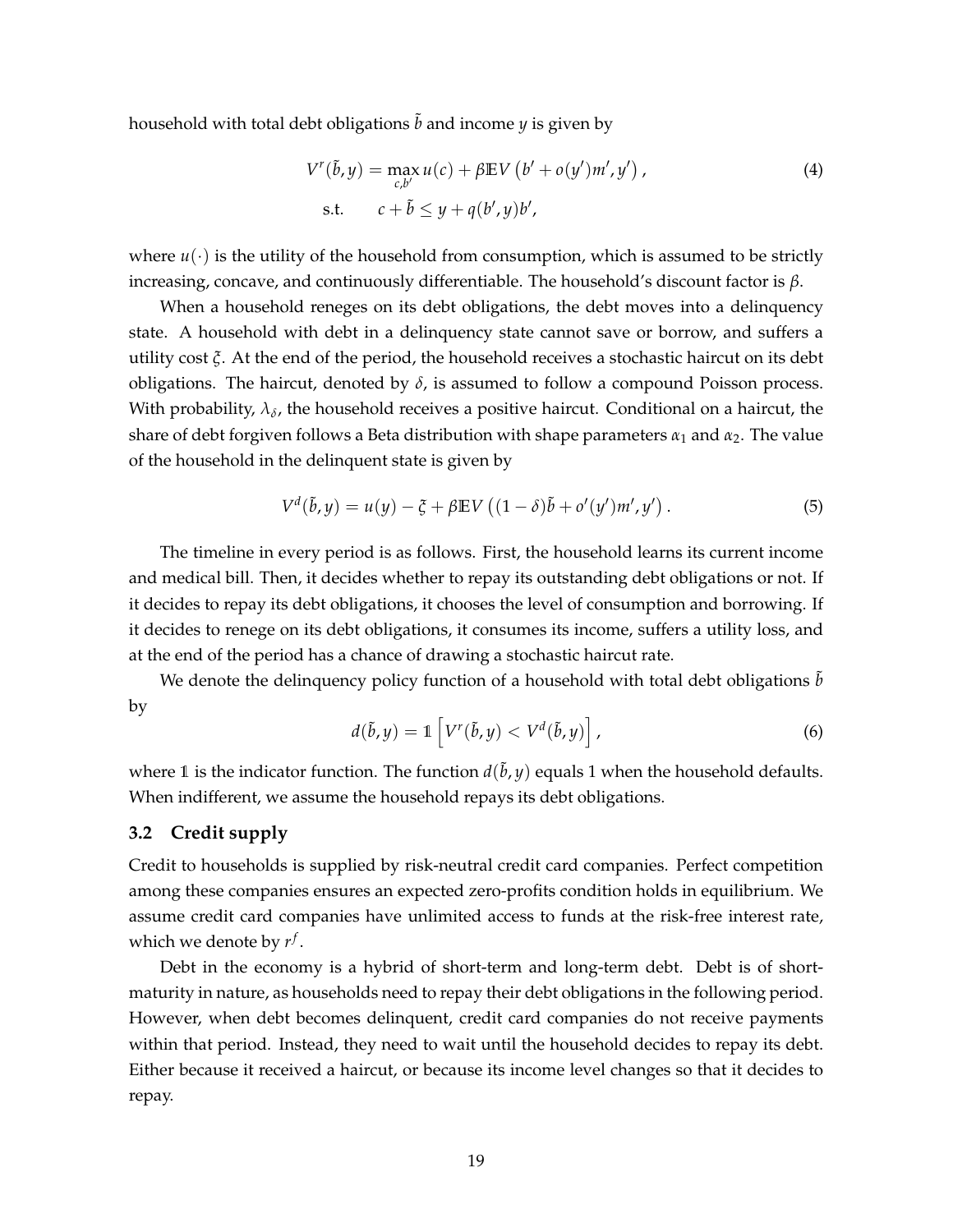The zero-profits condition that pins down the price of debt,  $q(b', y)$ , is

<span id="page-20-0"></span>
$$
q(b', y)(1 + r_f) = [1 - \mathbb{E} (d(b' + o(y')m', y'))]
$$
  
+ 
$$
\mathbb{E} [d(b' + o(y')m', y')(1 - \delta')q ((1 - \delta')(b' + o(y')m'), y')].
$$
 (7)

That is, the credit companies equate the cost of their loan (LHS) with its return (RHS). The return from the loan is the sum of two parts. If the debt does not go delinquent, the credit company receives its full face value. If the debt goes delinquent, which happens with probability  $\mathbb{E}$   $(d(b' + o(y')m', y'))$ , then the creditor is left with a claim on a delinquent debt. The worth of such claim, following a possible haircut, is given by  $(1 - \delta')q((1 - \delta')(b' + o(y')m'), y')$ . The fixed point function  $q(\cdot)$  that solves equation [\(7\)](#page-20-0) is the debt pricing schedule.

**Proposition 1.** Given a default policy function, d( $\tilde{b}$ ,  $y$ ), there exists a unique pricing schedule q(b', y) *which satisfies equation* [\(7\)](#page-20-0)*.*

#### **3.3 Stationary Equilibrium**

We denote the joint distribution of households across total debt obligations and income levels at the beginning of the period, after the expenditure shock realization, by  $\Lambda(\tilde{b}, y)$ . Four components characterize the law of motion for this joint distribution: (i) the borrowing decision of households –  $b'(\tilde{b}, y)$ , (ii) the debt pricing schedule –  $q(b', y)$ , (iii) the household's default decision  $-d(\tilde{b}, y)$ , and (iv) the exogenous processes of income, expenditure shocks, and haircuts. The law of motion for the joint distribution is defined as follows. For all Borel sets  $\mathcal{B} \times \mathcal{Y} \subset \mathbb{R} \times \mathbb{R}^+$ ,

$$
\Lambda'(\mathcal{B} \times \mathcal{Y}) = \int_{m'} \int_{y' \in \mathcal{Y}} \int_{\mathscr{B}(\tilde{b}, y, m')} d\Lambda(\tilde{b}, y) dF(y'|y) dG(m')
$$
\n
$$
+ \int_{\delta} \int_{m'} \int_{y' \in \mathcal{Y}} \int_{y, ((1-\delta)\tilde{b} + o(y')m') \in \mathcal{B}} \mathbb{1} \left[ d(\tilde{b}, y) \right] d\Lambda(\tilde{b}, y) dF(y'|y) dG(m') dH(\delta),
$$
\n(8)

and

 $\mathscr{B}(\tilde{b}, y, m') = \{(\tilde{b}, y) \text{ s.t. } d(\tilde{b}, y) = 0 \text{ and } b'(\tilde{b}, y) + o(y')m' \in \mathcal{B}\},\$ 

where  $F(\cdot)$ ,  $G(\cdot)$ , and  $H(\cdot)$ , are the CDF of the different exogenous variables. In the stationary equilibrium, the distribution  $\Lambda(\tilde{b}, y)$  is constant over time. The definition of the stationary Markov-perfect equilibrium is as follows.

**Definition 1** (Equilibrium)**.** *A stationary Markov-perfect equilibrium is given by a default policy* function  $d(\tilde{b},y)$ , a borrowing policy function  $b'(\tilde{b},y)$ , a debt pricing schedule  $q(b',y)$ , and a joint *distribution of households across total debt and income levels,* Λ( ˜*b*, *y*) *such that*

- *1. The default and borrowing policy functions solve the household's problem given the debt pricing schedule.*
- *2. The debt pricing schedule satisfies the zero-profits condition,* [\(7\)](#page-20-0)*.*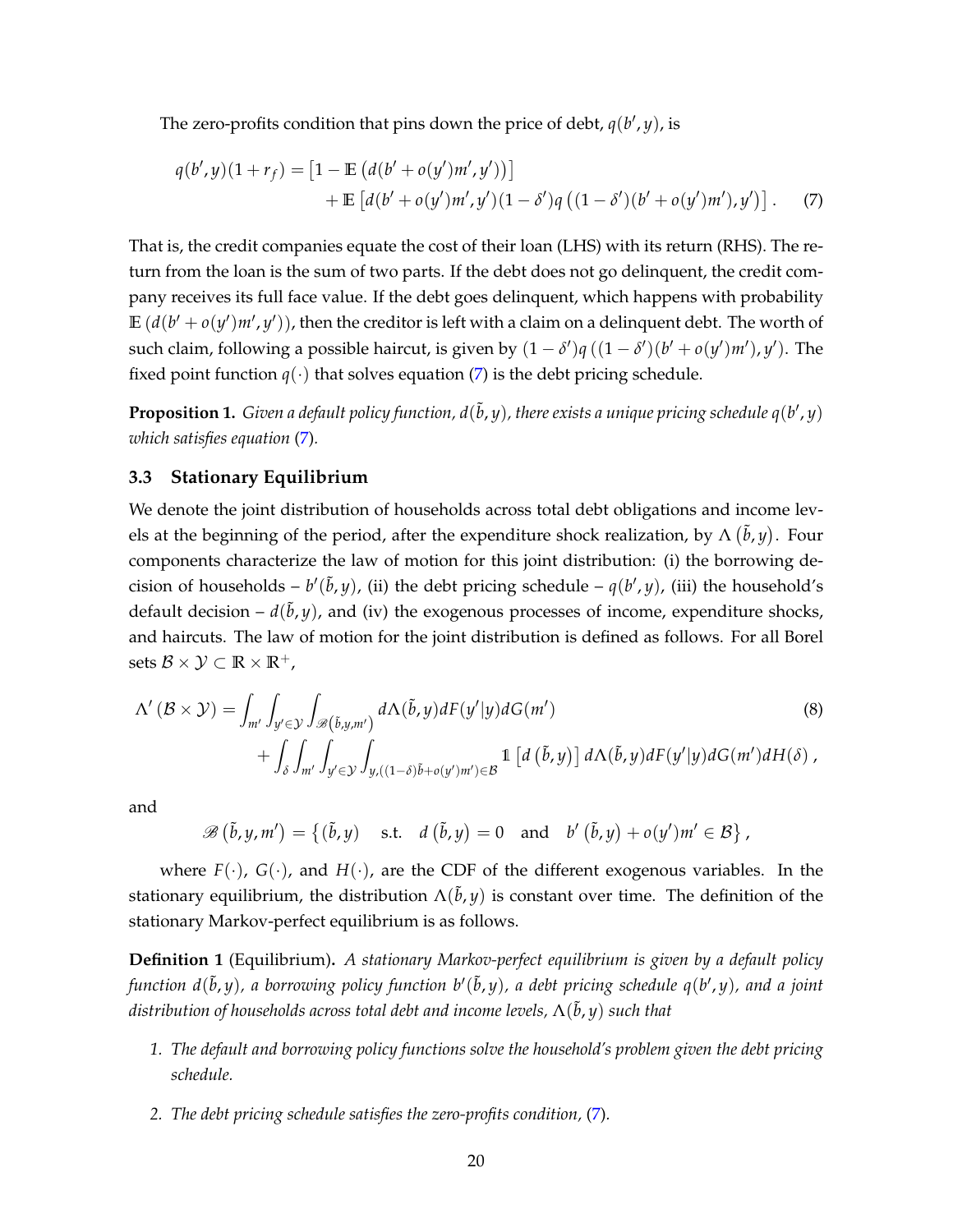*3. The joint distribution of households across debt and income levels is stationary.*

## **3.4 Calibration**

We calibrate the risk-free interest rate in the economy to 2%. There are five sets of structural parameters in the model, in addition to the risk-free rate. First, there are three preference parameters - the discount factor *β*, the CRRA *γ*, and the disutility of delinquency *ξ*. Second, there are three haircut process parameters - the axrrival rate of haircuts  $\lambda_\delta$ , and the two shape parameters of haircuts  $\alpha_1$  and  $\alpha_2$ . Third, there are three parameters governing the income process - the arrival rate of income shocks *λy*, the persistence of income *ρ*, and the variance of income shocks  $\sigma_{\epsilon,y}^2$ . Fourth, there are two parameters governing the health expenditure process - its log mean  $\mu_e$  and variance  $\sigma_e^2$ . Finally, we need to calibrate the out-of-pocket share function  $o(y)$ .

We proceed as follows. We use the Medical Expenditure Panel Survey (MEPS) to calibrate the parameters governing health expenditure shocks and the out-of-pocket function. We then calibrate the income process, preference, and haircut parameters to match several features of credit card debt in the data.

**Health expenditure and insurance parameters.** We calibrate the mean log expenditure and its variance to match the distribution of annual medical expenditure of families in the MEPS data, which covers the 2000-2017 period. This results in a mean expenditure of 8% of median income and a variance of 2.62. We present the calibrated distribution relative to the data one in Figure [6.](#page-21-0) The calibrated parameters imply that a medical expenditure one s.d. above the average equals 40% of median income. Recall that the expenditure shocks, both in the data and in the model, are not the amounts that households have to pay out-of-pocket.

<span id="page-21-0"></span>

**Figure 6:** Distribution of annual medical expenditure

*Notes:* Data source - Medical Expenditure Panel Survey (MEPS).

The MEPS dataset contains also information on households' income, insurance type, and out-of-pocket expenditures. To construct the out-of-pocket share as a function of income we proceed in two steps. First, we split insurance types into three categories: (i) Medicaid, (ii)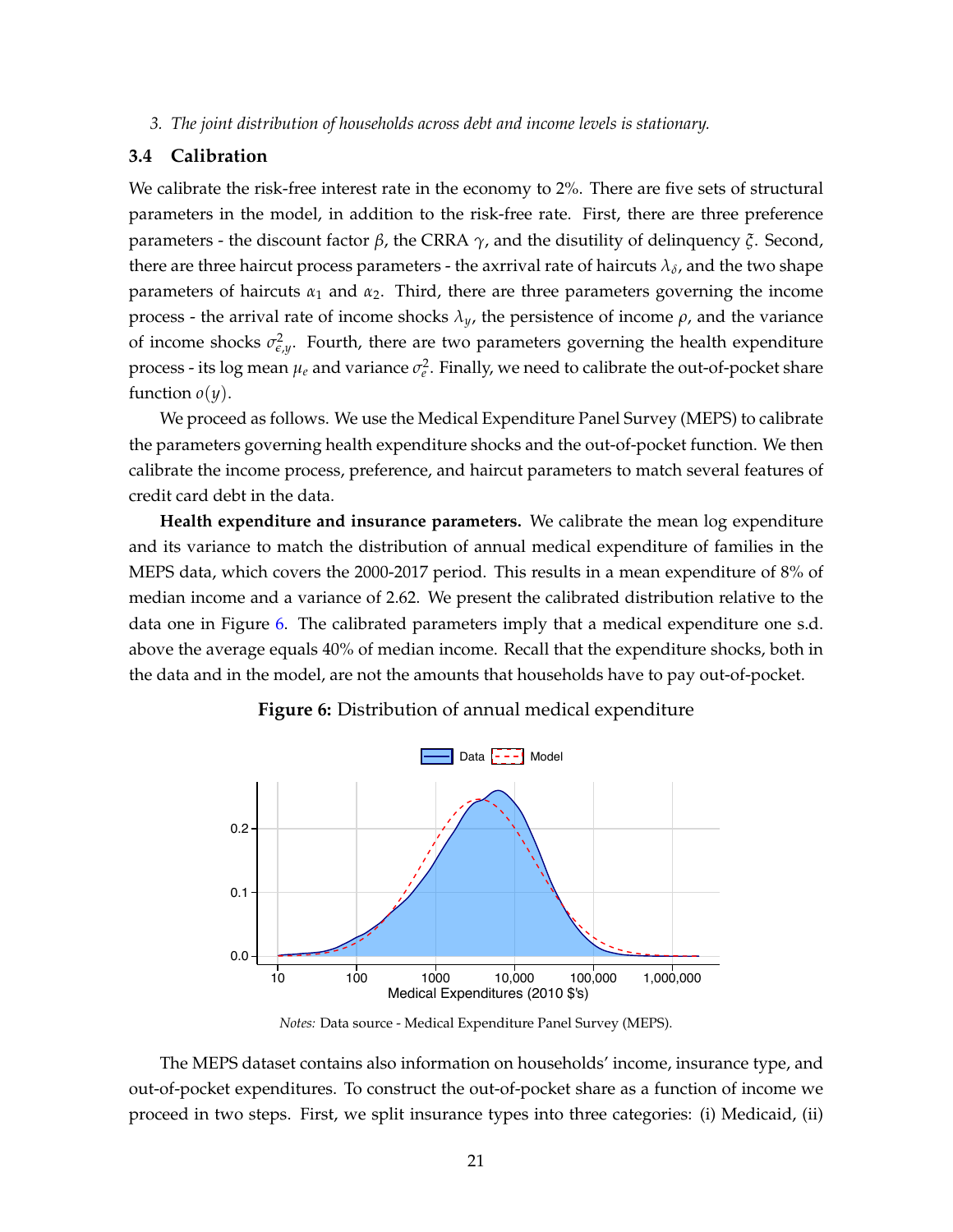uninsured, and (iii) other insurance. We approximate the share of households insured in each category by income level using a log-linear function. These shares and the log-linear approximation is presented in Figure [7.](#page-22-0) Second, we compute the average out-of-pockets share in each insurance type. The average out-of-pocket share in Medicaid is 6.8%, 27.5% under other insurance types, and 63% for the uninsured. We combine the two steps to have obtain the out-of-pocket share along the income distribution. The advantage of this two-step approach relative to directly estimating the out-of-pocket share along the income distribution is that we can conduct counterfactuals in which we change the share of households under each insurance type.

<span id="page-22-0"></span>

**Figure 7:** Health insurance type along the income distribution

*Notes:* Data source - Medical Expenditure Panel Survey (MEPS). The figures present binscatter plots of the data in blue, and the model fit in dashed red lines.

**Income, preference, and haircut parameters.** (*Preliminary*) There are nine remaining structural parameters: the income process parameters  $(\lambda_y, \rho_y, \sigma_{\varepsilon,y}^2)$ , preference parameters (*β*, *γ*, *ξ*) and the haircut parameters (*λ<sup>δ</sup>* , *α*1, *α*2). Our initial calibration targets the distribution of credit card debt across households of different income levels. This results in the following parameterization. An income shock arrives on average every 2.3 years ( $\lambda_y = 0.42$ ). The income shock persistence is 0.88  $(\rho_y)$  and the volatility of the innovation is 7.3%  $(\sigma_{\epsilon,y}^2)$ . The calibrated discount rate is 0.92 (*β*), which induces households to borrow. The disutility of delinquency is 0.34 (*ξ*), and the coefficient of relative risk aversion is 3 (*γ*). Finally, the annual probability of a haircut is 0.92  $(\lambda_d)$ , and the shape parameters of the Beta distribution of haircuts are 1.7 and 9 ( $\alpha_1$ ,  $\alpha_2$ ).

## **3.5 Equilibrium properties**

We solve the model globally, and compute the stationary distribution across income and debt levels. Panel A of Figure [9](#page-23-0) presents the regions of the state space where households choose to repay or renege on their debt obligations. In general, lower income implies a lower debt threshold, above which households do not repay their debt. Because the utility function is concave, low-income households are more tempted not to repay their debt and increase their contemporaneous consumption. As a result, low-income households cannot maintain a high level of debt.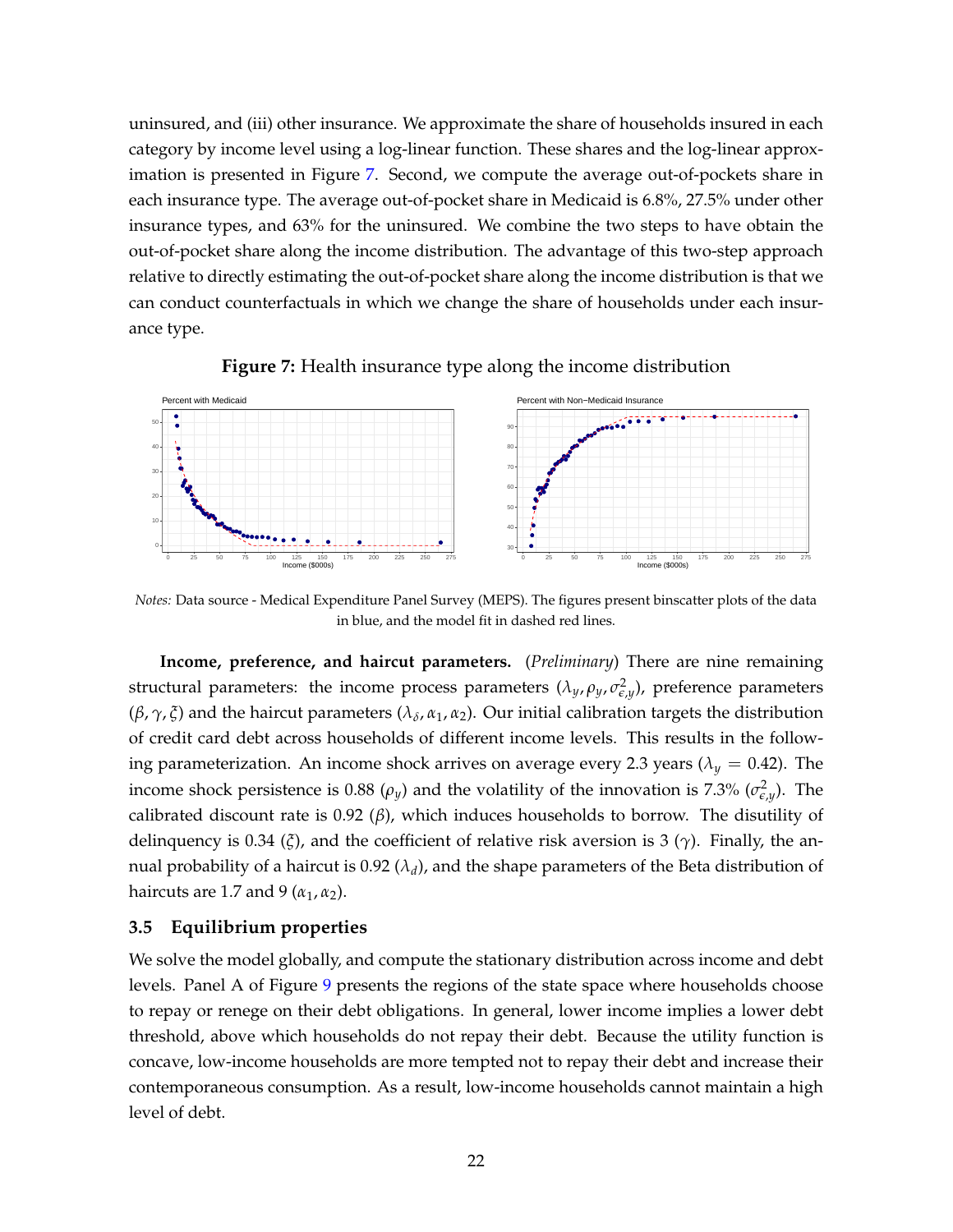

**Figure 8:** Credit card debt along the income distribution

*Notes:* Data source - Panel Study of Income Dynamics (PSID)

**Figure 9:** Equilibrium properties

<span id="page-23-0"></span>

*Notes:* This figure presents the regions where households choose to repay their debt or go delinquent.

The probability of delinquency affects the interest rate spreads households face. Panel B of Figure [9](#page-23-0) presents the interest rates spreads households face in equilibrium. The horizontal axis is the current income level of the households and the vertical axis represent the debt obligations promised to be repaid in the following period. Because high-income households are less likely to renege on their debt obligations, they face lower interest rate spreads. In a similar fashion, low-income households face very high interest rate spreads.

The interest rate schedule faced by low-income households effectively limit their access to credit. Policies that reduce the delinquency probability of these households expand their credit access by lowering these interest rate spreads. We now turn to study the effects of one such policy - the expansion of Medicaid.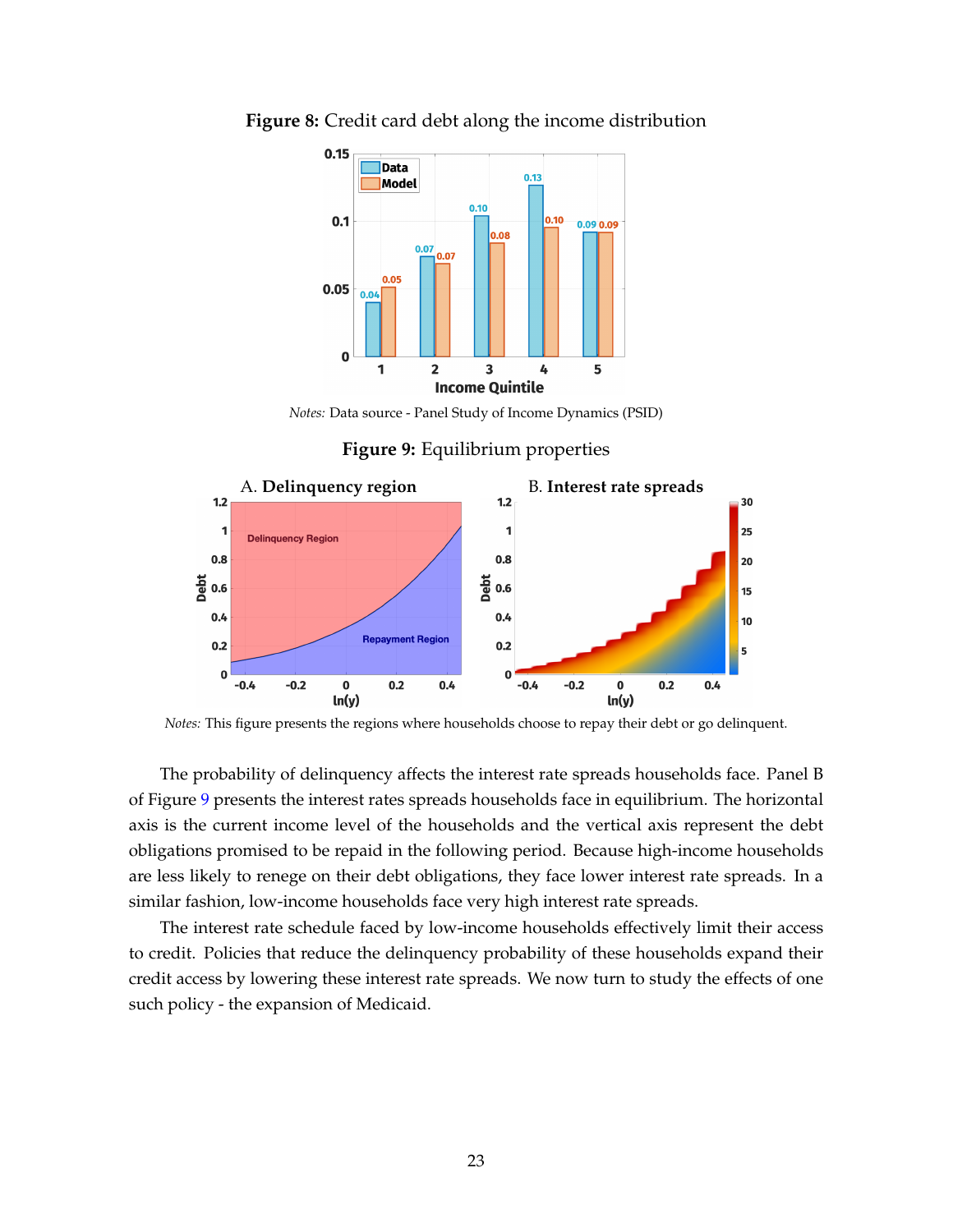# **4 The Effect of Social Health Insurance on Household Debt and Welfare**

In this section we study how different health insurance policies shape the distribution of debt across households in the economy, and study their welfare implications. We start by studying the channels through which health insurance policy can affect households' accumulation of debt. We then study the effect of Medicaid expansion in our model. The policy broadens Medicaid health insurance and increases the share of insured households by 1.56%. This is the increase we identified Medicaid expansion had in our state-level empirical analysis.

#### **4.1 Theoretical analysis**

We model health insurance as a change in the out-of-pocket share of medical expenditure households of different income levels face,  $o(y)$ . A more generous health insurance policy corresponds to a reduction in the out-of-pocket share different households pay for medical shocks.

Health insurance policy affects households' accumulation of debt in several ways. The direct effect of more generous health insurance is increasing households' disposable income. Households can achieve the same consumption levels while borrowing less. Therefore, the direct effect of health insurance is a reduction in debt levels. To study the indirect channels, consider the household's optimality condition with respect to debt accumulation, which is given by

$$
u'(c)\frac{\partial \left(q(b',y)b'\right)}{\partial b} = \beta \mathbb{E} \mathbb{1}_{V' \geq V^d} u'\left(c(b' + o(y')m', y')\right) + \beta \mathbb{E} \mathbb{1}_{V' < V^d} V_1^d\left(b' + o(y')m', y'\right) \tag{9}
$$

The household equated the benefits from borrowing (LHS) to the costs of borrowing (RHS). By increasing debt obligations, *b'*, the household increases its current funds by  $\frac{\partial (q(b',y)b')}{\partial b}$  $\frac{\partial (y)}{\partial b}$ . Note that the household internalizes how its borrowing decision affects the interest rate it pays on debt. There are two potential costs of borrowing. If the household repays its debt in the following period ( $V^r \geq V^d$ ), the marginal cost of debt obligations is simply the marginal utility of consumption. Alternatively, if the household goes delinquent ( $V^d > V^r$ ), the household's cost of debt obligations are  $\frac{\partial V}{\partial \tilde{b}}$ .

The first indirect channel through which social insurance affects household debt is a reduction in the *precautionary savings motive*. A reduction in  $o(y')$  reduces the volatility of out-ofpocket medical expenditure,  $o(y')m'$ . This results in a lower volatility of future consumption. If the utility function features prudence ( $u'''(\cdot) > 0$ ), as it does in our calibration, then such reduction in volatility results in a smaller cost of borrowing. The reduction in the marginal cost of borrowing induces households to take on more debt. That is, through the precautionary savings channel, social insurance raises household debt levels.

The second indirect channel is the *debt aversion* channel. Borrowing is more costly in the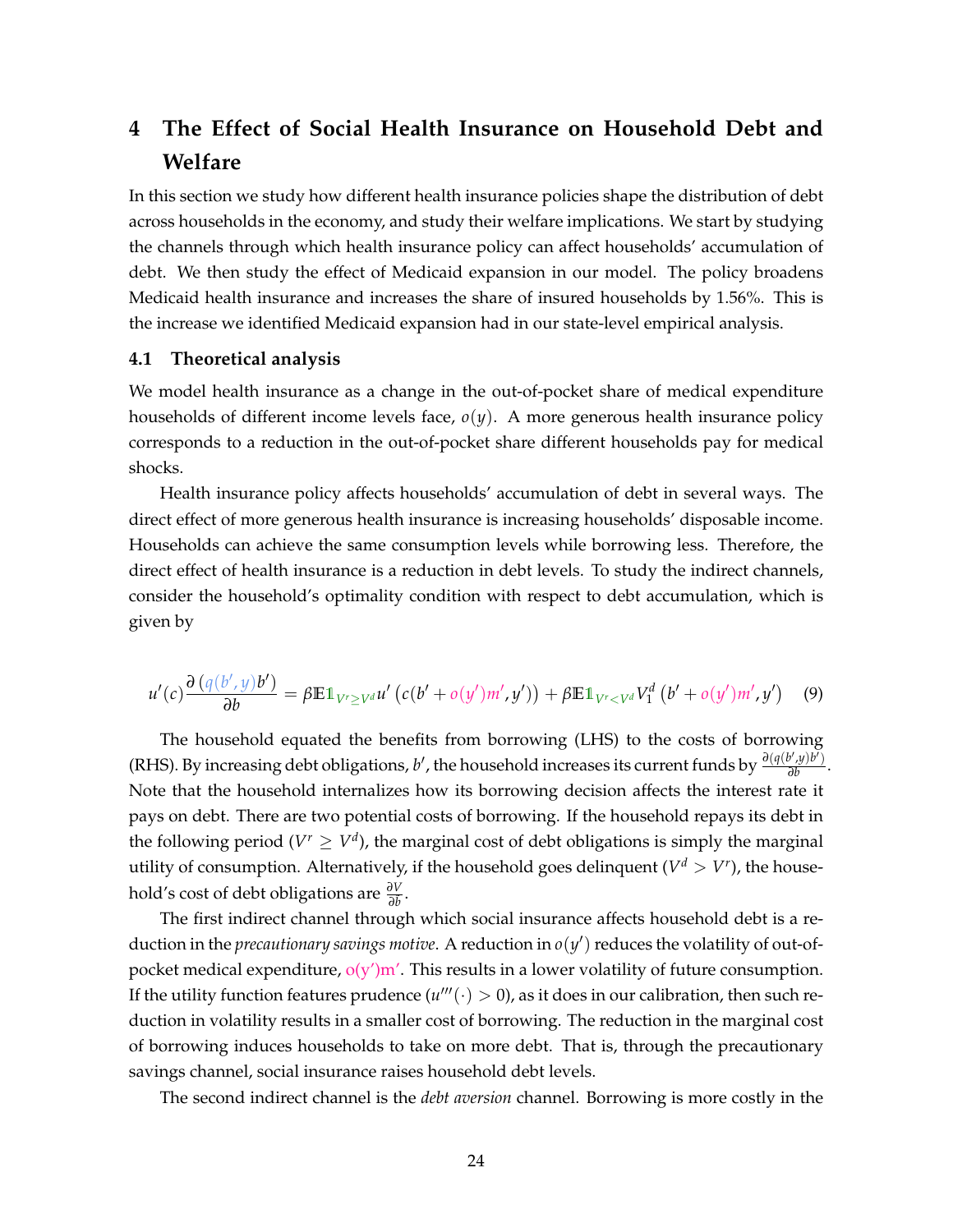states where households repay their debt obligations. Debt is less costly in the delinquency state as households expect to pay it only in the future, and potentially after a haircut. More generous insurance policy raises the probability of repayment,  $\mathbb{E} \mathbb{1}_{V^r > V^d}$ , as medical expenditures that would have pushed households into delinquency are now partially insured. The increase in the repayment probability increases the cost of borrowing, as households are more averse to debt when they are more likely to repay it. Therefore, through the debt aversion channel, social insurance reduces household debt levels.

Both the precautionary savings motive and the debt aversion channels do not depend on lenders changing their behavior. That is, they do not depend on the supply side of loans. We refer to the combined effect of these two channels as the *credit demand* channel.

The final indirect channel is the *credit supply* channel. The reduction in delinquency probability induces lenders to lower interest rate spreads,  $q(b', y)$ . This raises the benefits from debt obligations b'. For each unit of consumption promised to be repaid in the following period, households receive more units of consumption in the current period. This induces households to increase their debt obligations. So, through the credit supply channel, social insurance increases household debt levels.

Overall, the effect of social insurance on the aggregate level of household debt is ambiguous. The direct channel as well as the debt aversion channel lead to a reduction in debt levels, while the precautionary savings motive and the credit supply channels lead to an increase in debt levels. We now turn to study the expansion of Medicaid in our model, and quantitatively asses the strength of the different channels.

#### **4.2 Medicaid expansion**

Our benchmark specification assumes that the share of households covered by Medicaid insurance is log-linear in income. Low-income households are more likely to be covered by Medicaid. In this section we consider a policy that mimics the expansion of Medicaid as part of the Affordable Care Act in the data. We change the intercept of the Medicaid coverage function, so that an additional 1.56% of households are covered by Medicaid. This magnitude corresponds to our empirical estimate for the effect of Medicaid expansion on the share of insured households. We solve the model and compute the stationary distribution. We assume out-of-pocket share of the Medicaid policy remains unchanged at a rate of 6.8%.

The expansion of Medicaid reduces the delinquency probability of households, as health expenditure shocks that would push households into the delinquency region are not partially covered by their health insurance. This results in lower interest rate spread in equilibrium. The reduction in equilibrium spreads as a result of the policy is plotted in Figure [10.](#page-26-0) Households who are close to the delinquency region are now facing interest rate spreads up to 5 percentage points lower relative to the interest rate spreads before the expansion of Medicaid.

The reduction in interest rate spreads affects households who tend to be close to the default frontier. So, it primarily affects the behavior of low- and medium-income households.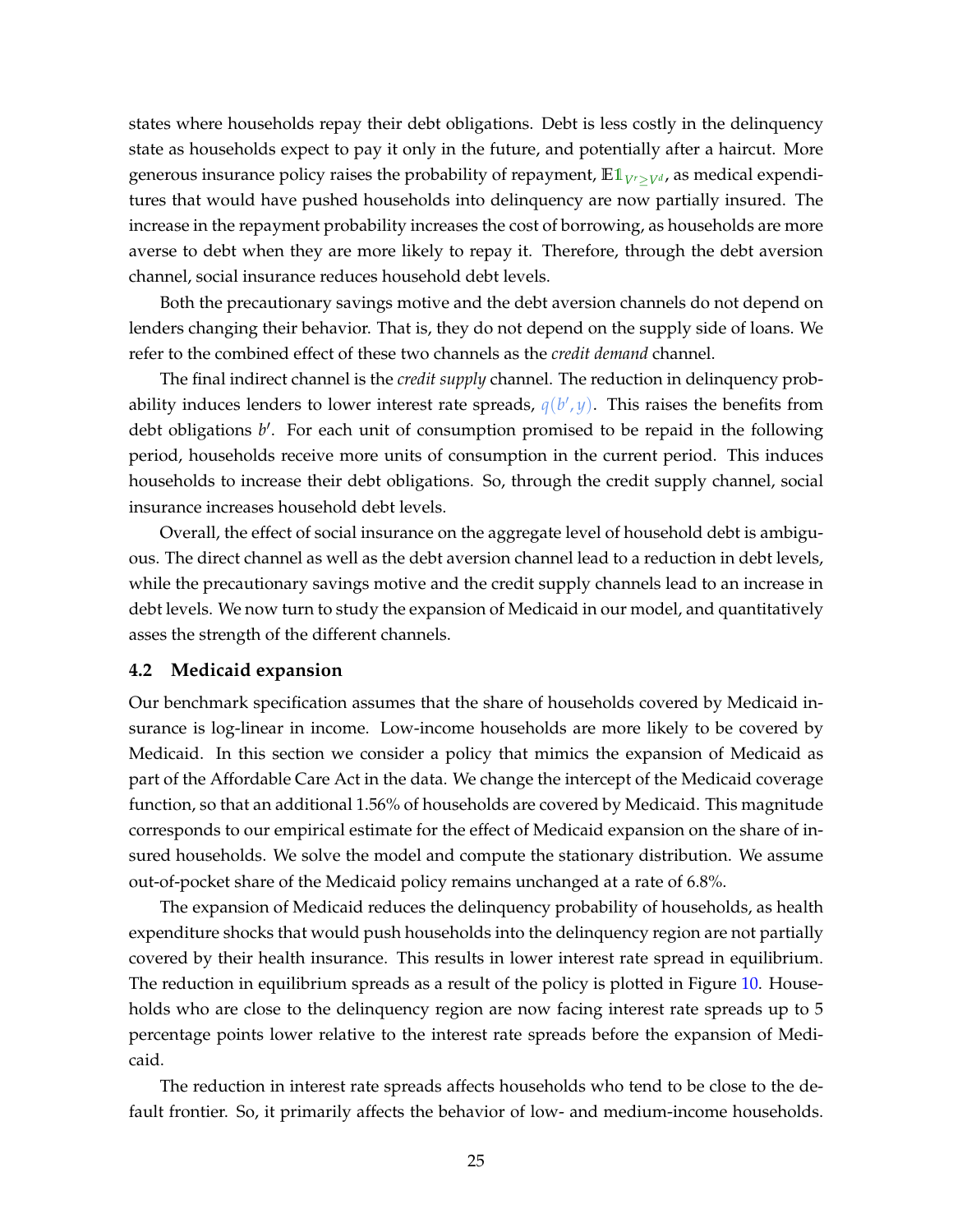

<span id="page-26-0"></span>**Figure 10:** Reduction in interest rate spreads due to policy

<span id="page-26-1"></span>*Notes:* This figure presents the reduction in equilibrium interest rate spreads in percentage points.

**Not budget neutral**

|                       | Total impact | Direct impact | Credit demand Credit supply |           |
|-----------------------|--------------|---------------|-----------------------------|-----------|
| Credit card debt      | $+1.32\%$    | $-1.14%$      | $-1.43\%$                   | $+3.9\%$  |
| Total welfare         | $+0.18%$     | $+0.15%$      | $+0.0001\%$                 | $+0.03\%$ |
|                       |              |               |                             |           |
| <b>Budget neutral</b> |              |               |                             |           |
|                       | Total impact | Direct impact | Credit demand Credit supply |           |
| Credit card debt      | $+1.63\%$    | $-1.00\%$     | $-1.25%$                    | $+3.88\%$ |
| Total welfare         | $+0.09\%$    | $+0.06\%$     | $+0.0001\%$                 | $+0.03\%$ |

|  |  | Table 6: Decomposing the effect of Medicaid expansion |  |  |  |
|--|--|-------------------------------------------------------|--|--|--|
|--|--|-------------------------------------------------------|--|--|--|

High income households, who often do not hold any debt, are less affected by the expansion of Medicaid.

The expansion of Medicaid in our model leads to a long-run increase of 1.33% in credit card debt. Consistent with our empirical findings, the overall impact on credit card debt is positive. While the expansion of Medicaid reduces the amount of medical debt, its total impact on household debt is also positive. The policy increases household debt by 0.86%.

Our model allows us to decompose the effect Medicaid expansion has on credit card debt to the three theoretical channels we laid out in the previous subsection: the direct channel, the credit demand channel, and the credit supply channel. The decomposition results are summarized in the top panel of Table [6.](#page-26-1)

To get the direct impact of Medicaid expansion, we keep the debt pricing schedule as well as policy functions of households as they are prior to the expansion. The only change we consider here is the change to the out-of-pocket share of medical expenditure,  $o(y)$ . The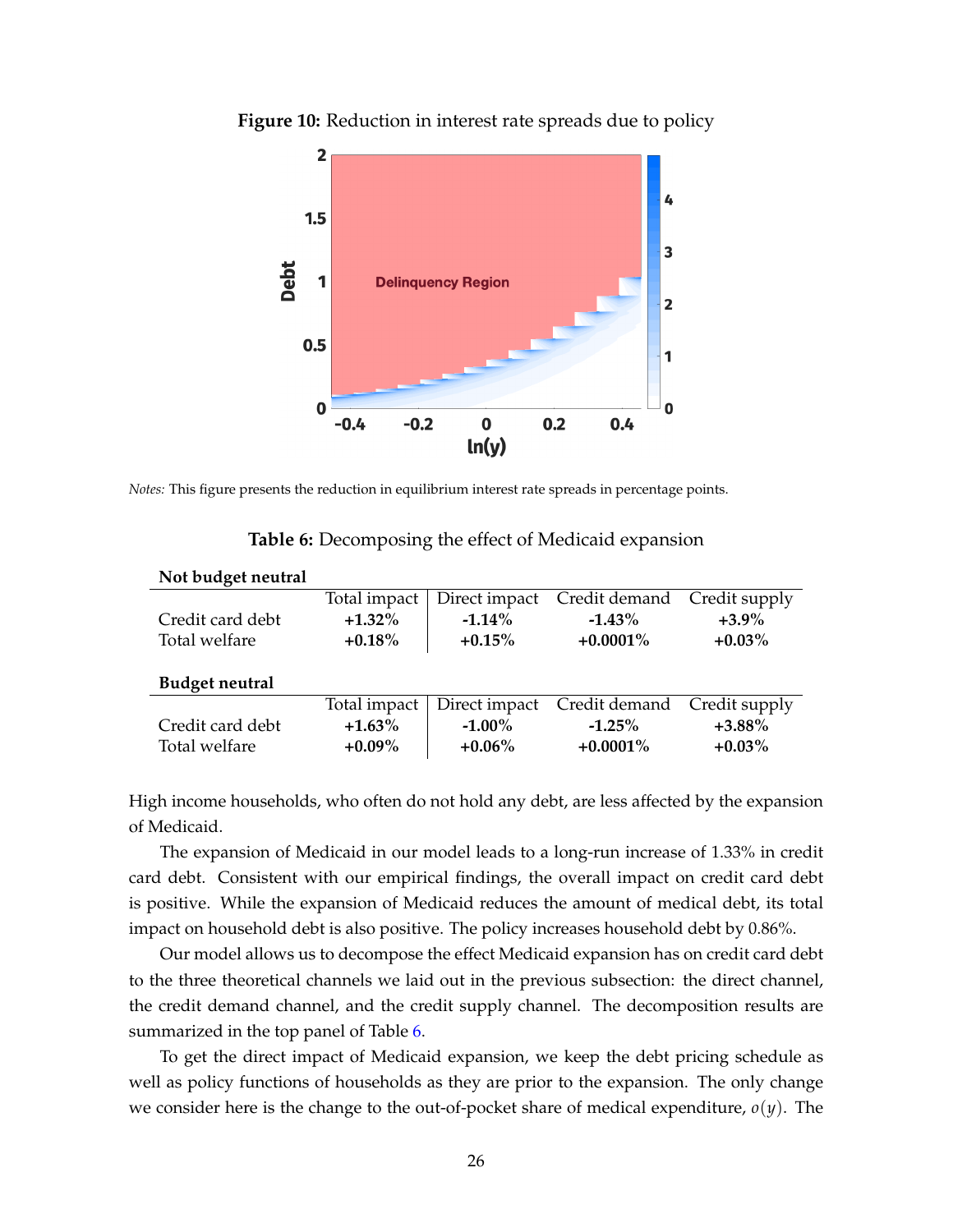direct impact of the policy on debt is a decline of 1.14% in the aggregate level of credit card debt.

The credit demand channel is computed by keeping the debt pricing schedule at its levels prior to the expansion of Medicaid but allowing households to re-optimize given the original pricing schedule. The credit demand channel reduces the aggregate level credit by an additional 1.43%. This implies that the debt aversion channel is much stronger than the precautionary savings channel.

Finally, the credit supply channel is computed by updating also the debt pricing schedule so that financial intermediaries make zero profits. The reduction in interest rates, which can be seen in Figure [10,](#page-26-0) leads to a large increase in credit card debt. The credit supply channel raises the aggregate level of credit card debt by 3.9%, dominating over the cumulative effect of the direct and the credit demand channels.

Our model also allows us to study the welfare impact of the policy. If the policy is not budget-neutral, all households will benefit from it. The model is useful in studying how important are the different channels in driving welfare, as well as comparing the welfare benefits across different households. Following [Chatterjee et al.](#page-29-6) [\(2007\)](#page-29-6), we calculate welfare by computing what is the percentage drop in consumption in all periods following the expansion of Medicaid which would make households indifferent between implementing and not implementing the policy. On average, the policy leads to a welfare benefit of 29 basis points in consumption equivalent terms. That is, the average household in the economy is willing to incur a 0.29% drop in consumption in all periods so that Medicaid expansion remains in place. In terms of wealth, on average, households are willing to pay a one-time payment of 94% of the median income in order to implement an expansion of Medicaid starting from the following period.

Our model allows us to decompose the effects of the Medicaid expansion to the three channels. The results are presented in the second row of Table [6.](#page-26-1) The reduction in out-ofpocked medical expenditure accounts for the majority of welfare benefits. This is expected - we assumed households do not pay any cost to implement the policy. The direct channel accounts for 83% of the welfare gains.

The credit demand channel has only negligible welfare effect. This is simply the envelope theorem. Households were optimizing their borrowing decision prior to the policy. So adjusting their borrowing decision following the policy can only lead to second-order welfare gains.

Unlike the credit demand channel, the credit supply channel leads to sizable welfare benefits, 0.03% out of a total of 0.18%. That is, 17% out of the total welfare gains of the expansion of Medicaid can be attributed to the reduction in interest rate spreads households pay. This result suggests policy makers should take into account the impact of social insurance policies on the supply of credit. Disregarding the effect of social insurance on the supply of credit understates its welfare benefits.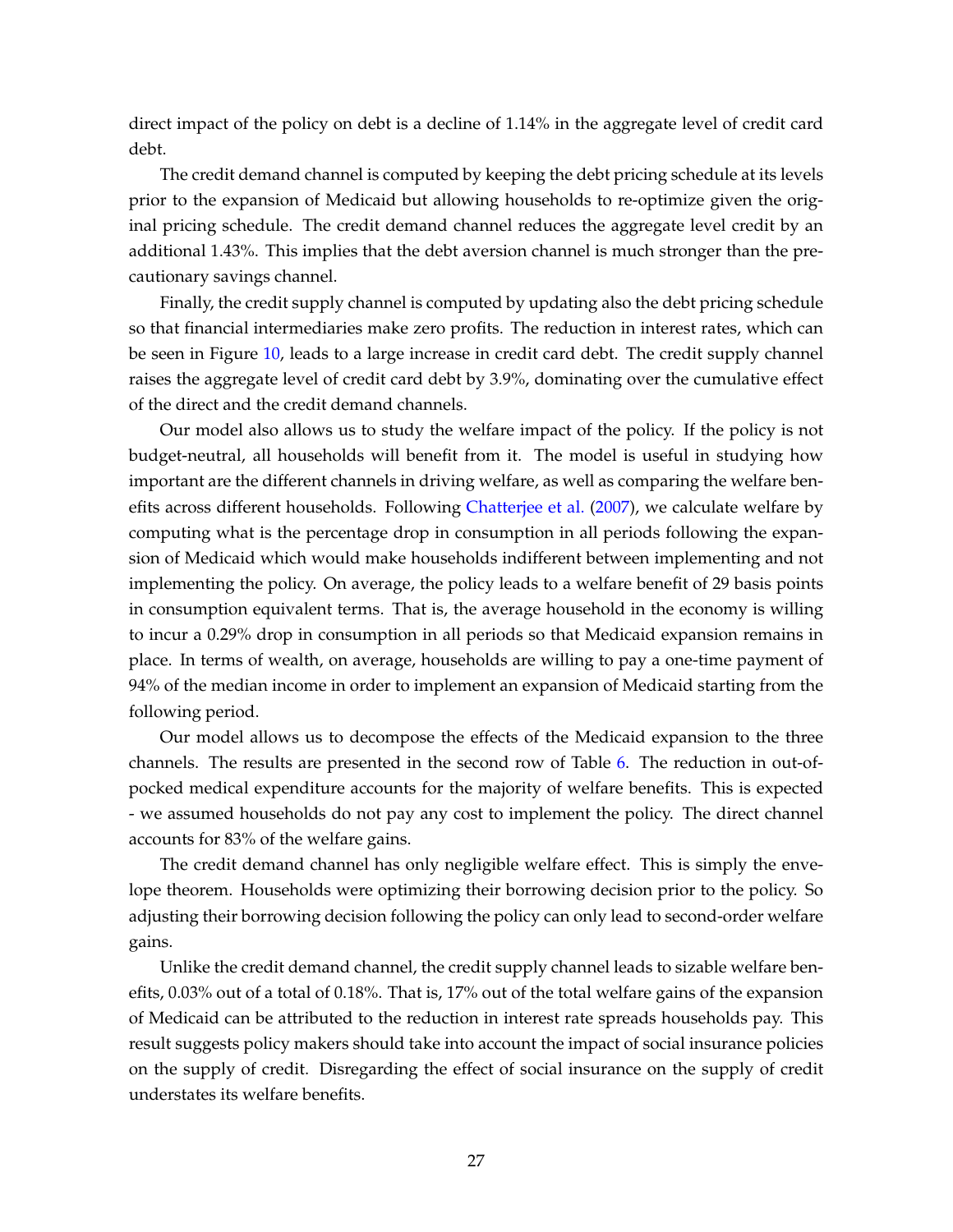Finally, we consider an alternative in which the policy is financed through a uniform tax levied on all households. Medicaid expansion reduces uncompensated medical care. We choose the uniform tax rate so that the tax revenues are equal to the cost of enacting the policy net of the reduction in uncompensated medical care.<sup>[13](#page-28-1)</sup> The resulting uniform tax is 0.08%. We find that 66% of the expansion of Medicaid is financed through a reduction in uncompensated medical care. The bottom panel of Table [6](#page-26-1) presents the effect of the budget-neutral Medicaid expansion on debt and welfare.

The aggregate impact on credit card debt is larger under the budget-neutral policy. As households disposable income is lower due to the tax, their debt level goes up. The direct welfare benefits from the program falls from 0.15% to 0.06%. Note, however, that the welfare benefits attributed to the credit supply channel remains approximately the same. The credit supply channel amplifies the direct welfare benefits of Medicaid expansion by 50%.

## <span id="page-28-0"></span>**5 Conclusion**

This paper investigates how social insurance affects household debt. We exploit the staggered expansions of Medicaid as a source of quasi-experimental variation in households' access to health insurance. Using an instrumental variables strategy, we estimate that a one percentage point increase in health insurance coverage leads to a 1.4% increase per capita credit card debt. Our estimates imply that expanding Medicaid (to non-elderly adults with no dependents) on average increased credit card debt by 2.2% (\$20.4 billion dollars in terms of aggregate debt).

Our paper builds on prior empirical work by focusing on general equilibrium channels and both macroeconomic and distributional outcomes. We develop a heterogeneous-agent model where households face permanent and transitory differences in their income, health expenditure shocks, and incomplete markets. Households incur debt both by choosing how much to borrow on a credit card and as a result of health expenditure shocks. Using the model, we explore the impact of expanding health insurance.

While insurance can help households avoid taking on debt when experiencing adverse events like job loss and illness, it can also increase borrowing by enhancing households' financial resilience. Insurance softens the financial impact of adverse events, making it easier to avoid default and/or states of the world in which consumption is extremely low. In doing so, insurance can dampen households' precautionary savings motive and raise lenders' expected returns, increasing both credit demand and supply. Our empirical evidence suggests that these credit demand and supply channels dominate the direct impact on borrowing in equilibrium. Our model is also able to match this finding. Our findings suggest that institutions like social insurance can have an important impact on the quantity and distribution of household debt as well as welfare.

<span id="page-28-1"></span> $13$ Uncompensated medical care is defined as the sum of unpaid out-of-pocket medical bills net of the market value of medical debt due to unpaid medical bills.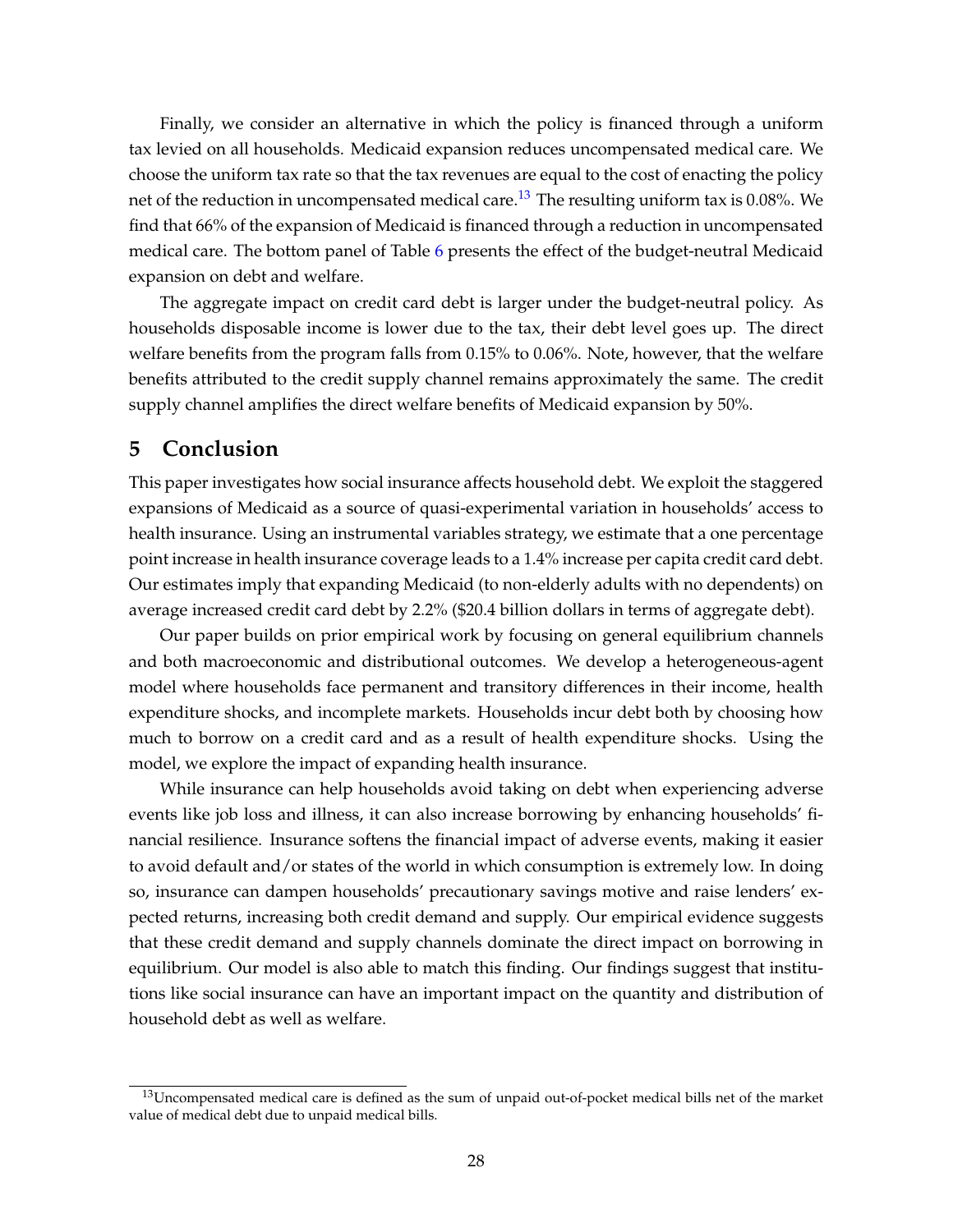## **References**

- <span id="page-29-2"></span>**Aiyagari, Rao S.**, "Uninsured Idiosyncratic Risk and Aggregate Saving," *The Quarterly Journal of Economics*, 1994, *109* (3), 659–684.
- <span id="page-29-10"></span>**Aizer, Anna**, "Low take-up in Medicaid: Does outreach matter and for whom?," *American Economic Review (Papers and Proceedings)*, 2003, *93* (2), 238–241.
- <span id="page-29-1"></span>**Allen, Heidi, Ashley Swanson, Jialan Wang, and Tal Gross**, "Early Medicaid Expansion Associated with Reduced Payday Borrowing in California," *Health Affairs*, 2017, *36* (10), 1689–1776.
- <span id="page-29-12"></span>**Baicker, Katherine, William J Congdon, and Sendhil Mullainathan**, "Health insurance coverage and take-up: Lessons from behavioral economics," *The Milbank Quarterly*, 2012, *90* (1), 107–134.
- <span id="page-29-8"></span>**Barcellos, Silvia Helena and Mireille Jacobson**, "The Effects of Medicare on Medical Expenditure Risk and Financial Strain," *American Economic Journal: Economic Policy*, 2015, *7* (4), 41–70.
- <span id="page-29-5"></span>**Bewley, Turman**, "Stationary Monetary Equilibrium with a Continuum of Independently Fluctuating Consumers," *Contributions to Mathematical Economics in Honor of Gérard Debreu*, 1986, *79.*
- <span id="page-29-3"></span>**Brevoort, Kenneth, Daniel Grodzicki, and Martin B. Hackmann**, "Medicaid and Financial Health," Working Paper, National Bureau of Economic Research 2017.
- <span id="page-29-0"></span>**Bricker, Jesse, Lisa J. Dettling, Alice Henriques, Joanne W. Hsu, Lindsay Jacobs, Kevin B. Moore, Sarah Pack, John Sabelhaus, Jeffrey Thompson, and Richard A. Windle**, "Changes in U.S. Family Finances from 2013 to 2016: Evidence from the Survey of Consumer Finances," *Federal Reserve Bulletin*, 2017, *103* (2), 1–42.
- <span id="page-29-13"></span>**Busch, Susan H and Noelia Duchovny**, "Family coverage expansions: impact on insurance coverage and health care utilization of parents," *Journal of health economics*, 2005, *24* (5), 876–890.
- <span id="page-29-4"></span>**Célérier, Claire and Adrien Matray**, "Public Health Insurance, Access to Credit, and Wealth Accumulation," 2017.
- <span id="page-29-6"></span>**Chatterjee, Satyajit, Dean Corbae, Makoto Nakajima, and José-Víctor Ríos-Rull**, "A Quantitative Theory of Unsecured Consumer Credit with Risk of Default," *Econometrica*, 2007, *75* (6), 1525–1589.
- <span id="page-29-7"></span>**Congrssional Budget Office**, "Letter to John Boehner regarding H.R. 6079, the Repeal of Obamacare Act," 2012, <https://perma.cc/Q9VQ-C63D>*.*
- <span id="page-29-11"></span>**Currie, Janet**, "The Take Up of Social Benefits," Technical Report, National Bureau of Economic Research 2004.
- <span id="page-29-9"></span>**and Jonathan Gruber**, "Saving Babies: The Efficacy and Cost of Recent Changes in the Medicaid Eligibility of Pregnant Women," *Journal of Political Economy*, 1996, *104* (6), 1263– 1296.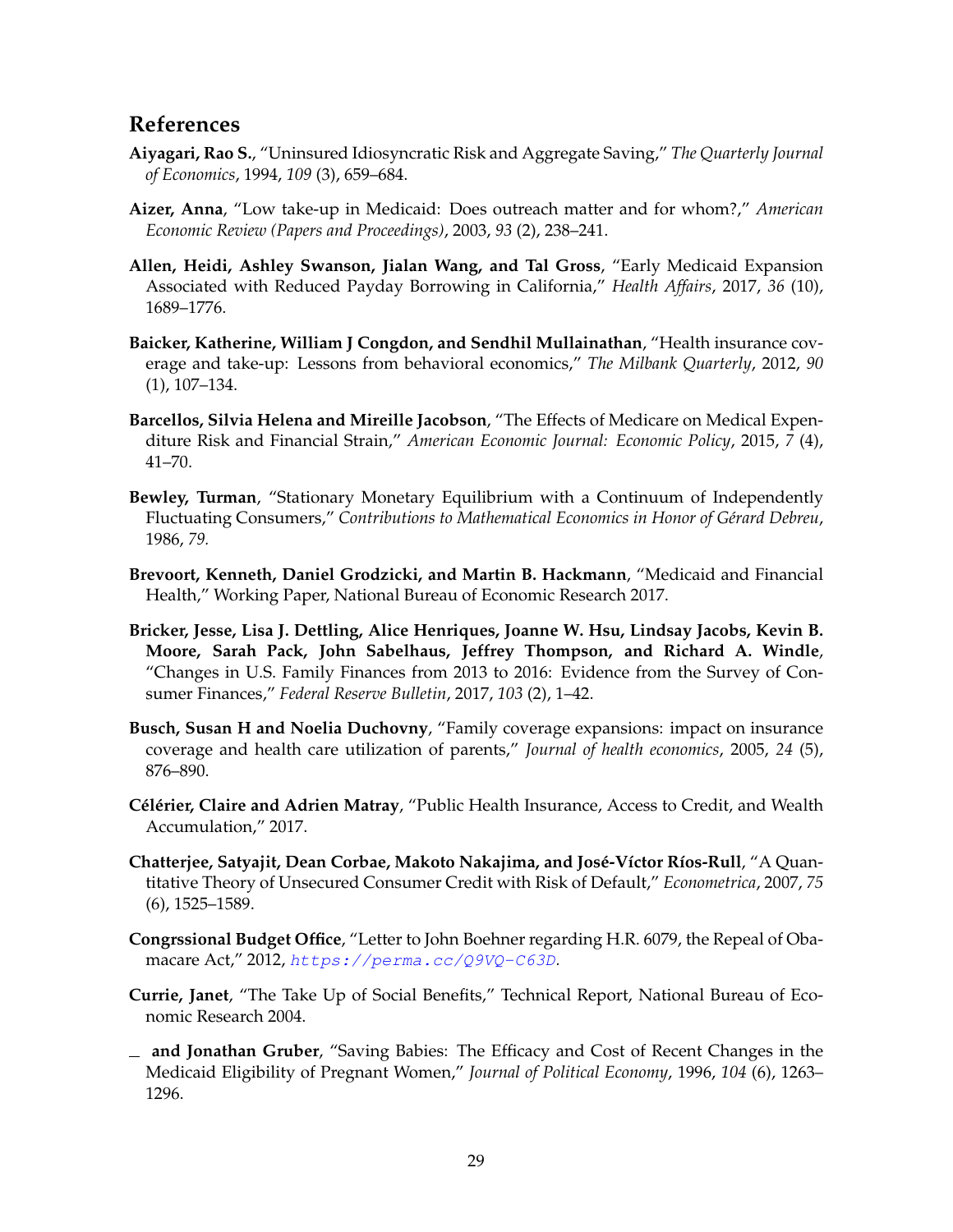<span id="page-30-7"></span>**Deaton, Angus**, "Saving and Liquidity Constraints," *Econometrica*, 1991, *59* (5), 1221–48.

- <span id="page-30-15"></span>**Desmond, Brian S, Molly A Laux, Carolyn C Levin, Jiaxin Huang, and Brent C Williams**, "Reasons why individuals remain uninsured under the Affordable Care Act: experiences of patients at a student-run free clinic in Michigan, a Medicaid expansion state," *Journal of community health*, 2016, *41* (2), 417–423.
- <span id="page-30-10"></span>**Druedahl, Jeppe and Casper Nordal Jørgensen**, "Precautionary Borrowing and the Credit Card Debt Puzzle," *Quantitative Economics*, 2018, *9* (2), 785–823.
- <span id="page-30-12"></span>**Finkelstein, Amy, Sarah Taubman, Bill Wright, Mira Bernstein, Jonathan Gruber, Joseph P. Newhouse, Heidi Allen, Katherine Baicker, and Oregon Health Study Group**, "The Oregon Health Insurance Experiment: Evidence from the First Year," *Quarterly Journal of Economics*, 2012, *127* (3), 1057–1106.
- <span id="page-30-14"></span>**Fulford, Scott**, "How Important is Variability in Consumer Credit Limits?," *Journal of Monetary Economics*, 2015, *72*, 42–63.
- <span id="page-30-4"></span>**Gallagher, Emily A., Jorge Sabat Radhakrishnan Gopalan, and Michal Grinstein-Weiss**, "Medicaid and Household Savings Behavior: New Evidence from Tax Refunds," *Journal of Financial Economics*, 2019.
- <span id="page-30-1"></span>**, Radhakrishnan Gopalan, and Michael Grinstein-Weiss**, "The Effect of Health Insurance on Home Payment Delinquency: Evidence from ACA Marketplace Subsidies," *Journal of Public Economics*, 2019, *172*, 67–83.
- <span id="page-30-13"></span>**Goldsmith-Pinkham, Paul, Adrien Auclert, and Will Dobbie**, "Macroeconomic Effects of Debt Relief: Consumer Bankruptcy Protections in the Great Recession," Working Paper 2020.
- <span id="page-30-3"></span>**, Maxim Pinkovskiy, and Jacob Wallace**, "The Geography of Financial health," 2020.
- <span id="page-30-11"></span>**Gomes, Joao, Macro Grotteria, and Jessica A. Wachter**, "Forseen Risks," 2019.
- <span id="page-30-9"></span>**Gross, David B. and Nicholas S. Souleles**, "Do Liquidity Constraints and Interest Rates Matter for Consumer Behavior? Evidence from Credit Card Data," *Quarterly Journal of Economics*, 2002, *117* (1), 149–185.
- <span id="page-30-0"></span>**Gross, Tal and Matthew J. Notowidigdo**, "Health Insurance and the Consumer Bankruptcy Decision: Evidence from Expansion Medicaid," *Journal of Public Economics*, 2011, *95* (7), 767–778.
- <span id="page-30-2"></span>**Hu, Luojia, Robert Kaestner, Bhashkar Mazumder, Sarah Miller, and Ashley Wong**, "The Effect of the Affordable Care Act Medicaid Expansions on Financial Wellbeing," *Journal of Public Economics*, 2018, *163*, 99–112.
- <span id="page-30-8"></span>**Hubbard, R Glenn, Jonathan Skinner, and Stephen P Zeldes**, "Precautionary saving and social insurance," *Journal of political Economy*, 1995, *103* (2), 360–399.
- <span id="page-30-5"></span>**Huggett, Mark**, "The Risk-Free Rate in Heterogeneous-Agent Incomplete-Insurance Economies," *Journal of Economic Dynamics and Control*, 1993, *17* (5–6), 953–969.
- <span id="page-30-6"></span>**Imrohoroğlu, Ayşe**, "Cost of business cycles with indivisibilities and liquidity constraints," *Journal of Political economy*, 1989, *97* (6), 1364–1383.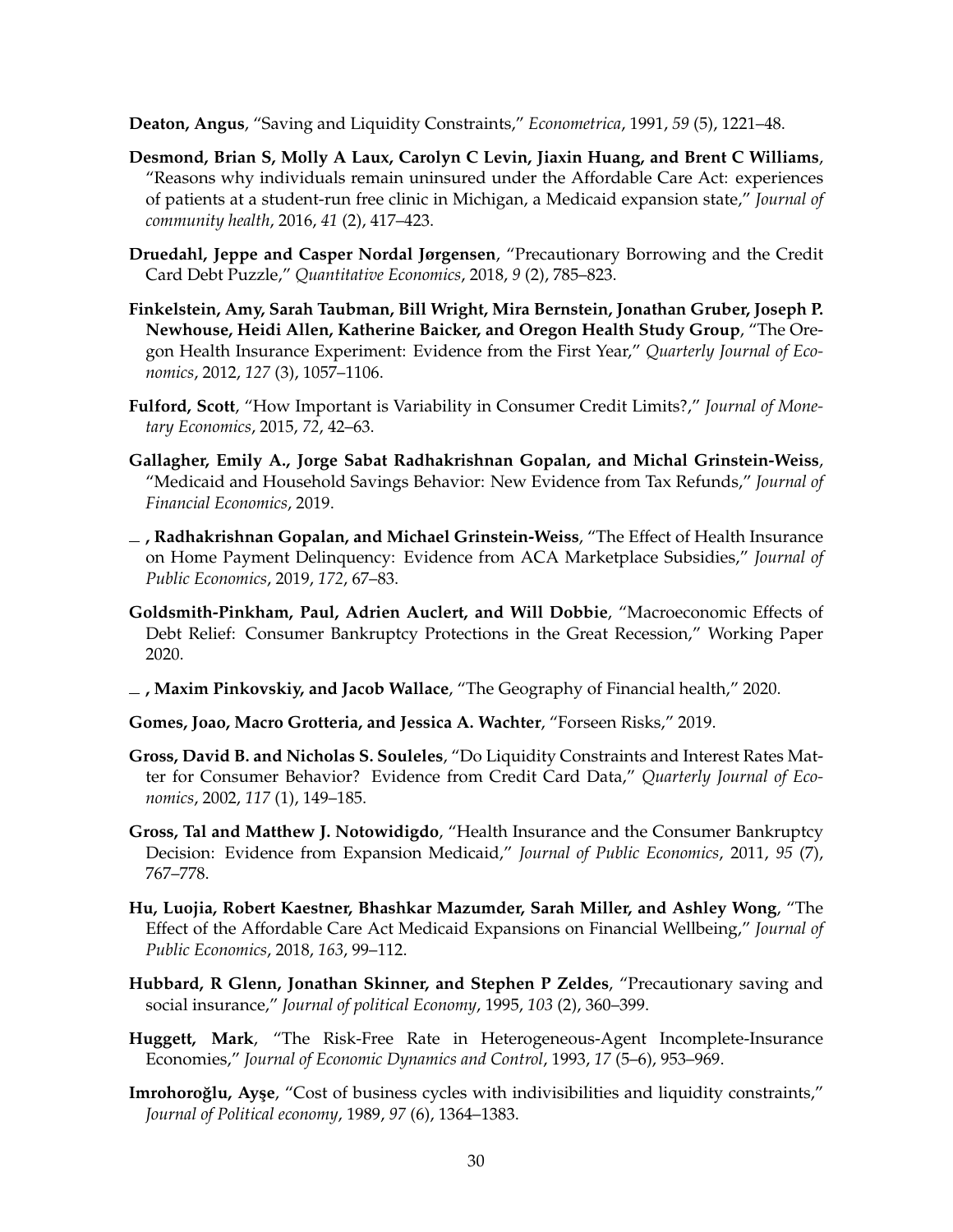- <span id="page-31-5"></span>**Jordà, Òscar, Moritz Schularick, and Alan M. Taylor**, "Betting the House," *Journal of International Economics*, 2015, *96*, S2–S18.
- <span id="page-31-6"></span>**, , and** , "The Great Mortgaging: Housing Finance, Crises and Business Cycles," *Economic Policy*, 2016, *31* (85), 107–152.
- <span id="page-31-2"></span>**Livshits, Igor, James MacGee, and Michele Tertilt**, "Consumer Bankruptcy: A Fresh Start," *American Economic Review*, 2007, *97* (1), 402–418.
- <span id="page-31-7"></span>**Mian, Atif, Amir Sufi, and Emil Verner**, "Household Debt and Business Cycles Worldwide," *The Quarterly Journal of Economics*, 2017, *132* (4), 1755–1817.
- <span id="page-31-8"></span>**, , and** , "How Does Credit Supply Expansion Affect the Real Economy? The Productive Capacity and Household Demand Channels," *Journal of Finance (forthcoming)*, 2020.
- <span id="page-31-0"></span>**Miller, Sarah, Luojia Hu, Robert Kaestner, Bhashkar Mazumder, and Ashley Wong**, "The ACA Medicaid Expansion in Michigan and Financial Health," Working Paper 2018.
- <span id="page-31-3"></span>**Mitman, Kurt**, "Macroeconomic Effects of Bankruptcy and Foreclosure Policies," *American Economic Review*, 2016, *106* (8), 2219–2255.
- <span id="page-31-4"></span>**Telyukova, Irina A.**, "Household Need for Liquidity and the Credit Card Debt Puzzle," *Review of Economic Studies*, 2013, *80* (3), 1148–1177.
- <span id="page-31-9"></span>**Wright, Bill J, Ginny Garcia-Alexander, Margarette A Weller, and Katherine Baicker**, "Lowcost behavioral nudges increase Medicaid take-up among eligible residents of Oregon," *Health Affairs*, 2017, *36* (5), 838–845.
- <span id="page-31-1"></span>**Zeldes, Stephen P**, "Optimal consumption with stochastic income: Deviations from certainty equivalence," *The Quarterly Journal of Economics*, 1989, *104* (2), 275–298.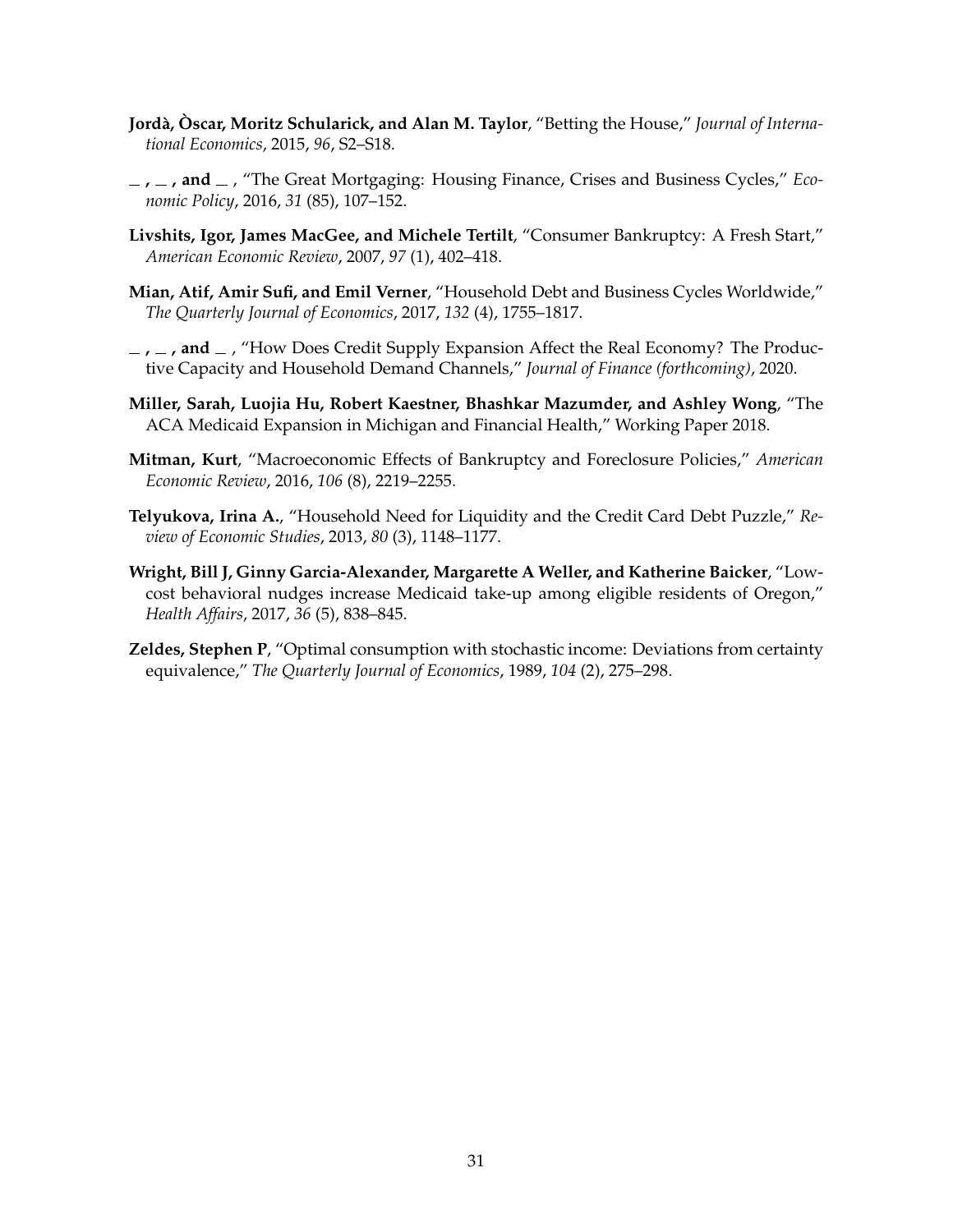# **Appendix**

# <span id="page-32-1"></span>**A Additional Figures**

## **Figure A.1:** County-Level Variation in Impact of Expansions on Eligibility



*Notes:* These maps display the change in the share of households eligible for Medicaid. The change is measured from the year prior to the state's expansion of Medicaid to the year of the expansion.

# <span id="page-32-0"></span>**B Eligibility Estimation**

This appendix describes how we generate a measure of Medicaid eligibility at the zip  $\times$  year level.

**Data:** We use the following data sets from 2009 to 2016:

- 1. IRS SOI: ZIP-level individual income tax statistics
- 2. KFF: Medicaid eligibility limits
- 3. ACS: joint distribution of income and household-size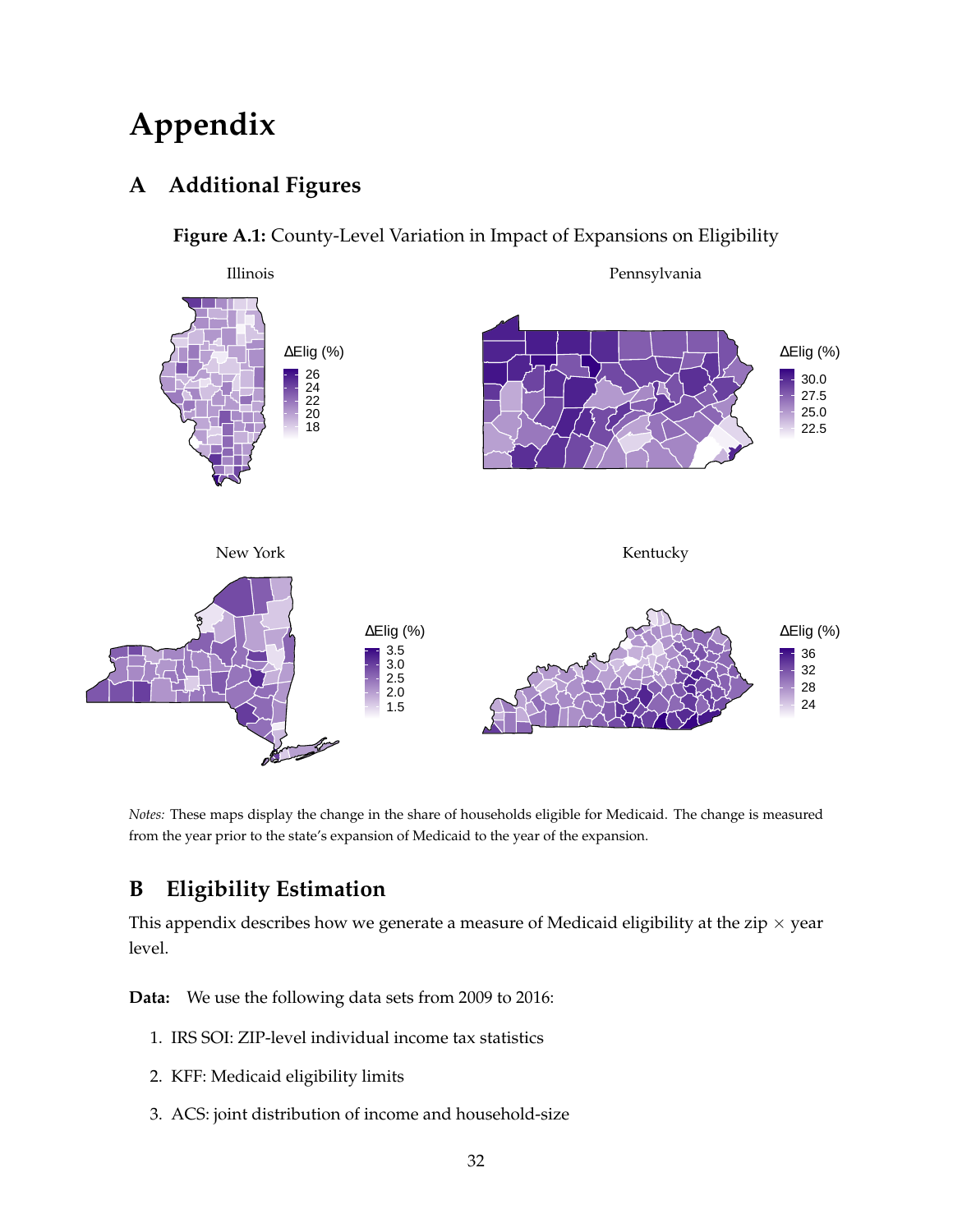#### 4. KFF: Medicaid expansion date data

#### **B.1 Estimand**

We want estimates of the fraction of adults eligible for Medicaid in year *t* and zip *z*. Let *E* denote the event a household is eligible for Medicaid. Denote the probability that a household is eligible in  $(t, z)$  by  $P_{tz}(E)$ .  $P_{tz}(E) = P(E|t, z)$ . The probability that a household of size *n* is eligible depends on the probability that their income is below the relevant cutoff  $c_{tz}^n$ . We can write out the probability above into the sum of probabilities for these different cases using the law of iterated expectations:

$$
P_{tz}(E) = P_{tz}(y \le c) = \sum_{n=1}^{N} P_{tz}(y \le c_{tz}^n | c = c_{tz}^n) P(c = c_{tz}^n)
$$

where *y* is income and  $c_{tz}^n$  is the eligibility cutoff for a household of size *n* in  $\{z, t\}$ . We can rewrite each term using Bayes' rule to get:

$$
P_{tz}(y \leq c_{tz}^n | c = c_{tz}^n) P(c = c_{tz}^n) = P_{tz}(c = c_{tz}^n | y \leq c_{tz}^n) P(y \leq c_{tz}^n).
$$

The first term is the probability that a household is of a given size:

$$
P_{tz}(c = c_{tz}^n | y \le c_{tz}^n) = P_{tz}(\tilde{N} = n | y \le c_{tz}^n) = g_{tz}(n | y \le c_{tz}^n)
$$

where *gtz* is the probability mass function of a household size conditional on income being below the relevant threshold. The second term  $P(y \leq c_{tz}^n)$  is the probability that the household's income is below the threshold. Let  $F_{tz}(\cdot)$  denote the cumulative distribution function of income in  $\{t, z\}$ . Then

$$
P(y \leq c_{tz}^n) = F_{tz}(c_{tz}^n).
$$

**Household Size Notation:** Households of size two may be comprised of either a head and a dependent or a head an a non-dependent (e.g., a parent and child versus a childless couple). The eligibility thresholds can differ across these situations. To capture both, we use 2 to indicate a household with a head an a dependent and 2<sup>∗</sup> to indicate a two-person household with no dependents. Let *n* denote household size, and we write *n* ∈ *n*{1, 2, 2<sup>∗</sup> , 3, 4, ..., *N*}, where *N* is the largest observed household size.

**Note on Cutoffs:** Income cutoffs vary over time due to changes in the threshold and federal poverty line. They also differ across states, specifically Alaska and Hawaii generally have higher thresholds in each year.

## **B.2 Estimation**

We estimate  $P_{tz}(E)$  using the following steps: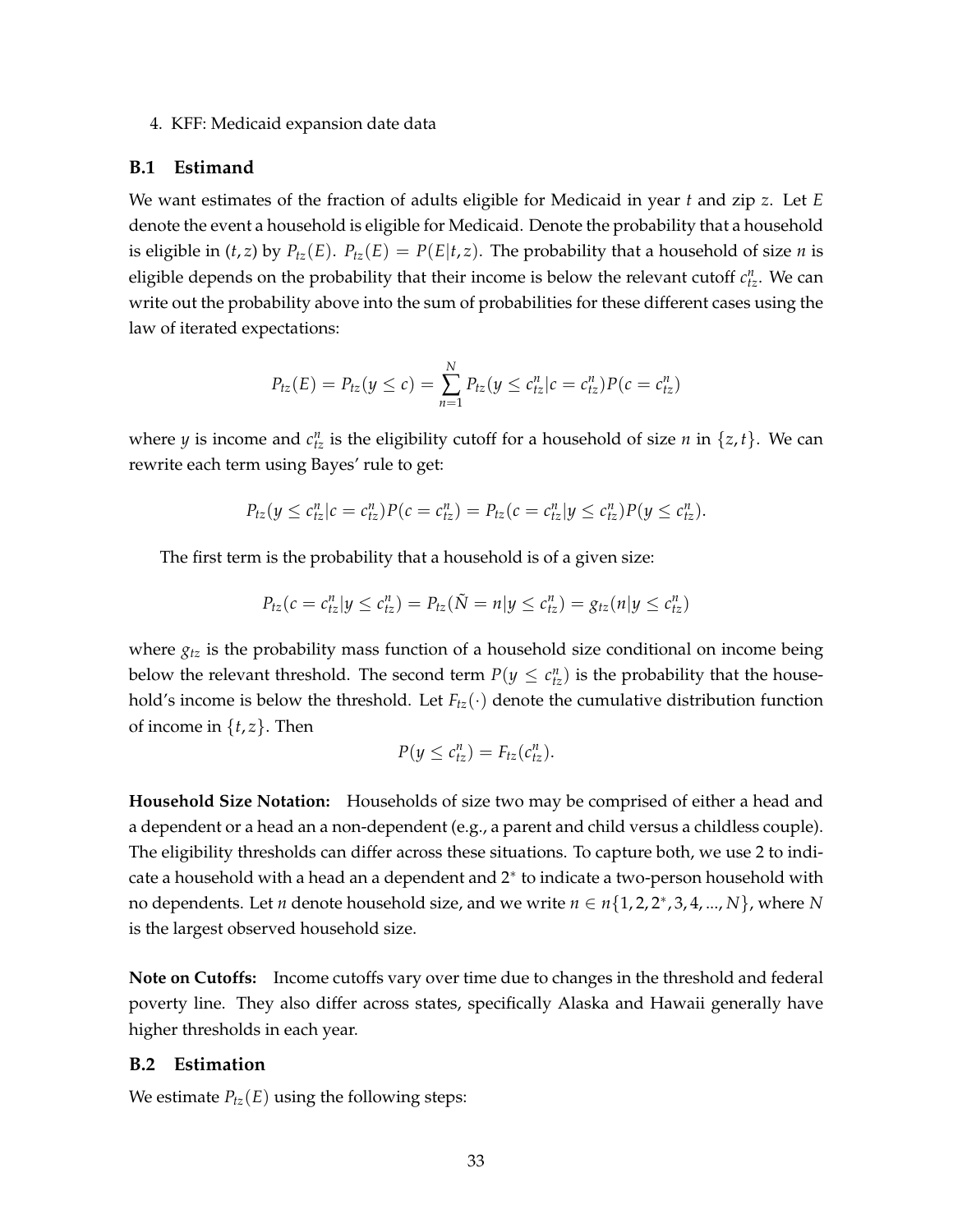- 1. We procure the number of tax returns and annual gross income by income bins for each zip code and year using IRS SOI.
- 2. Then, we interpolate the CDF  $\hat{F}_{tz}(\cdot)$  of income between the known bins. With that, we estimate  $\hat{F}_{tz}(c_{tz}^n)$  where  $c_{tz}^n$  is obtained from medicaid eligibility limits. Note that this equals the second term of the probability,  $P(y \leq c_{tz}^n)$ . We generate this for  $n \in N$ household sizes where N is defined above.
- 3. We keep one observation per zip and year.
- 4. We use the ACS data to calculate  $P(\tilde{N} = n | y \le c_{tz}^n)$  for each *n* We do this using income and household size information available by zip code and year. Note that this equals the first term of the probability,  $g_{tz}(n|y \leq c_{tz}^n)$ .
- 5. We can calculate the probability that a household of size *n* is eligible for medicaid by multiplying the first and second terms for each *n*.
- 6. Then,  $P_{tz}(E)$  is equal to the sum of the probabilities calculated in the step above.

## **C Results from Alternative Empirical Analyses**

## **C.1 State-Level Analysis of Credit Card Borrowing**

## **C.1.1 Empirical Strategy: Instrumental Variables**

The goal of our analysis is to estimate the causal effect of health insurance coverage on credit card borrowing. Specifically, we estimate the following model:

<span id="page-34-0"></span>
$$
\ln(CC_{s,t}) = \text{Insured}_{s,t}\beta + X_{s,t}\gamma + \theta_s + \tau_t + \varepsilon_{s,t}
$$
\n(10)

where CC*s*,*<sup>t</sup>* is credit card debt per capita, Insured*s*,*<sup>t</sup>* is the share of the population with health insurance, and *Xs*,*<sup>t</sup>* is a vector of controls. The indexes *s* and *t* denote state and time, respectively. Our coefficient of interest is *β*. Directly estimating [\(10\)](#page-34-0) directly with OLS would likely yield biased estimates understating the true value of *β*. We anticipate a negative bias because credit card borrowing is countercyclical – people use it to smooth out shocks in downturns – while insurance coverage is procyclical – likely due to the widespread reliance on employerprovided insurance.[14](#page-34-1)

**Identification.** To identify the causal effect of insurance coverage, we use an instrumental variables strategy. For each observation we construct an indicator for whether or not state *s* has expanded Medicaid as of time *t* (denoted 1[Expanded]*s*,*t*). We instrument for the insured

<span id="page-34-1"></span> $14$ In our sample, health insurance coverage is positively correlated with GDP (both measured at the state-level), with a correlation coefficient of 0.10. Credit card debt is negatively correlated with GDP, with a correlation coefficient of -0.05. The correlations strengthen and retain the same sign after partialing out state and time fixed effects.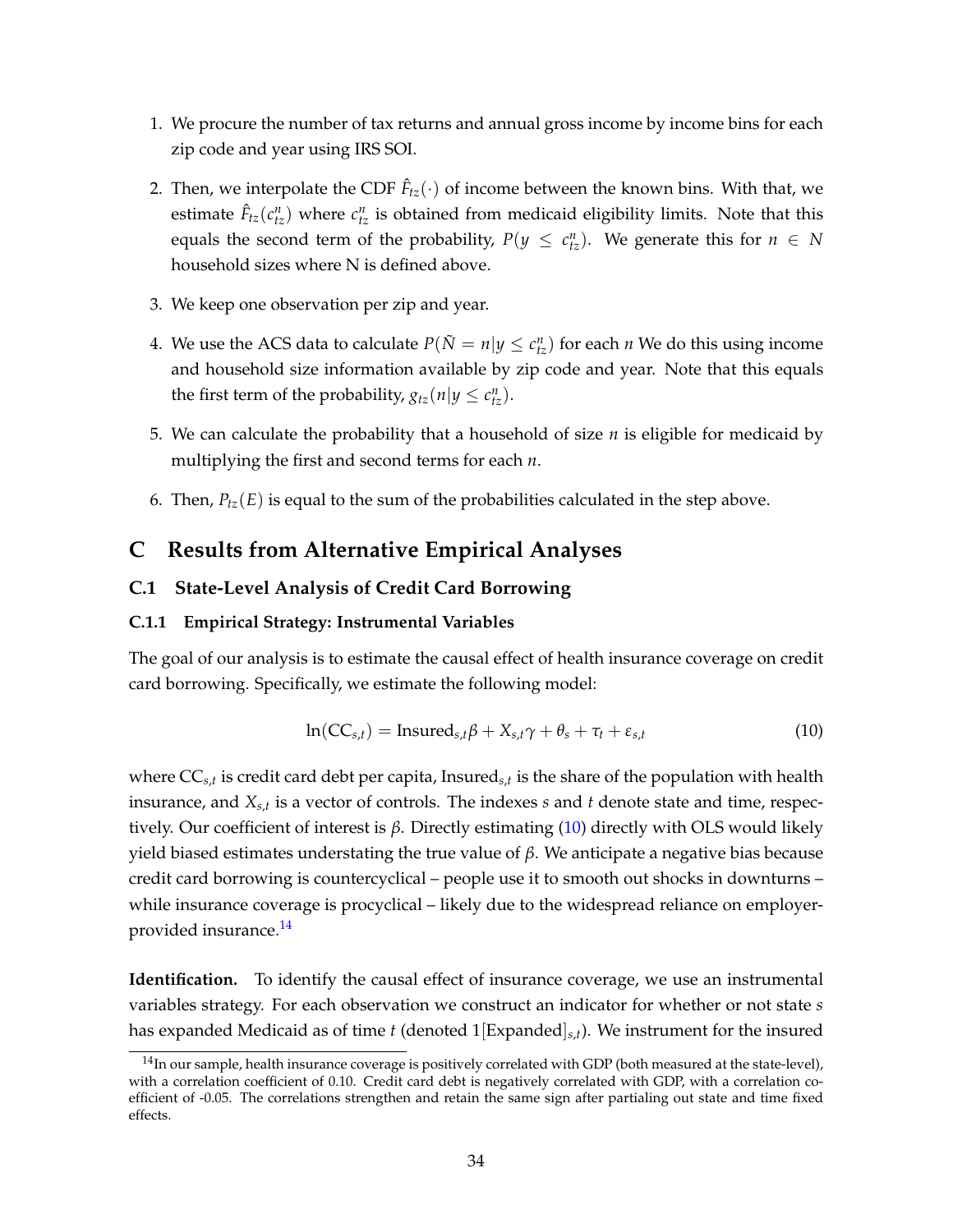share of the population with this indicator in a two-stage least squares (TSLS) estimation. Formally, our first stage is

$$
Insured_{s,t} = 1[Expanded]_{s,t}\pi + X_{s,t}\widetilde{\gamma} + \widetilde{\theta}_s + \widetilde{\tau}_t + \eta_{s,t}.
$$
 (11)

This approach exploits the staggered timing of the Medicaid expansions to obtain plausibly exogenous variation in insurance coverage. The staggered timing means that we can use time fixed effects to absorb macroeconomic trends, such as the recession and recovery, that also affect borrowing and insurance coverage. Additionally, by using state fixed effects we can net out the effect of any persistent cross-state differences related to borrowing and insurance coverage. The key identifying assumption, the exclusion restriction, is that expanding Medicaid only affects credit card debt through health insurance coverage. In practice, this assumption requires that the timing of expansions is unrelated to other events affecting credit card debt.

**Data.** We build an annual state-level panel dataset, where credit card debt per capita and insurance coverage rates are our primary variables of interest. The panel includes all 50 states and DC. The sample spans 2003 to 2017, making for 765 observations in total. The American Community Survey (ACS) is the underlying data source for our state-level measures of the insured population share. To measure credit card debt per capita, we use the Federal Reserve Bank of New York's state-level aggregates of their Consumer Credit Panel (CCP). The CCP's credit aggregates are calculated from a 5% random sample of individual-level credit bureau data. We obtain state-level control variables from the ACS and National Income and Product Accounts (NIPA). Our control variables are the unemployment rate, log population, log house prices, annual house price growth, and annual GDP growth (measured at the state-level).

#### **C.1.2 Results: The Effect of Health Insurance Coverage on Debt**

We find that increased health insurance coverage leads to more credit card debt per capita. Table [C.1](#page-36-0) presents estimation results for the second and first stage, as well as OLS estimates. Our preferred specification (column 4) implies that a one percentage point increase in the insured share of the population leads to 1.41 percentage point increase in credit card debt per capita.

Our preferred specification is column 4, which includes a variety of controls as well as state and time fixed effects. Including state fixed effects helps absorb persistent differences across states that are related to both insurance coverage and credit card borrowing. The time fixed effects account for time-varying factors like the recession and recovery that also impacted credit card debt and insurance coverage.

An especially useful control is state-level GDP growth because it helps address a measurement limitation in the CCP data. The CCP's measure of credit card debt reflects credit card balances, which includes both revolving and non-revolving balances. Revolving bal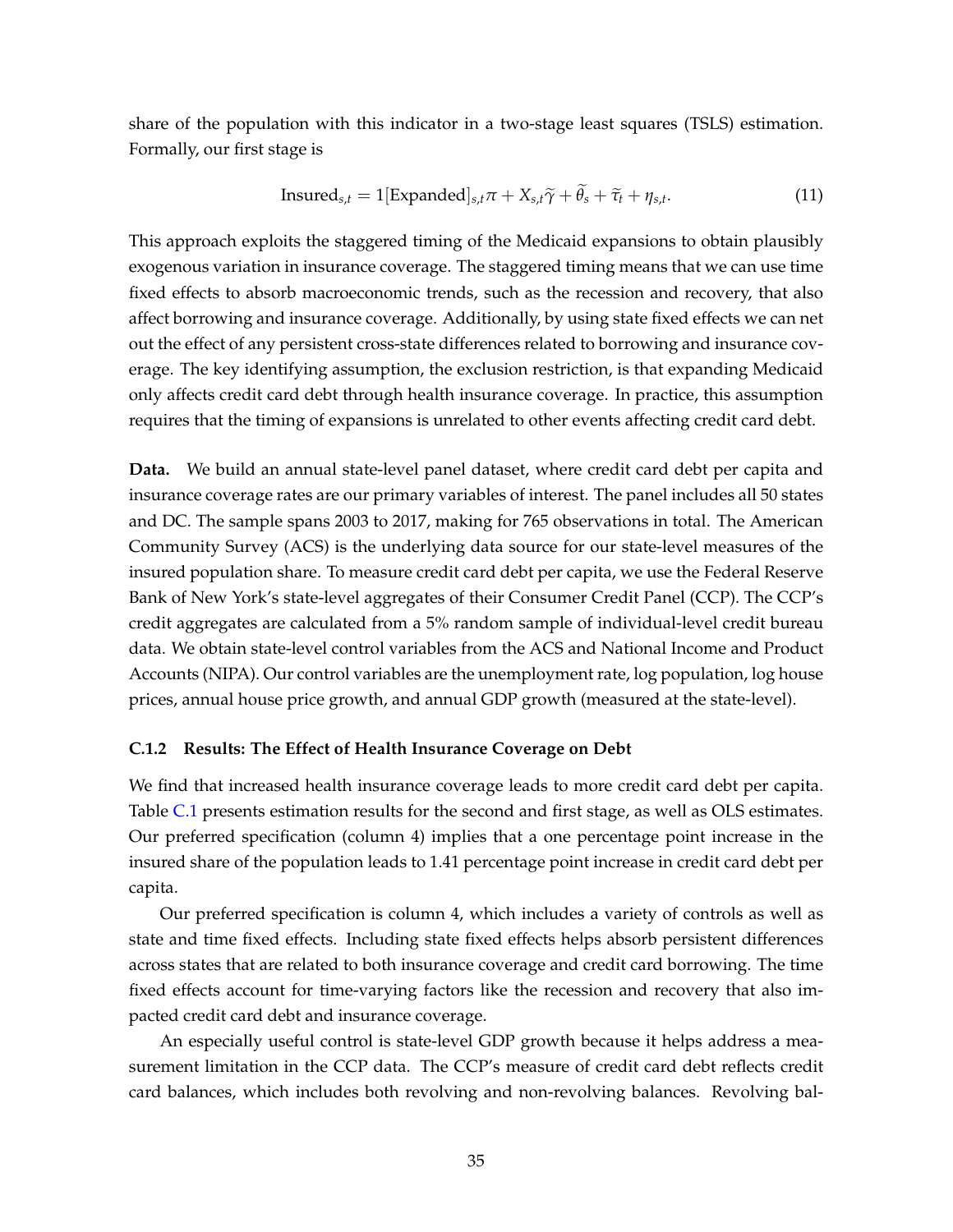ances reflect actual borrowing – i.e. unpaid balances on which the borrower pays interest. Total balances might conflate spending and borrowing. Controlling for state-level GDP helps account for state-level changes in aggregate spending, which means our estimates more likely reflect a response driven by borrowing rather than spending.

<span id="page-36-0"></span>

|                            | <b>TSLS</b>                             |                                     |                     |                     | <b>OLS</b>           |                          |                      |                |
|----------------------------|-----------------------------------------|-------------------------------------|---------------------|---------------------|----------------------|--------------------------|----------------------|----------------|
|                            | (1)                                     | (2)                                 | (3)                 | $\left( 4\right)$   | (5)                  | (6)                      | (7)                  | (8)            |
|                            |                                         | 2nd Stage: outcome = $ln(CC)_{s,t}$ |                     |                     |                      | outcome = $ln(CC)_{s,t}$ |                      |                |
| Insured <sub>s,t</sub>     | $-2.60***$<br>(0.29)                    | $-1.79***$<br>(0.31)                | $2.69***$<br>(0.78) | $1.41***$<br>(0.35) | $-2.00***$<br>(0.15) | $-1.05***$<br>(0.16)     | $-0.76***$<br>(0.14) | 0.06<br>(0.09) |
|                            | 1st Stage: outcome = insured $\%_{s,t}$ |                                     |                     |                     |                      |                          |                      |                |
| 1[Expanded] $_{s,t}$       | $5.05***$<br>(0.31)                     | $3.37***$<br>(0.20)                 | $2.61***$<br>(0.38) | $1.56***$<br>(0.19) |                      |                          |                      |                |
| Controls                   | √                                       | ✓                                   | ✓                   | √                   |                      |                          |                      |                |
| Year FE<br><b>State FE</b> |                                         | ✓                                   | √                   |                     |                      | ✓                        |                      |                |
| Stage 1 F                  | 262.05                                  | 287.67                              | 46.97               | 65.8                |                      |                          |                      |                |
| Observations               | 765                                     | 765                                 | 765                 | 765                 | 765                  | 765                      | 765                  | 765            |

**Table C.1:** Effect of Insurance Coverage on Credit Card Borrowing

*Notes:* Time-varying, state-level controls include the unemployment rate, log(population), log(house prices), annual house price growth, and GDP growth. All nominal variables and their growth rates are computed in real 2010 dollars. Coefficients are scaled so that 2<sup>nd</sup> stage estimate describes approximately the percent change in credit card debt associated with a 1% change in the insurance rate. The 1<sup>st</sup> stage coefficient reflects the percentage point increase in insurance coverage associated with adopting the Medicaid expansion. Statistical significance: 0.10**<sup>+</sup>** , 0.05\*, 0.01\*, 0.001\*\*\*.

In the first stage of the preferred specification, we estimate that expanding Medicaid increased the insured share of the population by 1.56 percentage points on average. Combined, the first and second stage estimates imply that expanding Medicaid increased credit card borrowing by 2.2 percentage points. The first stage F-statistic is 65.8 in the preferred specification, which is well above the threshold of 10, indicating that bias due to weak instruments is unlikely. Additionally, the analogous OLS estimate is 0.06, which is much smaller than our TSLS estimate of 1.41. This suggests that if there is bias due to weak instruments, if any our estimate would understate the effect of insurance on borrowing. The 1.56% increase in coverage is smaller than the 6.4% average change post-expansion visible in Figure [3.](#page-8-0) The estimated growth in coverage induced by expanding medicaid diminishes as we add state and time fixed effects (columns 1-4 in Table [C.1\)](#page-36-0). This is because states that opted to expand Medicaid on average had a smaller uninsured population. Additionally, insurance was generally growing over this time period in response to other incentives such as the ACA tax penalty for lacking health insurance.

The point estimate implies expanding Medicaid had an economically significant effect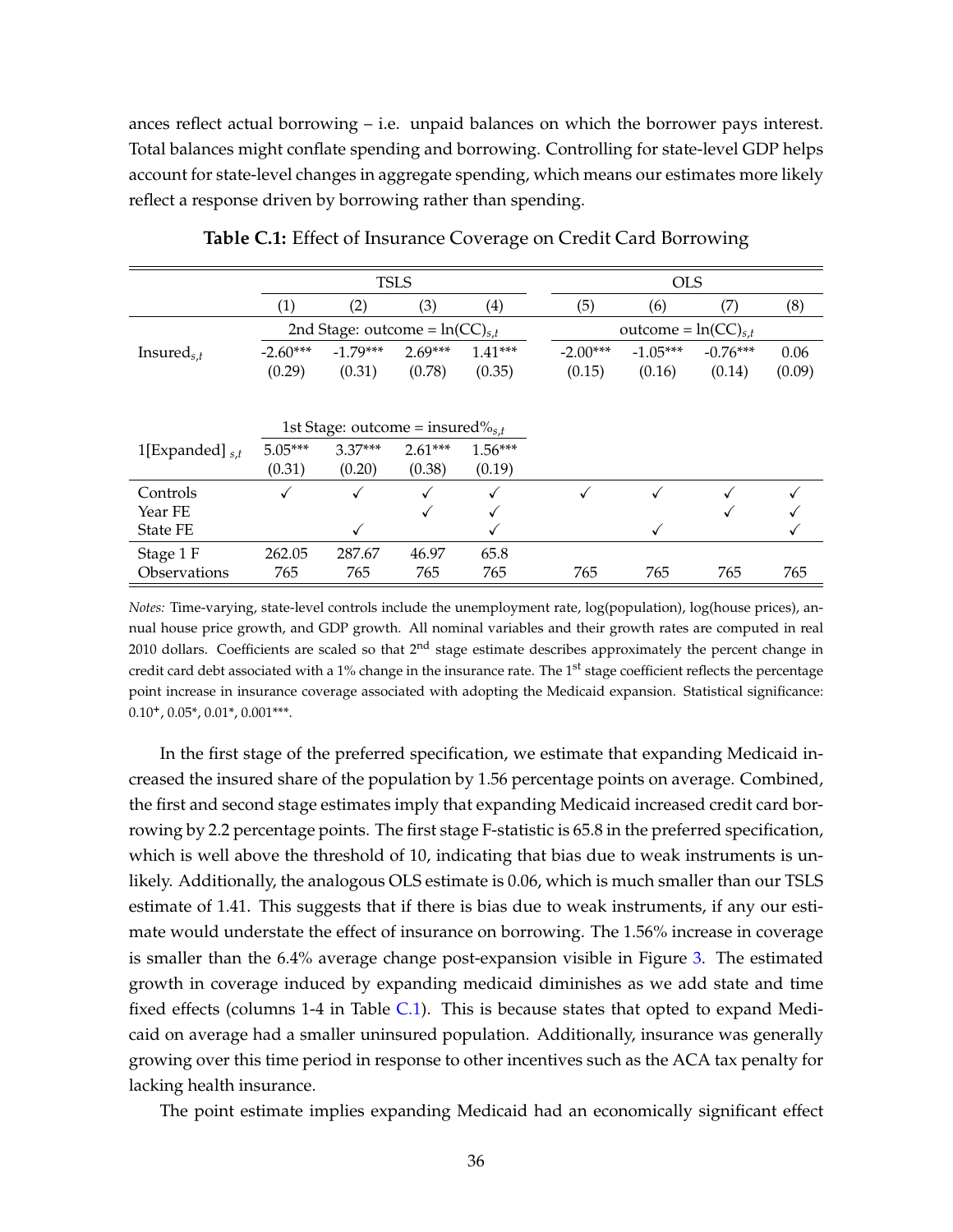on credit card debt. By means of a back-of-the-envelope calculation (assuming a uniform treatment effect across debt levels), the estimated 2.2 percentage point increase corresponds to a \$20.4 billion increase in credit card debt.<sup>[15](#page-37-0)</sup> The estimate implies that the overall 6.4% rise in insurance coverage following the expansions increased credit card debt 9.02%, corresponding to a \$83.65 billion increase in credit card debt.

Our finding of a positive effect on credit card borrowing suggests that the credit demand and supply channels dominate the "direct" effect of increased health insurance. Insurance incentivizes borrowing through a credit demand channel by reducing households' precautionary savings motives. Additionally, insurance can increase credit supply by reducing households' default risk, which in turn increases creditors' expected returns and incentivizes lending. Together, these two forces result in a positive relationship between borrowing and insurance coverage. In contrast, the "direct" effect on households using insurance likely implies a negative relationship between borrowing and insurance coverage. When insurance reduces the share of medical expenses borne by households, these directly affected households may now incur less medical and credit card debt than they otherwise would have.

## **C.2 County-Level Analysis of Medicaid Eligibility and Household Debt**

## **C.2.1 Empirical Strategy: Treatment-Intensity Difference-in-Difference**

There are several important limitations to empirical strategies using only the state-level variation in the timing of Medicaid expansions, motivating a new empirical strategy that we introduce here. Inference can be more challenging as the aggregate nature of a state-level shocks leads to less variation across households. Additionally, pre-existing differences in states' economies and Medicaid programs resulted in Medicaid expansions under the ACA having significantly different impacts on Medicaid eligibility. Rich within-state heterogeneity in treatment underlies the binary state-level adoption indicator. This granular variation in treatment intensity can improve statistical precision and support heterogeneity analyses estimating treatment effects in sub-populations. In terms of identification, bias can arise in state-level analyses when the timing of states opting into Medicaid in non-random or correlated with other economic events. Many of the later Medicaid expansions occurred after the election of a Democratic governor or by ballot measure, which can coincide with other major state-level changes in policies.

**Approach.** These limitations motivate our novel use of a treatment-intensity difference-indifference approach to estimate the causal effect of Medicaid Eligibility on household debt. This approach exploits rich heterogeneity in the impact of Medicaid expansions on eligibility. The granular nature of this data also makes it possible to include state-year fixed effects, which help net out the effect of other state-level trends that affect household borrowing.

This difference-in-difference strategy exploits heterogeneity across counties and expan-

<span id="page-37-0"></span><sup>&</sup>lt;sup>15</sup>This is calculated relative to the aggregate amount of credit card debt in 2019 of \$927 billion.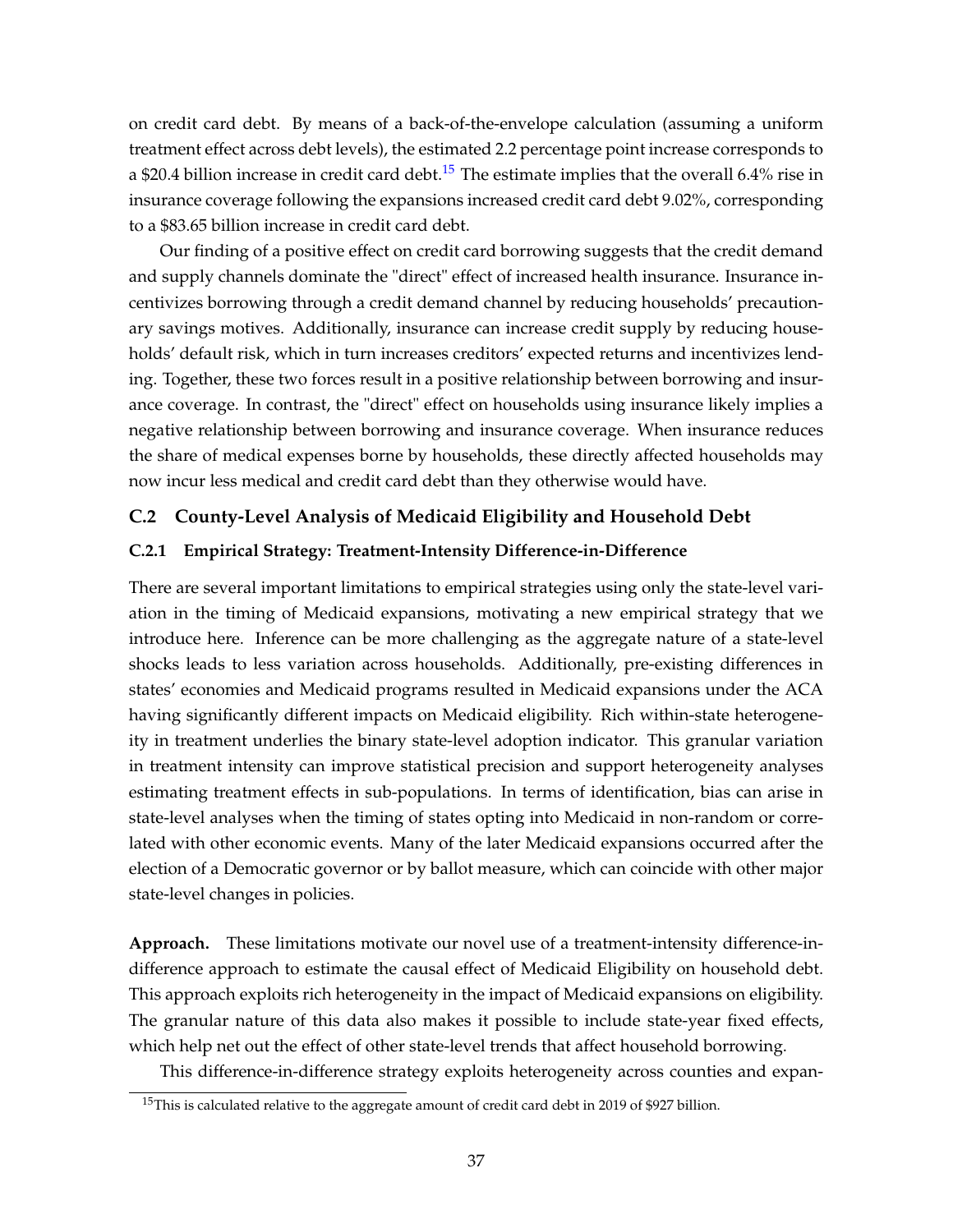sions in the impact of adopting the Medicaid expansion. Geographic variation in the change in the eligible share of the population was driven by differences in states' pre-ACA Medicaid income limits and differences in the distribution of income within locations. Expanding under the ACA required states to raise the income eligibility limit to 138% of the federal poverty level for all adults aged 64 or less. This primarily impacted adults without dependents, who generally faced stricter income limits prior to the expansion. All else equal, counties in states with a lower pre-ACA limit (for adults with no dependents) experienced a larger rise in the eligible population. The impact of expansions also differed within and across states due to variation in distribution of income among low-income households. Counties with more households whose income fell between the pre and post ACA eligibility limits, all else equal, experienced a larger rise in eligibility.

Our approach compares borrowing in counties with larger versus smaller changes in eligibility before and after expanding Medicaid. We estimate

<span id="page-38-0"></span>
$$
DTI_{c,t} = 1[Adopted_{s,t}]\alpha_1 + \Delta \text{Elig}_c \alpha_2 + \Delta \text{Elig}_c \times 1[Adopted_{s,t}]\beta + \kappa_c + \tau_t + \xi_{s,t} + \varepsilon_{s,t} \quad (12)
$$

where DTI*c*,*<sup>t</sup>* is the ratio of household debt-to-income (DTI) in county *c* in year *t*. The variable 1[Adopted*s*,*<sup>t</sup>* ] indicates whether state *s* has adopted the Medicaid expansion as of year *t*. Our measure of treatment intensity is ∆Elig*<sup>c</sup>* , which denotes the change in the percentage of the population eligible for Medicaid, induced by the Medicaid expansion, in county *c*. We estimate this specification using OLS.

The coefficient of interest is *β*, which captures the effect on borrowing of a ΔElig<sub>*c*</sub>% increase in the Medicaid-eligible population. This specification exploits variation in both the timing and impact of the Medicaid expansions. The county fixed effect nets out persistent differences in borrowing across counties that experienced high versus low changes in eligibility. The time fixed effect accounts for impact of macroeconomic trends on borrowing. A key strength of this specification is that we can also include state-year fixed effects, which absorbs the effect of other time-varying state-level factors influencing household borrowing.

**Identification.** Our approach to identification makes use of both variation in the timing and intensity of the change in Medicaid eligibility induced by the adoption of expansions. Variation in the eligible population share comes from two sources. First, state-level differences in pre-expansion Medicaid income eligibility thresholds resulted in greater *rises* in eligibility where pre-expansion threshold were *lower*. Adopting the expansion brought states up to a common threshold of 138% of the federal poverty level. Second, variation in the distribution of income among low-income households also shapes the treatment intensity of Medicaid expansions. Counties with a larger mass of low-income households concentrated just under the 138% threshold, all else equal, experienced larger increases in eligibility.

Additionally, by estimating the *change* in the relationship between eligibility and borrowing before versus after a state's expansion, we exploit variation in the timing of treatment. The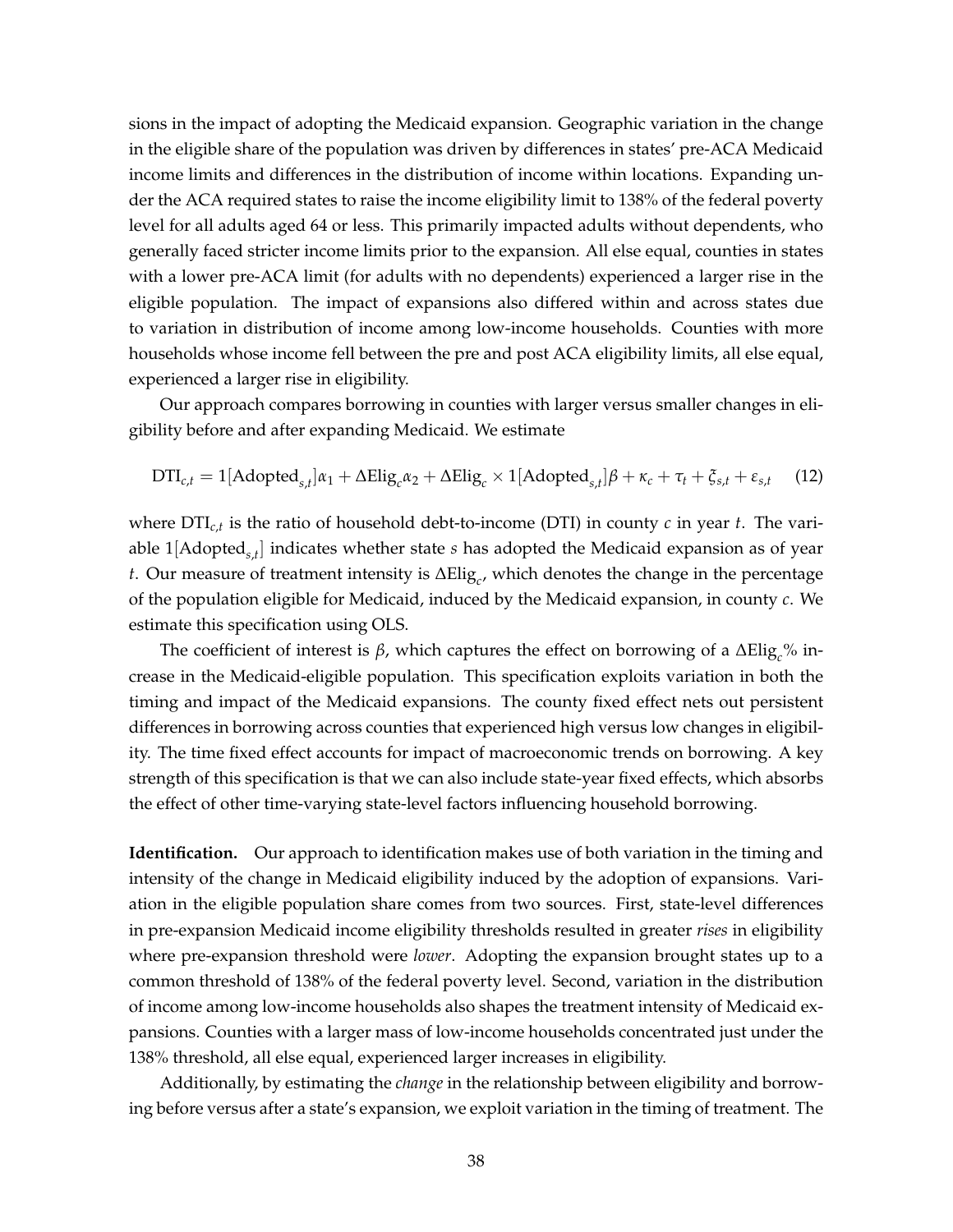difference-in-difference aspect of the regression means that we can account for persistent differences in places that would tend to have a larger versus smaller treatment effects induced by expanding Medicaid. Because we have within-state variation in treatment intensity, we can compare households in the same state policy environment but with different exposure to one specific policy change: Medicaid eligibility.

The key identifying assumption for this empirical strategy is that household borrowing would have evolved in parallel – across locations with high versus low changes in eligibility – if Medicaid had not expanded. Intuitively the identifying assumption boils down to treatment intensity being uncorrelated with other factors *changing* at the time of the expansion. The identifying assumption would be violated if another event coinciding with expansions systematically affected counties with high versus low changes in eligibility differently.

**Data.** Our measure of household DTI is calculated as the county-level sum of credit card, residential mortgage, and auto debt divided by the sum of income. We obtain this data from the Board of Governors of the Federal Reserve System.<sup>[16](#page-39-0)</sup> To calculate our treatment intensity measure we use data on income and Medicaid eligibility rules. We obtain Medicaid income eligibility limits from the Kaiser Family Foundation (KFF).<sup>[17](#page-39-1)</sup> To calculate eligibility, we use data on the distribution of income within ZIP codes from the US Internal Revenue Service's Statistics on Income (IRS SOI).<sup>[18](#page-39-2)</sup>

**Summary Statistics.** Table [C.2](#page-40-0) presents county-level summary statistics. In the average county, 18.4% of households are eligible for Medicaid while 22.9% of the population is enrolled. The enrollment figure is higher because the denominator is population, and households enrolled in Medicaid are more likely to have children (making their households larger than the average). The average increase in the eligible share of the population, from the year before to the year of the expansion, is 10.4 percentage points.

The impact on eligibility varied significantly; its standard deviation was 11.5 percentage points. Compared to the average increase of 10.4%, the median rise was 2.6%. Appendix Figure [A.1](#page-32-1) displays county-level maps of changes in the eligible population for several states. Household debt averages 174.8% of income, and also varies significantly across counties (with a standard deviation of 87.3%).

<span id="page-39-0"></span><sup>&</sup>lt;sup>16</sup>Source: [https://www.federalreserve.gov/releases/z1/dataviz/household\\_debt/county/map.](https://www.federalreserve.gov/releases/z1/dataviz/household_debt/county/map) The countylevel debt measures are calculated from individual-level data available in the Federal Reserve Bank of New York's Consumer Credit Panel.

<span id="page-39-1"></span><sup>&</sup>lt;sup>17</sup>Data on income limits is available for parents from 2002-2020 at: [https://www.kff.org/medicaid/state](https://www.kff.org/medicaid/state-indicator/medicaid-income-eligibility-limits-for-parents)[indicator/medicaid-income-eligibility-limits-for-parents.](https://www.kff.org/medicaid/state-indicator/medicaid-income-eligibility-limits-for-parents) Data on income limits for adults that are non-elderly, non-disabled, and with no dependents is available for 2011-2020 at: [https://www.kff.org/medicaid/state](https://www.kff.org/medicaid/state-indicator/medicaid-income-eligibility-limits-for-other-non-disabled-adults)[indicator/medicaid-income-eligibility-limits-for-other-non-disabled-adults.](https://www.kff.org/medicaid/state-indicator/medicaid-income-eligibility-limits-for-other-non-disabled-adults)

<span id="page-39-2"></span><sup>&</sup>lt;sup>18</sup>The ZIP-level income data are available at: [https://www.irs.gov/statistics/soi-tax-stats-individual-income](https://www.irs.gov/statistics/soi-tax-stats-individual-income-tax-statistics-zip-code-data-soi)[tax-statistics-zip-code-data-soi.](https://www.irs.gov/statistics/soi-tax-stats-individual-income-tax-statistics-zip-code-data-soi)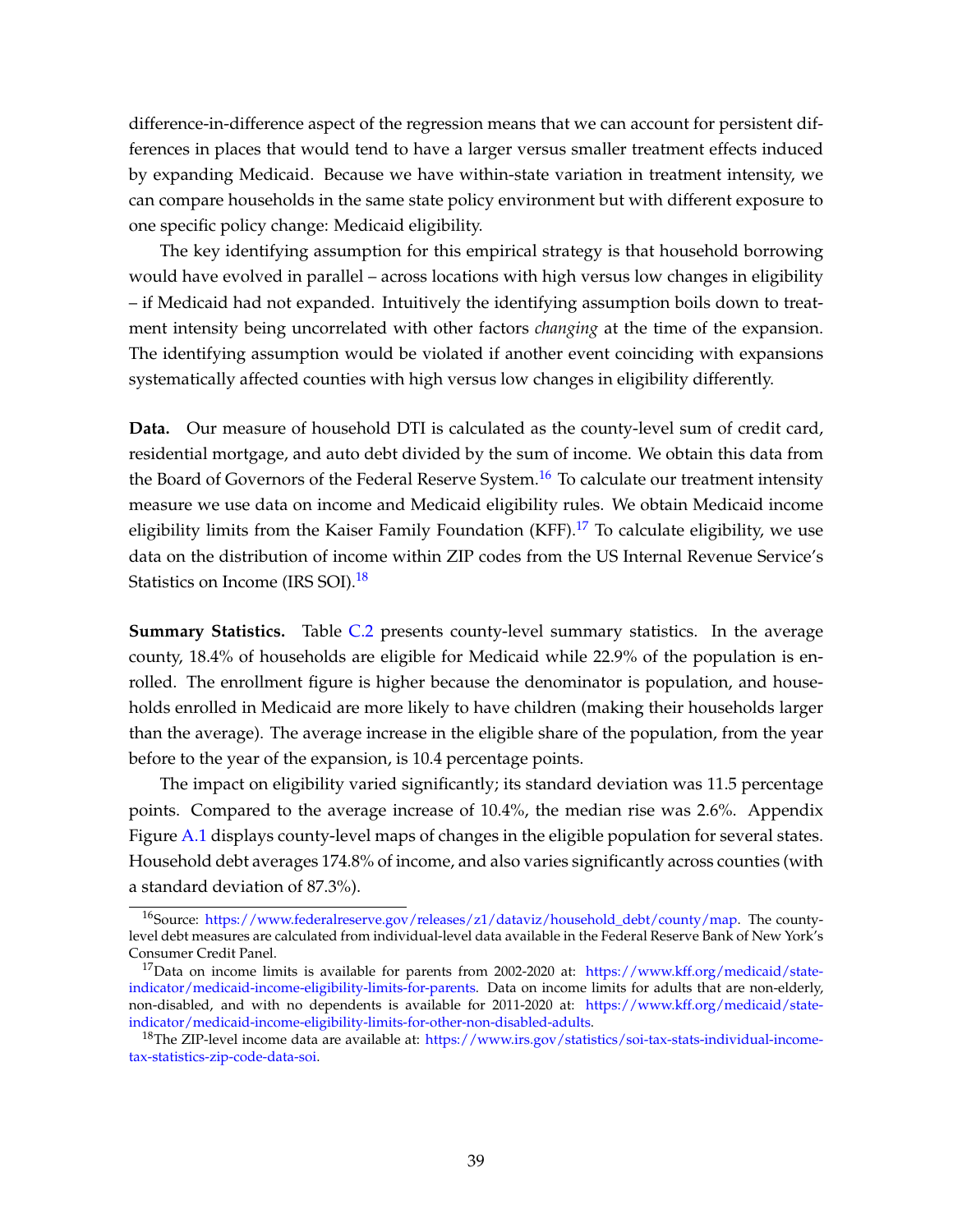<span id="page-40-0"></span>

| Variable                       | Mean  | SD   | 25 <sup>th</sup> | 50 <sup>th</sup> | 75 <sup>th</sup> | N      |
|--------------------------------|-------|------|------------------|------------------|------------------|--------|
| Pop. Enrolled in Medicaid (%)  | 18.4  | 6.6  | 13.9             | 17.9             | 21.9             | 9.741  |
| Pop. Eligible for Medicaid (%) | 22.9  | 11.0 | 10.2             | 26.9             | 31.7             | 12,991 |
| $\Delta$ Elig <sub>c</sub> (%) | 10.4  | 11.5 | 0.0              | 2.6              | 21.5             | 12,886 |
| DTI $(\% )$                    | 174.8 | 87.3 | 116.6            | 162.0            | 211.8            | 12,978 |
| Average AGI (\$000s)           | 65.7  | 24.2 | 49.9             | 60.1             | 72.4             | 12,991 |

**Table C.2:** County-Level Summary Statistics

*Notes:* The first two variables are the share of the county population enrolled in and eligible for Medicaid (respectively). The next variable, ∆Elig*<sup>c</sup>* is the change in the share of county population eligible for Medicaid from the year prior to the year after expansion. DTI is the ratio of household debt (mortgage, auto, and credit card) to income. Average AGI is the county-level average of households' adjusted gross income (AGI). Nominal variables are CPI-adjusted to be in terms of 2010 dollars. All statistics are calculated using population weights, where population is measured using the number of tax returns filed in the county.

## **C.2.2 Results: The Effect of Medicaid Eligibility on Household Debt**

We find that expanding Medicaid eligibility increases household debt. Table [C.3](#page-41-0) reports results from estimating the treatment-intensity DID specified in equation [\(12\)](#page-38-0). Our preferred specification (column 3) includes state-year and county fixed effects. The point estimate of column 3 implies that a one percentage point increase in the share of the population eligible for Medicaid leads to a 0.85 percentage point rise in households' DTI. Dividing this point estimate by the average DTI of 174.83% implies that a one percentage point rise in the eligible population share leads to a 0.49% increase in household debt. The positive effect of Medicaid eligibility on household debt is consistent with either increased credit supply or a reduced precautionary savings motive (and increased credit demand) resulting from households' improved financial resilience.

**Take-Up.** To what extent does a rise in Medicaid eligibility lead to a rise in enrollment? Takeup can be less than 100% simply due to low-income households already having insurance, for example, by receiving it through an employer and or as a young adult through a parent's insurance. Additionally, stigma, inattention, misperceived ineligibility, and complexity in the sign-up process can also deter participation.<sup>[19](#page-40-1)</sup>

We employ our treatment-intensity DID strategy to estimate the average take-up rate of the Medicaid expansions under the ACA. We obtain county-level data on Medicaid enrollment from the American Community Survey (ACS). An estimate of a positive effect, especially one similar to prior estimates of take-up, helps validate our empirical strategy. Table [C.4](#page-42-0) reports our estimates. Column 3's estimate implies a take-up rate of 19%: for every 100 newly-eligible people, 19 enrolled in Medicaid. This estimate is similar in magnitude to estimates from expansions to pregnant women in the 1980s [\(Currie and Gruber,](#page-29-9) [1996\)](#page-29-9) and low-

<span id="page-40-1"></span><sup>&</sup>lt;sup>19</sup>See for example [Aizer](#page-29-10) [\(2003\)](#page-29-10); [Currie](#page-29-11) [\(2004\)](#page-29-11); [Baicker, Congdon and Mullainathan](#page-29-12) [\(2012\)](#page-29-12); [Desmond, Laux,](#page-30-15) [Levin, Huang and Williams](#page-30-15) [\(2016\)](#page-30-15); [Wright, Garcia-Alexander, Weller and Baicker](#page-31-9) [\(2017\)](#page-31-9).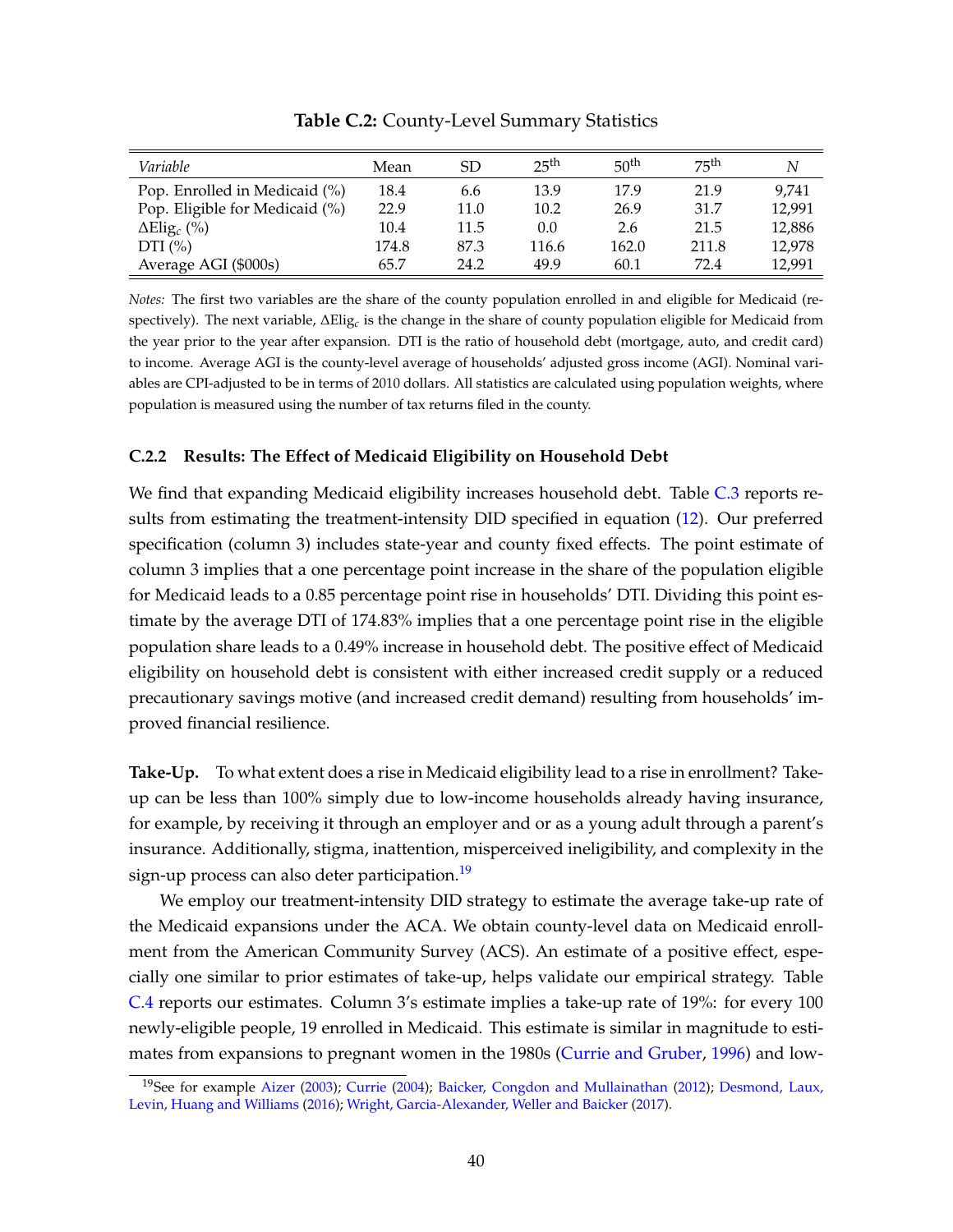<span id="page-41-0"></span>

|                                                            | (1)         | (2)          | (3)       |
|------------------------------------------------------------|-------------|--------------|-----------|
| Adopted <sub>s,t</sub> $\times$ $\Delta$ Elig <sub>c</sub> | 0.27        | 0.53         | $0.85*$   |
|                                                            | (0.18)      | (0.54)       | (0.43)    |
|                                                            | $5.40^{+}$  |              |           |
| $Adopted_{s,t}$                                            |             |              |           |
|                                                            | (3.03)      |              |           |
| $\Delta$ Elig <sub>c</sub>                                 | $-11.80***$ | $-11.92***$  |           |
|                                                            | (2.35)      | (2.42)       |           |
|                                                            |             |              |           |
| $ln(income_{c,t})$                                         | $-12.84*$   | $-12.72*$    | $-11.69*$ |
|                                                            | (5.13)      | (5.20)       | (5.69)    |
| State $\times$ Year FE                                     |             | $\checkmark$ |           |
|                                                            |             |              |           |
| County FE                                                  |             |              |           |
| Observations                                               | 12,873      | 12,873       | 12,873    |
| $R^2$                                                      | 0.18        | 0.19         | 0.97      |

## **Table C.3:** Effect of Medicaid Eligibility on Household DTI

*Notes:* The outcome variable is county-level household debt-to-income (DTI) in percentage points. The change in eligibility (∆Elig*c*) is scaled in percentage points, so its point estimate correspond to the percentage point change in DTI for a given percentage point change in eligibility. Our county-level measure of income is the (demeaned) log of the average adjusted gross income (AGI) reported in the IRS SOI data. We weight observations by the number of households (measured as the number of tax returns filed in the county each year). All specifications include state and year fixed effects. Standard errors are clustered by county. Statistical significance: 0.10**<sup>+</sup>** , 0.05\*, 0.01\*, 0.001\*\*\*.

income parents [\(Busch and Duchovny,](#page-29-13) [2005\)](#page-29-13) of 34% and 15%, respectively. Multiplying the average change in eligibility (10.4%) by the point estimate implies that the average expansion increased the share of the population enrolled in Medicaid by 1.97 percentage points (an 8.61% rise in enrollees).